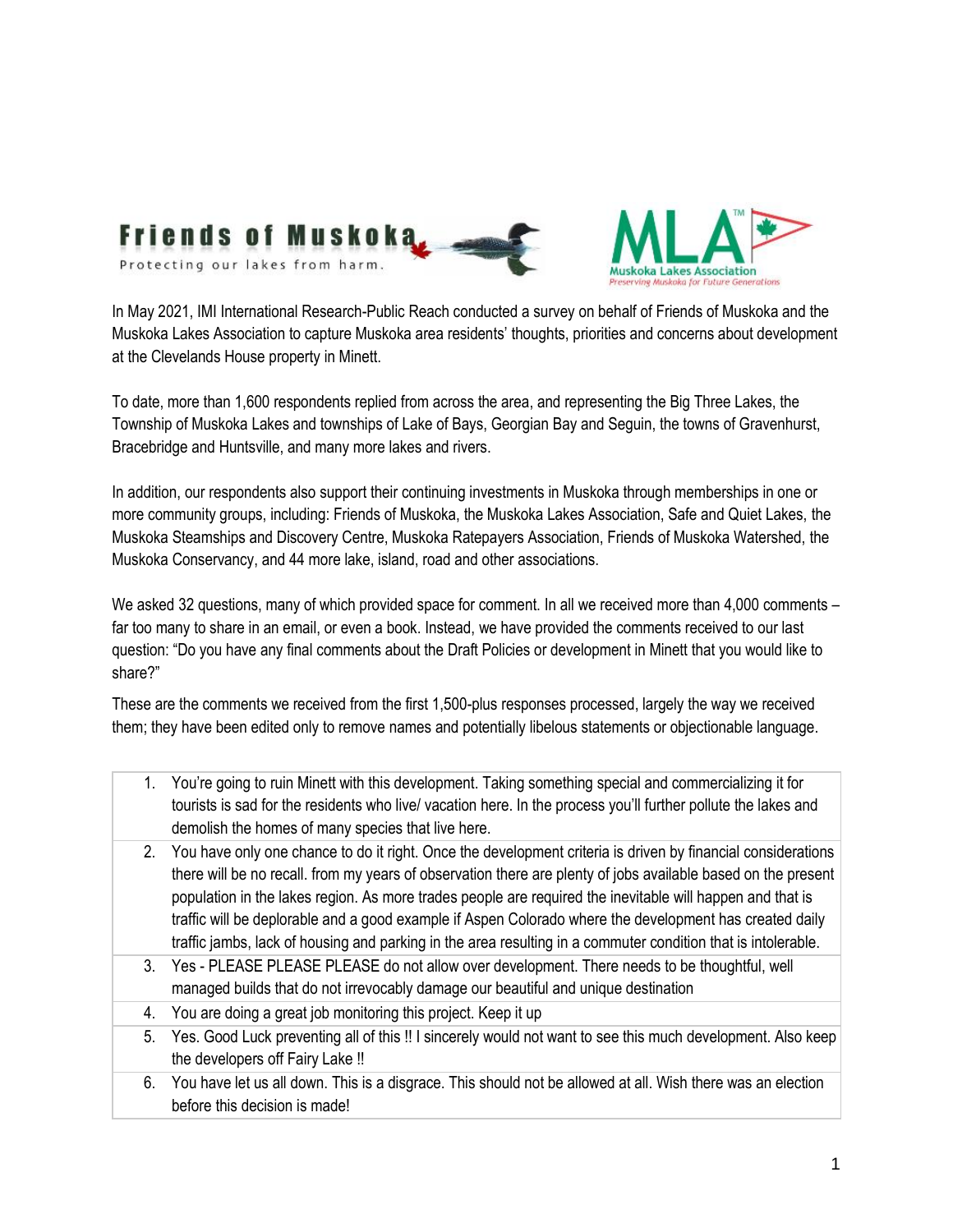- 7. Would like to see the environmental impact study. Also what about the Ministry of Natural Resources and demand on the lake??
- 8. would like to see 100% redirect no restrictions too much rentals means Kaos on roads, water, district. Concern for water boating safety. Would like to see more speciality shops for locals yearroind instead of summer only.
- 9. With this development future growth should be prohibited. Whatever gets allowed here should be the maximum allowed EVER. This development should never be allowed to become predominantly residental and owners should not have exclusive use of commona areas and amenities. We do not want "Lake Simcoe" to come to Muskoka. A residential subdivision in Minett should not be permitted.
- 10. With the boating habits of today I am fearful of all the added traffic on our lake system.
- 11. Why wreck a beautiful part of Muskoka with high density properties . Don't make it into a Club Med .. leave it quaint and vibrant .
- 12. Why is this project necessary?
- 13. Why is this happening? The concept of coming here is for peace and living in the moment of nature. Do not want the city culture up here The city still where a city should be not here in Muskoka and everfywhere else up north
- 14. Why is it even being considered??? A remote area does not need a monster resort. The road and the area cannot handle the extra people This looks like a travesty unfolding. Ps: I cycle on that road so even though I live in Huntsville, this does affect me.
- 15. Why have policies and guidelines if developers are allowed to exceed them? Allowing this as proposed will set ever increasing demands to build similar developments. The "common good" and concerns of existing area residents should outweigh the demands of developers that will build and leave the area.
- 16. Why do we have to have city like resort development in a Muskoka.
- 17. Why are we dictated by commercial developers? Why is not the community who votes changes in Muskoka? Is it money talks versus what do we want to preserve.
- 18. Why are we developing Minett when Rosseau, Port Carling and Bala are underpopulated and under utilized? This does not seem like a good idea, looking towards the future. It looks like. Make work project that is not sustainable.
- 19. While it would be nice for more people to enjoy Muskoka , they won't enjoy what is special about it if the urban problems follow them - too many people in a small area, can't find parking, too much noise etc Thank you for the work that is being done to get it right.
- 20. While I don't access my property or boat by Peninsula Road, I do travel it regularly to reach other recreational activities and for shopping. I am already concerned that with teh current volume of traffic, some drivers are not able to drive across the Port Sandfield Bridge safely. Those of us who have the opportunity to live in the Township are stewards of long-term resources and the environment that we want to pass on to our children and grandchildren and share with other Ontarians, as well as travellers.
- 21. While I believe that everyone has the right to enjoy the area, the people who live here have a right to be heard of their concerns. Were they? I think not! Just the way they were not heard in Bala, when the outside forces, who had no interest in the community, other than to rip it off for the almighty dollar, came to my town, ran roughshod over it, altered it forever and diminished it forever!
- 22. Where is the support buildings. Where is the WASTE TREATMENT PLANT. Where is the water coming from?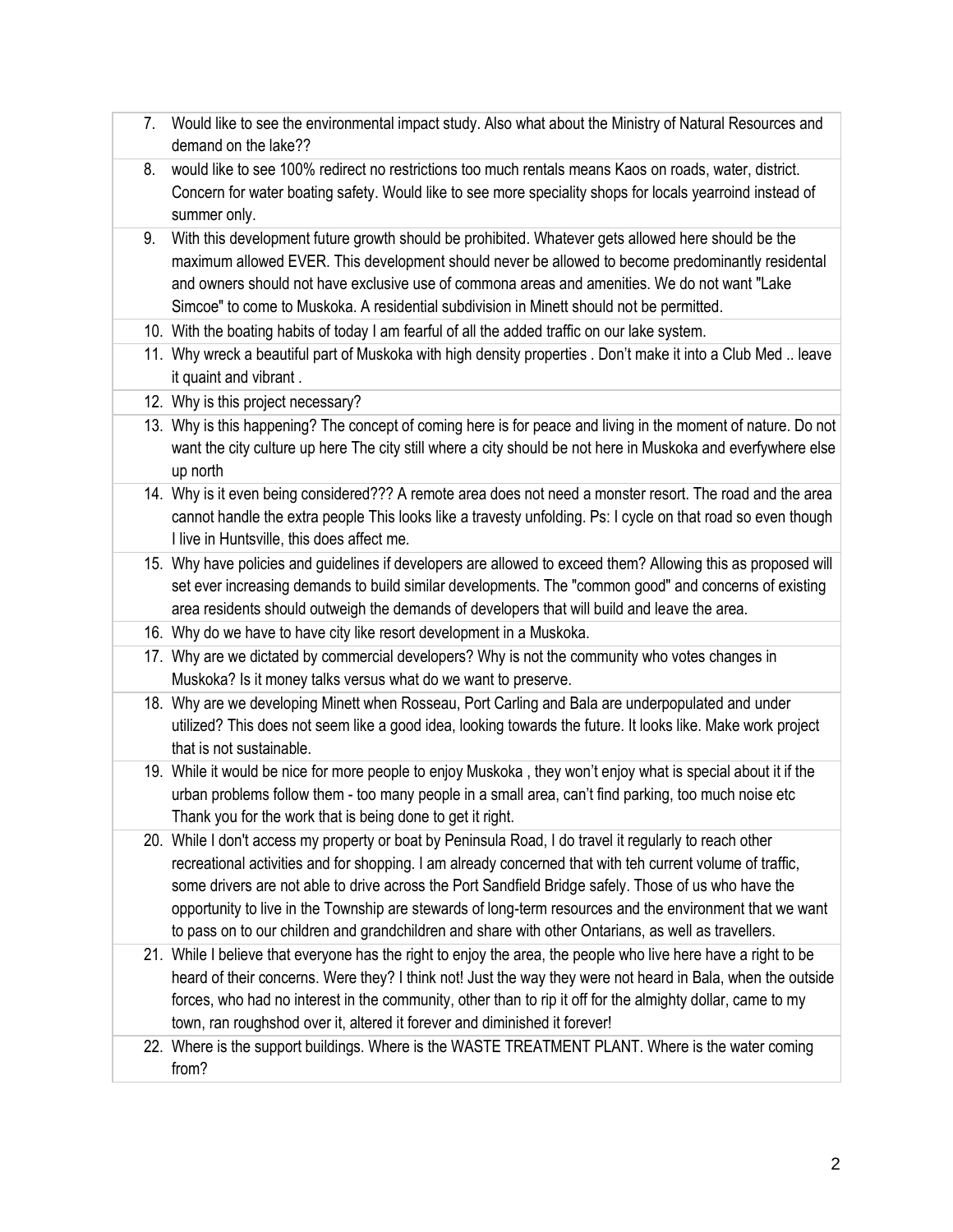- 23. When the current owner/developer purchased the property, he should have known that significantly altering/changing what was there would NOT BE ALLOWED.
- 24. What is the end game here? This precedent will affect everywhere else in Muskoka. The developers won't stop once this is approved.
- 25. What has been the consultation process with indigenous communities about this development?
- 26. What happens when it's built out in high density, and the resort ends up being not financially viable? The units will end up being sold, and used year round as a residence. That is my fear. And I believe the developers are hoping that is what will happen.
- 27. What happens to Port Sandfield when a minimum 2 lane road needs to go through there? I dont see how it is possible to deal with the sheer volume of people and cars. The Cleves site and into the bay could be a beautiful vacation spot but I'm afraid the setting will be destroyed and the water will be heavily polluted. Red Leaves dumped raw sewage into Lk. Rosseau for a few years with virtually NO repercussions. Imagine if proposed development goes forward?
- 28. What ever goes down on site it will be a future president to future unnecessary developments ( example) Bangor lodge Gravenhust Fire collage site ect. These projects need tobe on larger bodies of water.
- 29. what else can we do to help stop this overdevelopment?
- 30. What are the provisions for water supply and waste water treatment and release for this development? How will council ensure water quality going forward?
- 31. What a mess!This sort of development screams greed and exploitation of the environment and Muskoka as a whole.
- 32. We're on a slippery slope here. My biggest concern is the precedent that these decisions will set. If development (such as this proposal) is allowed, there will be a domino effect and the Muskoka aesthetic will be lost...forever.
- 33. Well not opposed to new developments, and agree with new projects that will encourage tourism and create waterfront destinations the overall size, scale, height and density of this project is simply far too much on all accounts. I am extremely concerned about the environmental and visual impact this will have on the quality of our lakeside environment. I am also equally concerned about the precedent this will set on other proposed developments. On all accounts this project must be reduced in size, scale, height, density and developed in a character suitable for waterfront site in such a way that it becomes a good neighbor, valuable contributor to the economy and positive impact on the future of the lakeside environment
- 34. we support the MLA and Friends of Muskoka
- 35. We really hope that this beautiful part of the area is not destroyed through over development. We understand the need for employment especially for young people but that has to be in balance with preservation of this area.
- 36. We owned three cottages in Muskoka over the years, and now have a fourth...two fractional cottages. I do believe it is important to have this model available to people, especially with record breaking cottage prices. I don't think there should be more units available than before at Clevelands, but maybe they could be bigger. I don't see how building a very dense, suburban landscape could have any benefits for the community. People come to Muskoka for Muskoka. No one wants high traffic, ugly views, and hordes of people. We need a balance. People like the model of full ownership in a smaller denser footprint. I wish this would be allowed. Just don't overdo it. The idea that we can't have this because we have to keep it for tourists, doesn't make sense to me. When we had our cottages, we had one very large cottage in a very exclusive area. The cottages there were rarely used. Our last cottage was much more affordable in an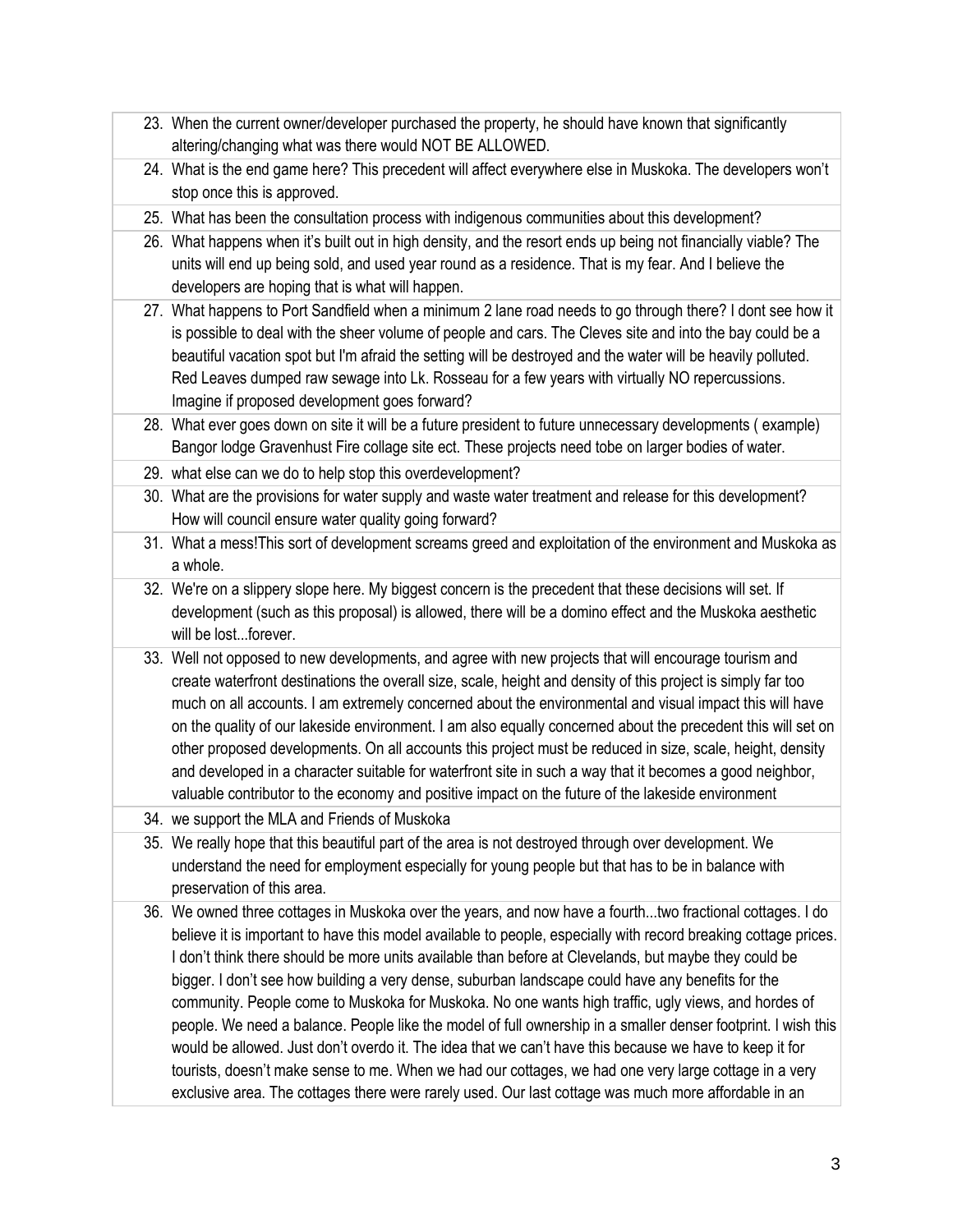older denser area. People in that area really used their cottages. They were all getting their money's worth. If people owned their own place in Clevelands for full use, they would be there all the time contributing to the local economy. Why is that so bad?

- 37. We need to stop with the greed and desire to mess with the natural environment.
- 38. we need to reduce the number of units 2000 is way too many
- 39. We need to be mindful of the level density in Muskoka. More is not better.
- 40. We must protect the environment.
- 41. We must act now to preserve the quality of the lake and so restraints on both land and water are of utmost importance . Let's get it right by a restraining "big business"
- 42. We have to stop Resorts from expanding rental units as far as this development goes, to make the developments more spread out and not destroy the Muskoka people come to to enjoy!
- 43. We have to be careful that we don't over use the properties and negatively affect the environment, noise and light pollution.
- 44. We formed a committee to look at this, they have recommendations we should follow and we are grateful that the current Township of Muskoka Lakes council is brave enough to address the issues with overdevelopment and impacts to Mukoka as we know it
- 45. We find all of this really scary. These plans change the look and feel of our Muskoka into a commercialized environment.
- 46. we don't need more density on the lake with expanded resorts.
- 47. We cannot stop people from wanting to enjoy our area. We do have the right to maintain its character and the obligation to do so without destroying the environment.
- 48. We are worried about waste water capture, as well as densification, heights and development at the water's edge. How this resort will be serviced is critically important regardless of what the architectural features of the development are.
- 49. We are ok with having some modest commercial hotel/resort accommodations in addition to the Marriott in Minett but do not favour high density "resort village" development that completely changes the natural look and feel of Minett as a hamlet.
- 50. We are located relatively close to the bridges just south of Minette. The increased tourism traffic could significantly impact our property from a visual as well as noise perspective. Additional tree planting along the road adjacent to the bridges as well as shrubbery planter boxes affixed to both sides of the bridges would assist in minimizing this impact. I hope this concept would be considered and thus added to the initial and ongoing cost of the proposed resort budget.
- 51. We are delighted to see this survey! The combination of the FOM concerns and requests and the survey results should result in an acceptable compromise!
- 52. We appreciate the efforts of the Friends of Muskoka and Minett Steering Group. It would be a shame for this beautiful location to be high density, high rise and over populated. We come to Muskoka to get away from the overly populated locations like Toronto. Let's protect this gem.
- 53. We all know the smaller municipalities (the Muskokas) want the tourism dollars. We all know the political parties want their cities to grow and be more popular. But is it a good idea? Is it necessary? Do we really need to over crowd our lakes and forests? Until everyone learns how to respect nature (and that will take a lot longer than it does to cover the land with buildings), I don't think it is a good idea to expand in such a large degree. Large construction companies and developers should start looking at ways to make large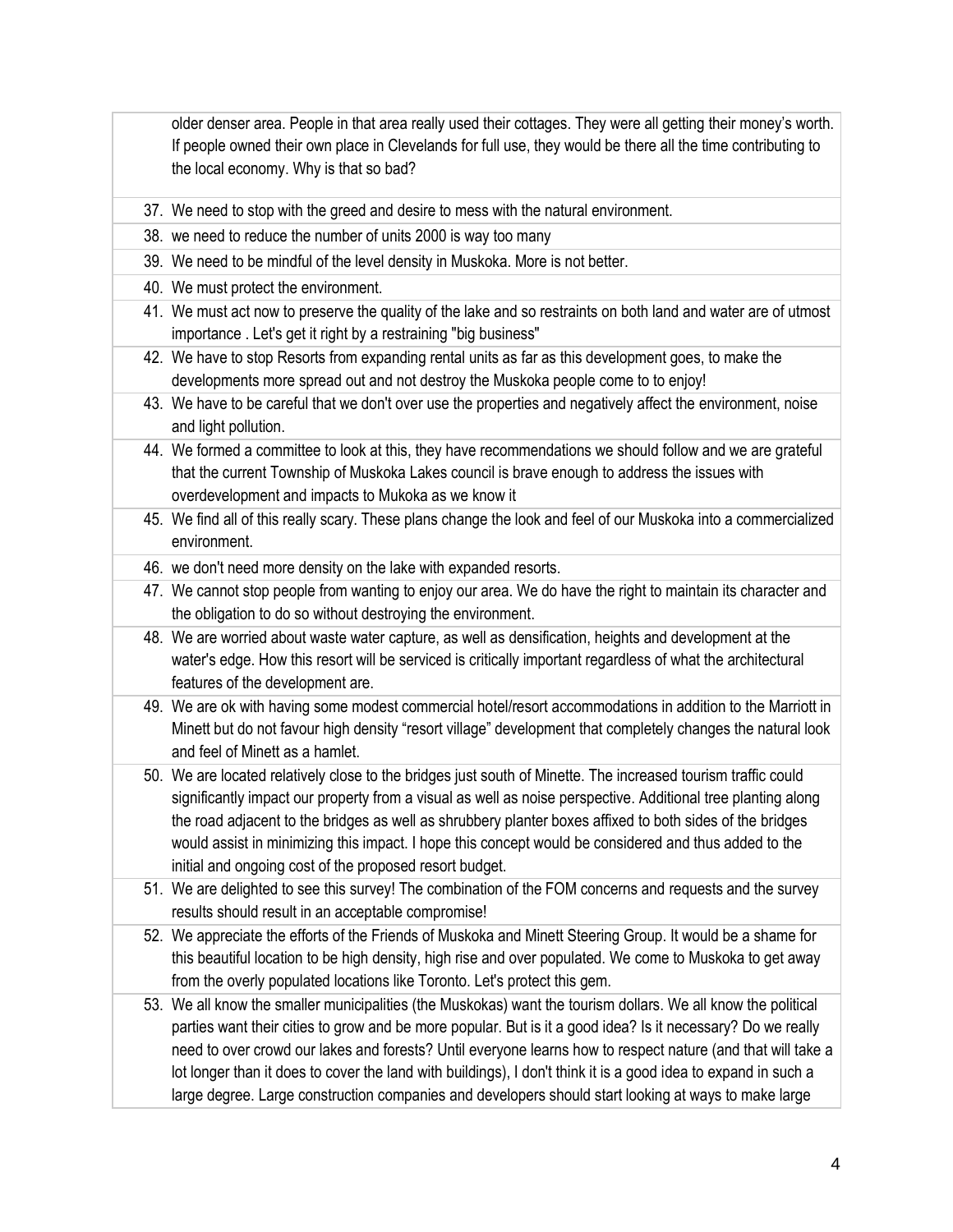cities more 'green' and promote more natural constructions (roof top parks, gardenpark high rises - where entire floors are gardens inside high rise buildings, etc) in cities instead of encouraging urban sprawl. It's easy to blow up rocks, cut down trees, pollute waterways, basically destroy the environment - it's not easy to put it back or fix it. Think before you destroy it all.

- 54. Water quality is the biggest concern. Without clean water and wildlife there is no Muskoka.
- 55. Wasn't one of the campaign promises of the newly elected Mayer to eliminate this type of development?????????????
- 56. very much appreciate this survey and the work of Friends of Muskoka and other groups to keep us informed and protect the long term interests of Muskoka seasonal residents
- 57. Very much against the density of multi-storey buildings. Feel it would be negative for Minett, traffic culture and environment.
- 58. Very important to protect our lakes and water quality. We did not buy in Muskoka because we wanted urban sprawl and all amenities. We have a home where we go when want that. Being in Muskoka is time to enjoy clean air and water without a lot of boat noise and wall to wall people.
- 59. very important to be kept in formed of plans and upcoming changes. Be honest with the people .
- 60. Very glad to know that there are still groups who want policies and plans to be reviewed and refined for the betterment of Muskoka and in this specific case, Minett!
- 61. Very disapponted in policy makers of Muskoka, particularly in Minett. We thought the owners and residents as well as politicians had more respect for the Muskoka Lakes. This looks like it is all about making money without respect to traditions.
- 62. Very concerned about this specific development and a precedent being set for other similar development on all the 3 Lakes.
- 63. Very concerned about the water quality, shore appearance, too many boats without experience on the lake
- 64. Very concerned about safety for boating, swimming and vehicle traffic on Peninsula road.
- 65. Very concerned about how the services can handle this. Hospitals, doctors, dentists, fire and police services, the ability of the roads and bridges to handle the traffic, grocery and pharmacies The area is already overloaded in the summer
- 66. Use your brains
- 67. unfortunately developers get what they want and I have little faith in our government protecting our sacred Lake Rosseau once developers get their hands on waterfront property. they do what they want
- 68. Ultimately, I hope the environment and existing residents concerns are considered foremost.
- 69. Try to keep the environment, as well as the density in mind! This development, if approved as is would alter Muskoka's current landscape and appeal. In my opinion, this will drive down property values.
- 70. Traffic congestion, long waiting time coming and going through the area
- 71. tough love pls
- 72. Too much, too big, too many people. Dangerous for the environment, roads and waterways.
- 73. too much strain on waterfront. If you are going to build a new town, would you develop it that way? It is a narrow bay that is already a hazard to boat in, it would only get worse.
- 74. Too much development. Density is unsustainable.
- 75. Too much development when the existing resorts struggle to survive!
- 76. Too much development in one small part of the lake. Don't let greed ruin Muskoka :(
- 77. Too large a concept for such a small area.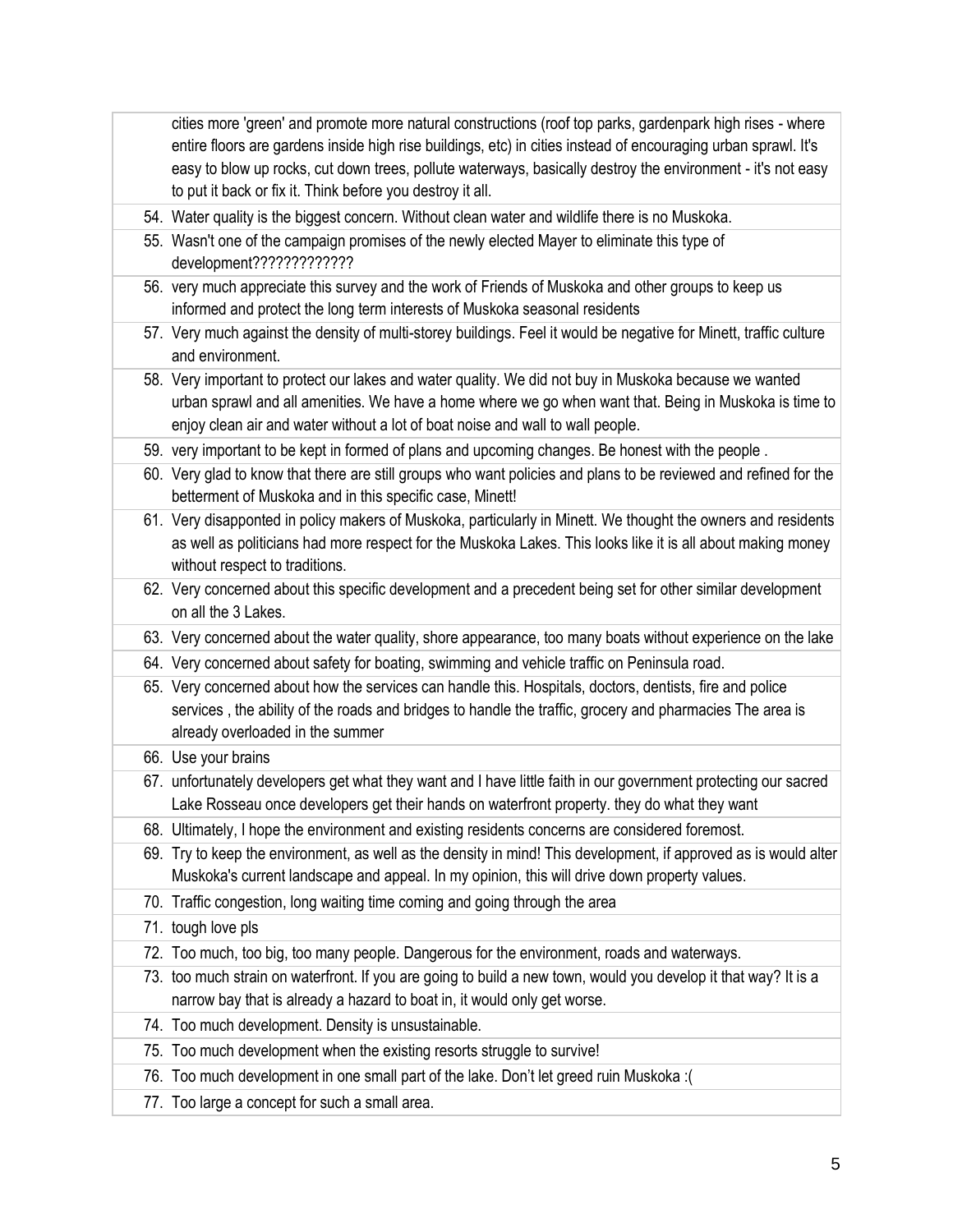|  |  | 78. To much development |
|--|--|-------------------------|
|--|--|-------------------------|

79. to me it looks like you could have the population of a small town during the busy summer months 2000 units with 4 people in each plus 500 units at the Marriott with 4 people in each plus the 43 Legacy cottages with 4 people in each would be approximately 10,000 people plus what we already have this could be in the 12,000 to 15,000 range that's the population of Bracebridge all using the Lake and driving on the same two lane road, you can only widen it so much this will destroy property values anywhere near this development and blemish our reputation as a world class destination the whole thing is a bad idea for Muskoka but if it is coming no matter what then make it as small as possible and enforce the restrictions, I have little faith that either will happen, shame on us for letting this happen all in the name of progress......it's all in the name of money......shame shame shame.

80. TML is at a critical juncture to balance the interests of developers vs the interests of environmentalists. As a 50-year Muskoka resident, I have sadly watched the trend go from stewardship of the land to monetization of the land. But further urbanization of Muskoka will destroy what created Muskoka's original appeal. The Minett Steering Committee has done expert work on an appropriate balance. When deliberating final Minett development policies, please err on the side of protecting the environmental fragility. Without it, there is no local economy!

- 81. time to get this right and get this under control
- 82. Thoughtful environmentally sensitive development is probably needed. A well laid out townsite with a beautiful waterfront park and opportunities for year round employment would be a better idea
- 83. this will set the precedent for development on every corner of the muskoka's
- 84. This will open the door to a devestating over development of what all the promoters toot as "the natural beauty" of Muskoka and turn us into Wasaga Beach for those with more money than brains and a penchant for a "Muskoka" address.
- 85. This will become another Wasaga beach! What we have that makes Muskoka special and exclusive- to enjoy nature and sports activities within a lessor density, that is safe for all, calm and quiet, will be threatened. The Muskoka we know and cherish will be gone forever, so a few can benefit monetarily.
- 86. This whole thing hinges on properties being zoned for resort use, but allowing residents to use the property more frequently. The 26-week regulation is a massive improvement. Congratulations, and thank you! Suggest having a plan in place to ensure enforcement. That's where this whole thing falls apart, potentially.
- 87. This whole proposal is so bad, I do not understand why it is even being considered. New development in the old Clevelands house area should be limited to something no more than twice the size of the old Clevelands house. Adding thousands of units to this bay would be a disaster for Muskoka.
- 88. This survey was excellent. Very impressed with the structure of questions and the detail provided. I am supportive of development in the area and increased densities. I am especially supportive of increasing employment in the area. I would not support a high density residential development, but I think a resort is great for the area. However, the development needs to be considerate of the environment and preserving the character of the Muskoka Lakes. I think the steering committee has done an excellent job of balancing this. I hope that net new boats on the lake, as a result of this development, can be minimized.
- 89. This size of development should have never passed. It was done so without cottages imput and should be dialed back as much as possible . It's so bad and is ruining Miskoka

90. This should be minimally invasive and work off of the structures already existing at Cleveland's house. Minett is a special little town and it is a natural area we have had the privilege to enjoy for years. Consider that once it's gone we can't undo it.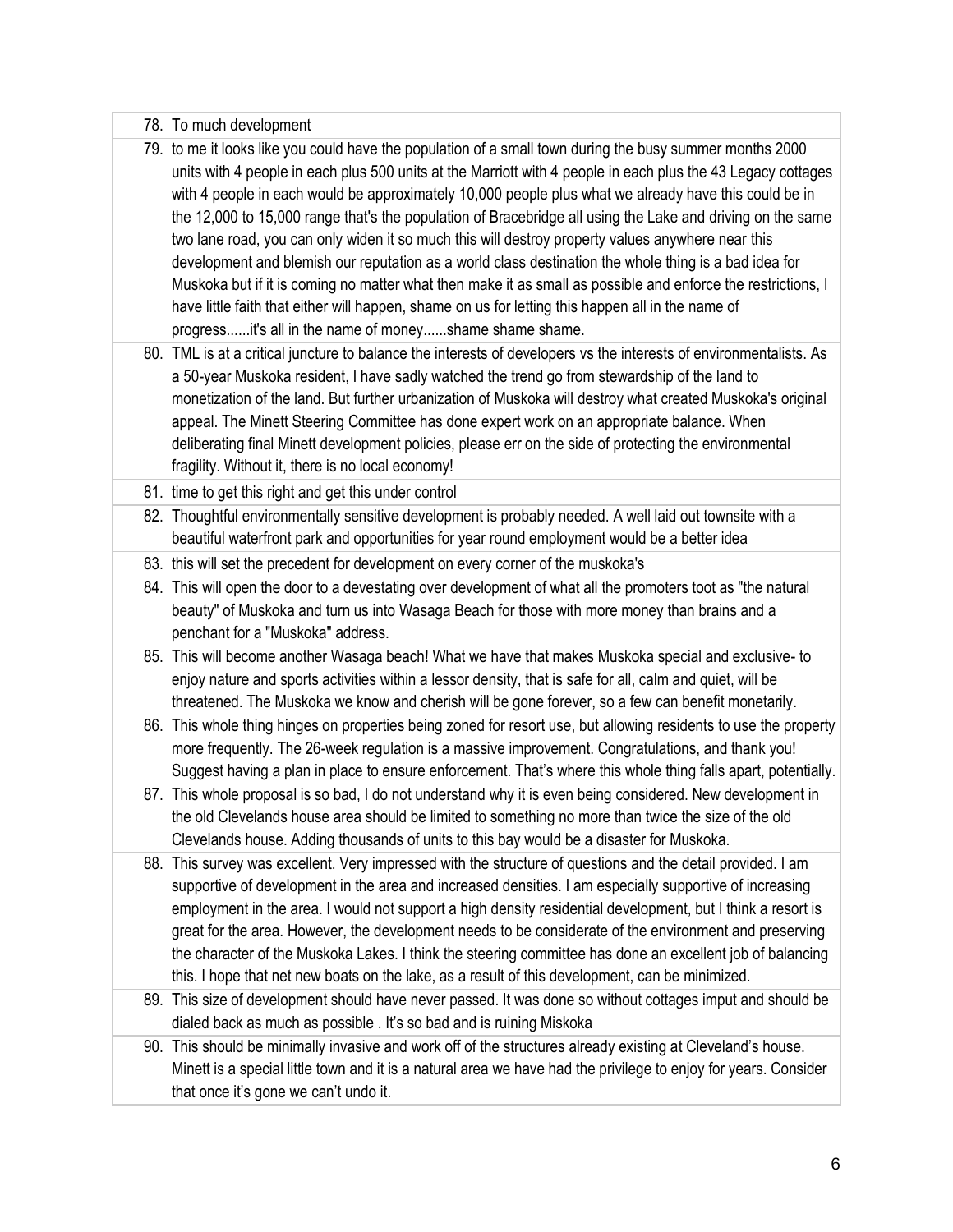- 91. This provide an opportunity to create a welcoming engaging environment of lakefront amenities for cottagers and guests to enjoy Muskoka. The land is huge and can sustain the density. Allow the condo units along the full frontage except pull them further back around the marina area for more public space and commercial amenities for the enjoyment of all. Create a destination for families.
- 92. This proposed development far exceeds the retail and commercial access to support such a massive, densely populated area. Peninsula Rd. Will become overused and in conjunction with the increased capacity, so will the frequency of serious accidents increase. There are far too many negative issues to list here and don't ge t me wrong, I understand the developers need for new construction and PROFITS but, our roads, and lakes can barely handle the summer influx of visitors as it stands now. Long established family cottages have a right be concerned when their future safe, quiet Muskoka opens its gates without the infrastructure in place BEFOREHAND. i urge and support the Minet committee to listen to their hearts and those of their constituents .
- 93. This project will cost more than it makes in my opinion. The next generation can't afford it and golf course are finding this out yet expansion plans continue. Too bad this experiment will cost the near-by residents anxiety.
- 94. This project seems to benefit the developers and their friends. It is an abuse of the environment.
- 95. This project is terrible. It makes me so sad a developer wants to ruin this part of Muskoka and is putting financial gain ahead of Muskoka community.
- 96. This plan ruins Muskoka. You have to ensure that the plan is in keeping with the spirit of Muskoka, respects the environment, doesn't create too much density and still allows tourism.
- 97. This overwhelming development is very troubling. It is sure to negatively impact the environment and the increased number of people will be detrimental to the health of the lake.
- 98. This overdevelopment will have many negative impacts on Minett and Lake Rosseau for the rest of time. It appears that developers continue to push Muskoka Lakes to over build rather than protecting and preserving the beauty of Lake Rosseau. Unfortunately it appears that we didn't learn anything from the overdevelopment of the Red Leaves property.
- 99. This needs to be stopped. I have seen what happens At a Freed Muskoka development. Short term renters descend on the property and care only about themselves and justify Their excessive noise, waste pollution and disrespect of neighbours because of " I paid for this and will do what I want"
- 100.This is way too much devlopment Stop the sprawl and lets leave muskoka alone to keep its charm and history This will ruin the lake and ruin cottaging!!
- 101.This is the beginning of the end for the exclusive natural feel of Muskoka. Tourists and massive boat traffic will ruin the lake and all of the renters will make for an extremely unsafe boating environment.
- 102.This is still far too much redevelopment and I strongly oppose it.
- 103.This is so wrong we can't allow for this level of development near the lake or away from it in an area that wasn't developed or intended to have the level of density proposed.
- 104.This is scary. Thank you for all the good work you are doing and fighting the good fight. God speed...
- 105.This is ruing why people want to be in Muskoka.
- 106.This is not the beautiful Muskoka we love. Way too commercial and intrusive.
- 107.This is an important decision as it could affect what happens at other resorts in Muskoka. The lakes are already much more busy with boat traffic than even a few years ago.
- 108.This is an extremely important area of the lake. If there is not an extreme measure of scrutiny given to this project you would not be doing your job. Please be considerate of all the owners who have respected this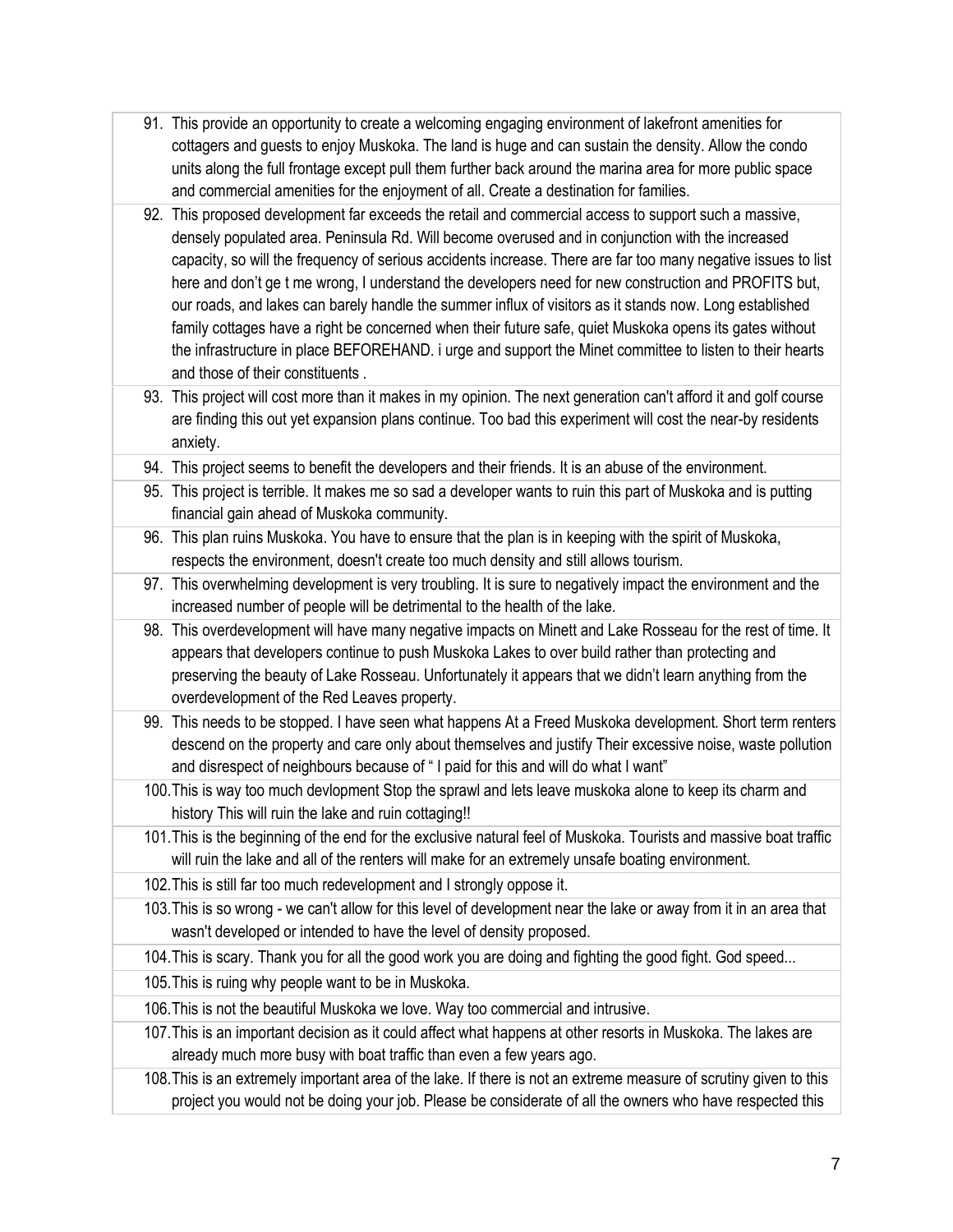area for the last 100 years. This extreme development will have irreversible damages to this area from here forward. It is crucial you get this right.

109.this is an example of how Muskoka will be spoiled through over development as will set the precedent

- 110.This is a very important development in an environmentally damaged fragile location.....it must be thought through and viewed from the perspective of the next century
- 111.This is a unique, maybe once in our lifetime opportunity to show real leadership to protect Muskoka's enviroment. I am confident you have a significant majority to do so. If you don't, it is a potentially fatal turning point.
- 112.this is a precedent setting decision that will define the muskoka lakes for 100 years to come. Get it right now, and the lakes will be preserved for posterity. get it wrong now and the quick bucks will soon disappear from the ruin of the entire lake system.
- 113.This is a disaster for the Muskoka region. This will only destroy the shore line with pollution and traffic. Crime will increase as well. This very disappointing and concerning that this plan is even being considered.
- 114.This has always been a commercial property. The history of hotels surviving in Muskoka due to the short season is terrible. The resort should be supported in its redevelopment in an environmentally conscious way as that will resonate with customers. But don't put up roadblocks that make redevelopment uneconomic. The region needs thriving businesses. IT IS NOT A NEW HOTEL! Don't treat it as one.
- 115.This development should be phased in with 100-200 units over each 2 year period. Then a proper assessment can be made with input from all stakeholders.
- 116.This development is terrifying. The kind of growth is entirely unsustainable by any economic, social, or environmental measure.
- 117.This development is poorly conceived and will only serve to make the developers rich and degrade the natural Muskoka environment. How is this possible, who is allowing the developers to influence our elected officials. As usual the seasonal taxpayers are being taken advantage of.
- 118.This development is completely in conflict with residential development restrictions and bylaws. The rationale of promoting jobs is not a viable justification to adversely impact the environment and safety for cottagers.
- 119.Think that Cleves surely needs a redevelopment but people to not come to Muskoka for a condo on the water experience so one has to be very careful what is being built here. Many of the resorts are not fully subscribed all year round so getting the feel right really does impact the success. Cleves has had a long and successful history so one should keep that in mind when planning. If it's not broke don't fix. Did I mention the condos are super tacky!!
- 120.They need to protect the current scale of Cleveland House and should not start building larger resorts that has massive implications on safety and environment of the Muskoka Lakes
- 121.These plans are absolutely disturbing Muskoka is about nature and disconnecting. This commercialized proposition is not welcomed. The JW Marriott is already too much for that space. The exploitation of Muskoka's resources needs to stop
- 122.These lakes have seen and sustained steady moderate development since the 1880's, but nothing so drastic nor potentially damaging to environment and character as this development. Imagine a Muskoka with dozens of developments like this one. It would not be the same place we know and love. There are other places to go if people want the high end resort life. What happens when the booming economy slows and tourism drops again as has happened in the past? Empty units and struggling businesses. You cannot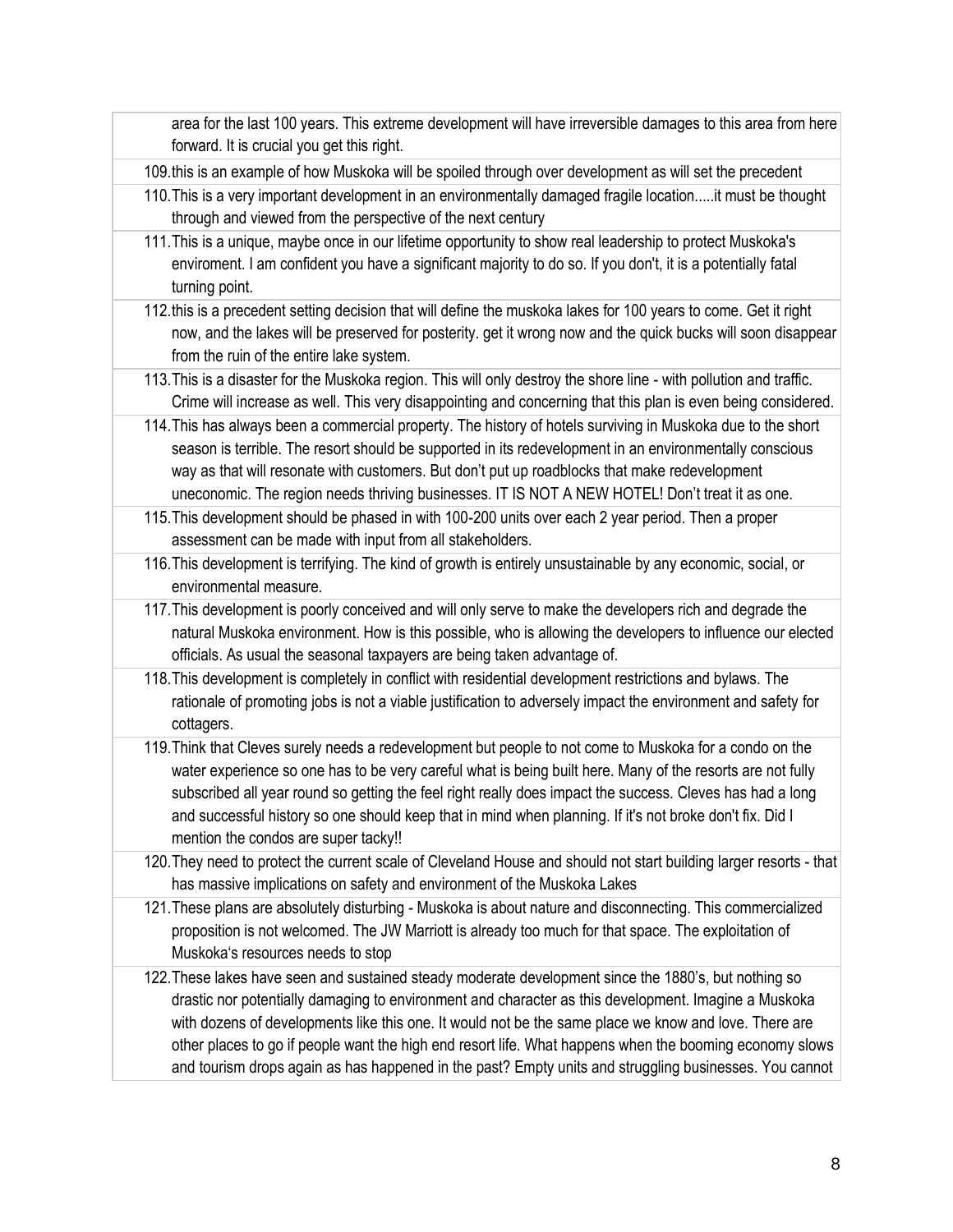plan for the peaks. Just because there may be demand now, doesn't guarantee it 10 years from now. We need to protect the beauty and pristine waters we have now, for the future.

123.These draft policies represent a significant improvement over the previous 2008 proposals.

124.These draft policies are rooted in the protection of the Historical Resort operations in Minett. These draft policies achieve that protection by redefining "Resort Operations" as "Residential Development". The new "unit owners" are provided all the benefits of seasonal ownership in Muskoka without any of the responsibilities current seasonal owners in Muskoka have, or any of the regulations they endure.

125.These development policies seem to be very dense for a relatively small area both on the land and water.

- 126.These crass plans seem like the beginning of the end. But t really began with the Marriott -- that gross building that can be seen for miles.
- 127.There was mention of pedestrians on Peninsula Road. There should be concerned of resort visitors who walk/bike/run along Juddhaven road as well with no thought to the cars that travel along there. It is incredibly dangerous and one than one time I have come over a a rise in the road only to have a jogger running right in the middle of my lane. There would need to be some sort of consideration for the increase of people and how it would affect the safety along that road.
- 128.There needs to be a balance between growth and enabling more people to enjoy the beauties of Muskoka versus uncontrolled development. This should not be a NIMBY position. If one doesn't like the development in your area, move. We need to create jobs, create small businesses, generate tax revenue in an environmentally and sustainable manner. Polarizing positions is not the cure. Limit the bureaucracy, limit the debate, make informed decisions and move on. There is lots of space in Muskoka to share, especially more so now where the area is priced so far out of the market, the only way for most people to enjoy it is to have hotels or rental properties.
- 129.there must be a limit to commercial and dense residential development in Muskoka lakes without limits and protection we will kill the goose that lays the golden eggs.. let's get more creative about economic development beside the destruction of the waterfront and the forest.

130.There is tremendous support for this concept of growth.

- 131.There is only one Muskoka please don't ruin it by over developing.
- 132.There is no mention of sewage treatment from the new community. Hopefully it will all be self-contained, but eventually it will end up in the lake. Where and how????
- 133.There is no mention in all of this of water and sewage processing. None of this should be permitted if there is no a full processing facility being built, the cost to be borne by the developer. Sewage in the lake, and pollution (noise and water) from the increase in boating due to density are both unacceptable to me.

134.There is a reason why people are drawn to the area, don't blow it!!

- 135.There is a real problem with density and pollution in Muskoka that needs to be stopped. More resorts are not the answer.
- 136.There is a huge amount of chemicals/ fertilizers used for landscaping at large developments. How can that be mitigated as it all ends up in the lake
- 137.There are many of us that are worried about car traffic on Peninsula Road, esp between Port Sandfield and Minett. We love the quaintness of Port Sandfield and want to keep the bridge single lane. Perhaps an alternate highway going northbound out to Hwy 400 could be considered? Also, currently it is very difficult to pull out of our driveways to get onto Peninsula Road due to the current traffic level and speeding cars. If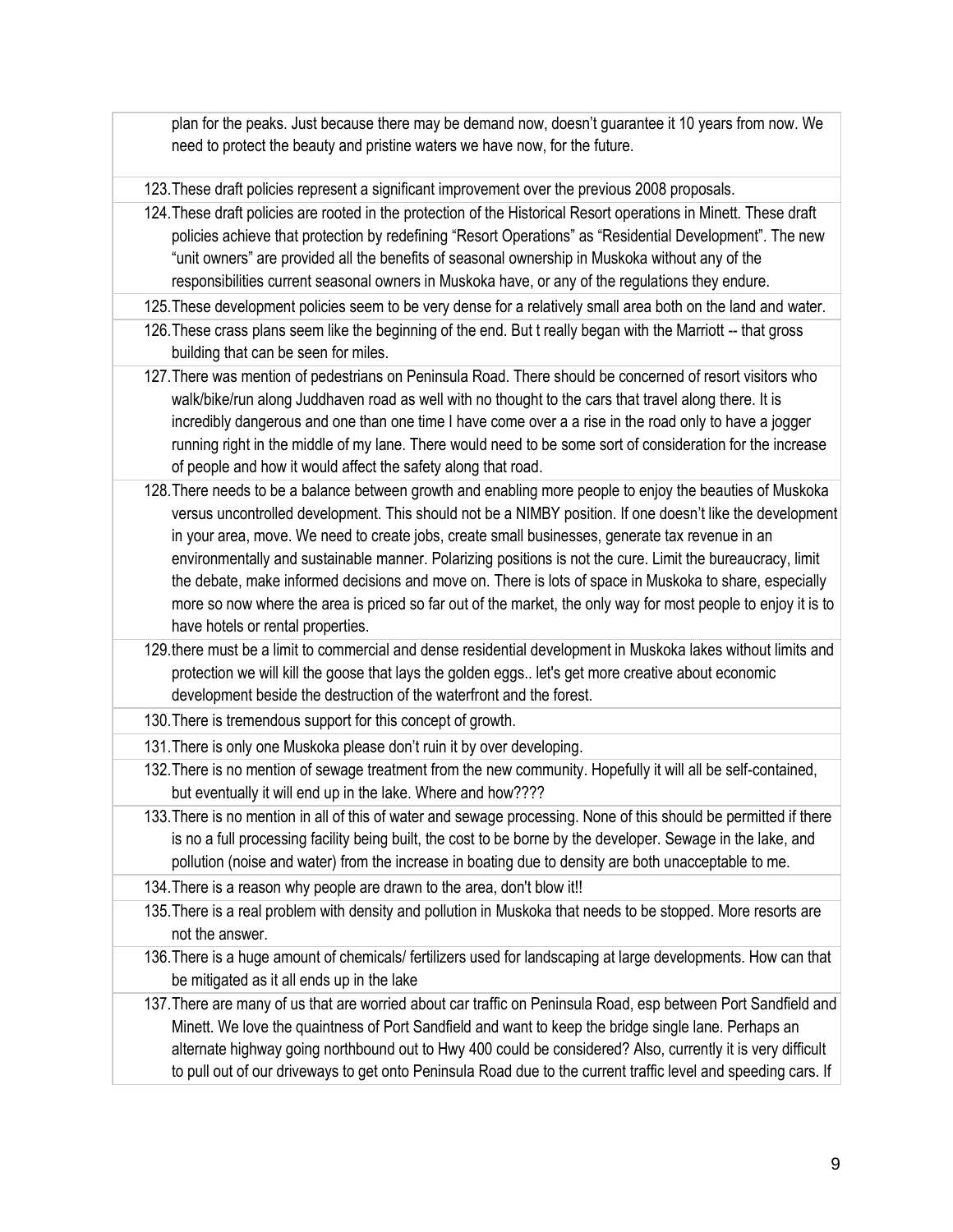traffic increases, someone will be killed, whether they be drivers exiting their cottage driveway, cyclists, or those who simply go for a walk. This is cottage country, not a city!

- 138.There are enough examples in the world of successful resort villages and my hope is that Minett will eventually be one of them. If TML uses the Steering committee recommendations and for once thinks of the Environment first, maybe this can happen.
- 139.The whole thing is a disaster. The ecosystem is a very fragile thing and we are well on our way to degrading and even destroying the Muskoka experience so a few greedy fatcats can line their pockets. I repeat. It is a disaster in waiting.

140.The whole thing is a BAD IDEA.

- 141.The whole development is most unfortunate as it will eventually degrade the experience and value of Muskoka
- 142.The water quality and the preservation and protection of the natural environment of this area is critical to protect. This is what attracts people to Muskoka. To mar the beautiful shorelines with massive hotels etc. takes away the special quality of these lakes, and threatens our water quality and the natural habitat.
- 143.The water quality and boat safety must be of a huge concern. The area should provide an enjoyable seasonal visit for all
- 144.The township needs to take over public boat parking for Islanders to ensure that they have a spot in the future. The developers are not interested in accommodating islanders parking. We've used that landing for over 60 years. It's definitely in jeopardy!

145.the tighter the guidelines ar3e the better

- 146.The Rosseau is an eyesore that is disproportional to the tree heights and is the result of the removal of far too many trees. I am concerned that the Township of Muskoka Lakes has not learned a lesson from this terrible decision.
- 147.The road from Minett onwards is already dangerous due to volume in the summer and drivers, cyclists and pedestrians unfamiliar with the road.
- 148.The raison d'être for this development is financial gain for a very few! Environmental concerns are basically not understood by those who have drafted these plans and are irrelevant to their thinking. They are only interested in making money, not in preserving the truly unique environment that Muskoka is famous for.

149.The proposed development is excessive. It will be detrimental to Muskoka on many levels.

150.The proposal is just crazy. Stop.

- 151.The path of this development indicates that we are still stuck in a "business as usual" approach, i.e. we try to limit damage to the environment to some arbitrary level, then accept the rest as the cost of doing business. We still have not gotten an objective assessment of what the environment can sustain. What we know however is that we are losing environmental integrity on many fronts, but not enough to change direction.
- 152.The owner has little or no respect for rules and laws. Leaving a legacy means nothing, making more money he doesn't need does. Perhaps taxing the units at a higher rate in the same way Town of Blue Mountains has been able to do. If the unit is on a rental program the taxes should be higher. No employee housing, no development, very simple.
- 153.The outcome of these decisions will have a significant future impact on every small/medium/large resort that is sold over the next several years. Muskoka is rare because of it's natural beauty. Growth and change is inevitable and it's great that more people can enjoy it. However, the development needs to be carefully managed and requires residents input. We risk losing everything that Muskoka has offered. Beautiful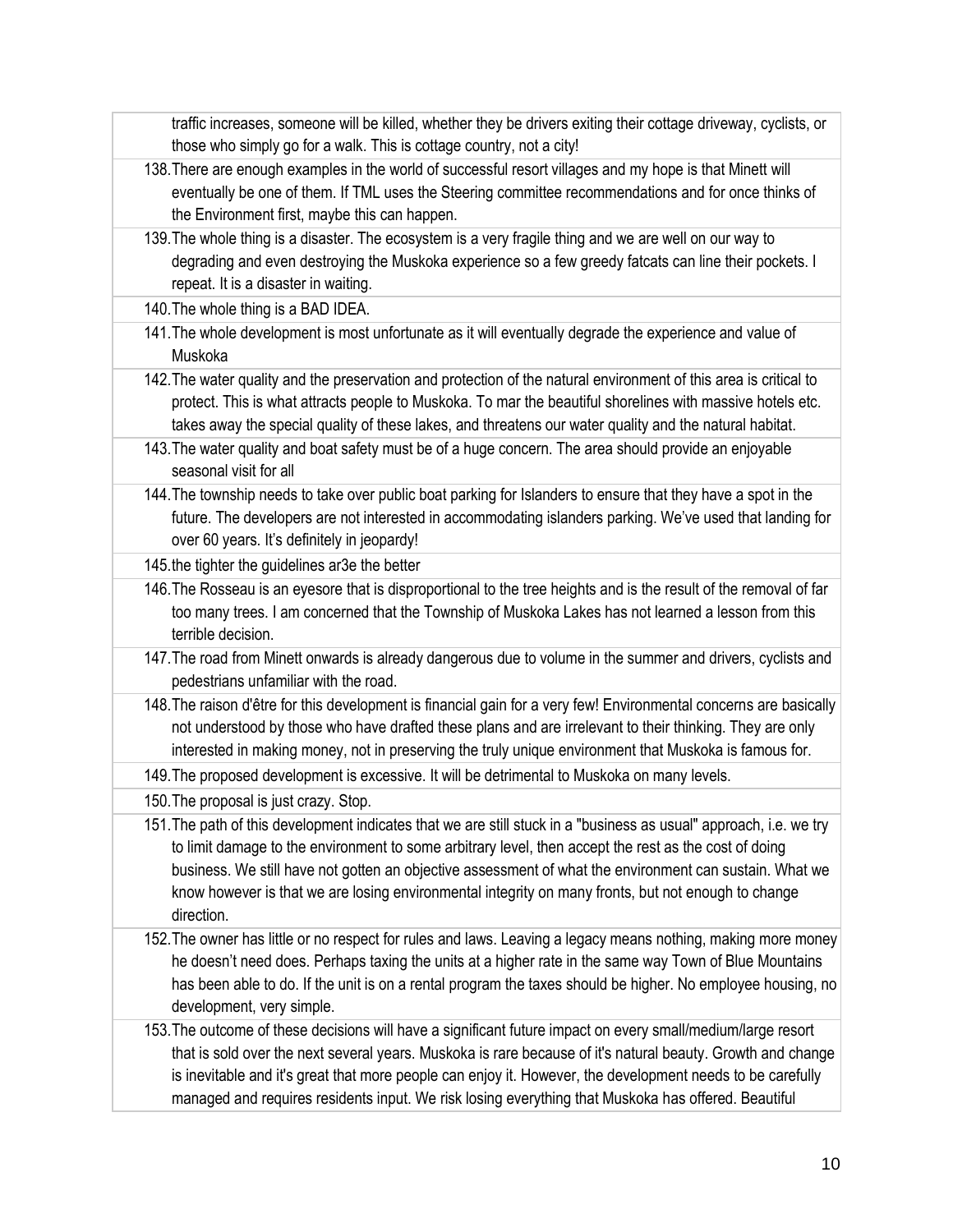nature, clean water, open spaces, canoes, kayaks, motor boats that are sized for these lakes. NOT the huge "cigarette" boats that should be on Georgian Bay or the great lakes!! Can you tell I'm a traditionalist!!

- 154.The Muskoka environment needs to be preserved and taken care of. I haven't seen anything about how they are going to manage the water supply and sewage treatment.
- 155.The Municipality should listen to the concerned citizens who have devoted much time and effort to evaluate options and have come up wth a draft policies. These are aimed at helping sustain what we love.
- 156.The MLA must remain diligent in pursuing adverse planning policies, amendments to exiting policies, the discretion permitted in these policies, and - most importantly - matters of good governance: the selection of elected officials, any conflict of interest rules that apply, together with the active verification of compliance with such policies. If the current membership fees do not allow this important oversight function on behalf of property tax paying owners, please increase them accordingly.
- 157.The long term cottage/resident owners (view, privacy. water use etc) that will be directly impacted by invasion of this development should be offered (will decrease there privacy and quality of life in there bay) a high buy out or compete station. The bay is too small for this !
- 158.The less development and less changes to Muskoka's natural beauty must be a priority. Muskoka is a world renown area with its unique beauty. Don't cater to developers whose sole purpose is to make money, regardless of the impact their development may have on the area's natural beauty. We are in the drivers seat here. We can say NO or dictate to the developer how we want the development to look like or how extensive it is. Don't give in!
- 159.The land is zoned for a resort and should be managed as such. It should be built/developed with minimal impact to the environment. Less is more so we can continue to enjoy the natural beauty of Muskoka.
- 160.The group that is able to bring life back to Cleveland's House will do so with trying to keep to the charm of the past mixed with the freshness of new. It is an iconic waterfront and should be preserved because nostalgia is part of the charm of cottage country.
- 161.The environment and safety of the area is imperative. We need some development but do not need a city in the middle of Muskoka
- 162.The Draft Policies are the right way to go to achieve sensible development that does not destroy the nature of our Muskoka Lakes
- 163.The draft policies are a good start, but not enough regard for existing cottagers. This is not a win win scenario.
- 164.The draft plan is step in the right direction but it still seems too much.
- 165.The development should be discontinued.
- 166.The development proposed is horrifying. Please work hard to maintain the water quality and quality of life in Muskoka. Please use all recommendations from the Minett Steering Committee.
- 167.the development is much too aggressive for the current resources of the muskoka lakes. The roads are already packed on peninsula and you are not providing any options to fixing road density. Concerns about the environmental impact having this many residents in one area of the lake.
- 168.The development is a terrible idea and should not be built. The resort as it stands is terrible for Muskoka and enlarging it takes away the appeal.
- 169.The developers will push as far as they can to maximise profitability. Firm policies need to be in place and NO element of trust is to be accepted. We saw this exact scenario play out in Naples Florida, whereby the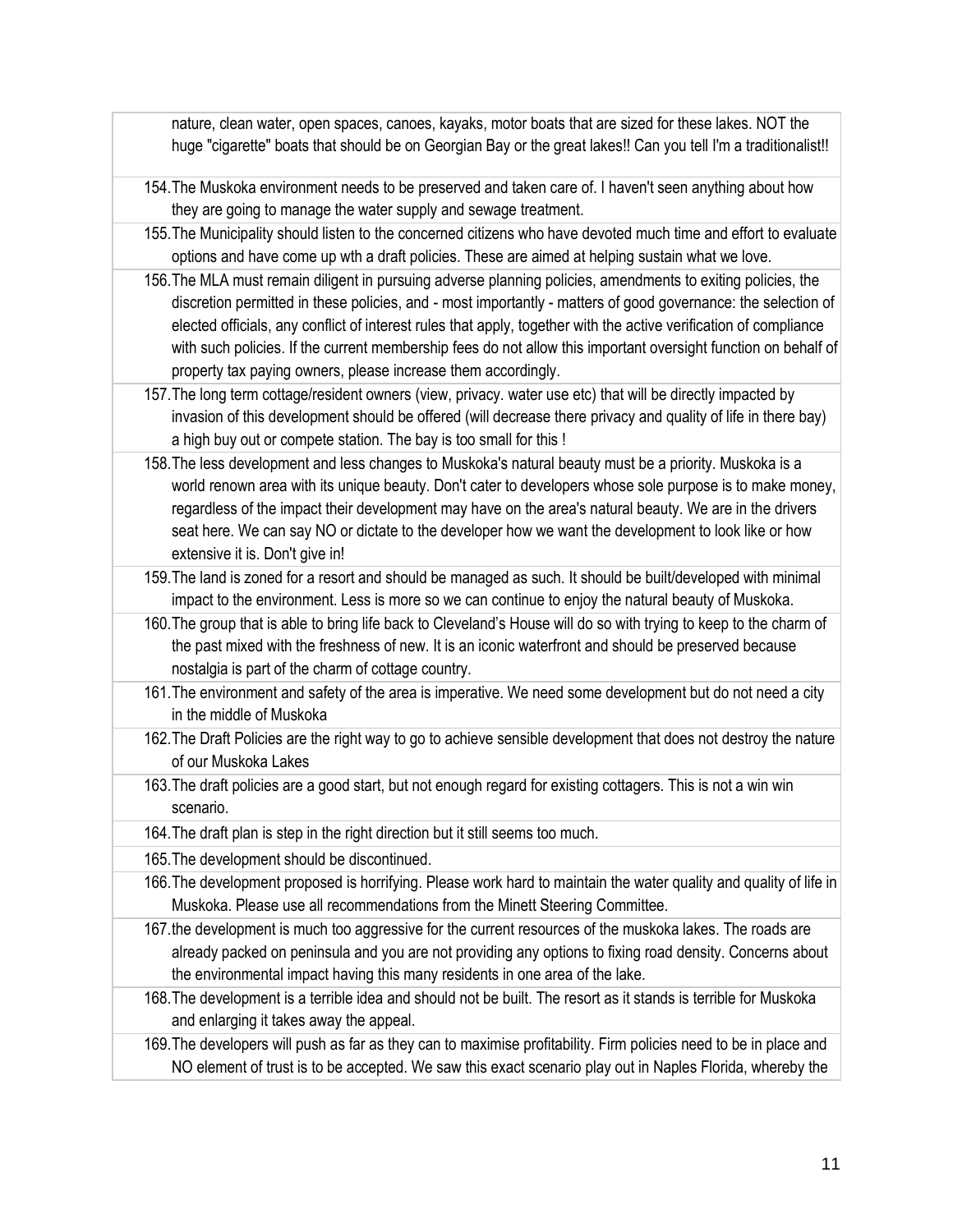developer informally committed to lesser development upon purchase of the property, only to reneg upon submitting plans.

- 170.The developers in the Minett area (Clevelands House and Wallace Marina) must be limited to either existing or more restrictive building codes. Further, the developers must satisfy all environmental impact assessments. Owner of units should only be allowed to occupy their units for a maximum of 4 weeks between June 1 and September 30th.
- 171.The developer should perhaps be requested to pay for a traffic bypass around the resort area to provide a safer area for users of the resort as well as have less of an impact on the local users. The developer should also pay for any increase in required policing and bylaw enforcement
- 172.The designation of Minett as a 'resort village' is already problematic, given that the only access is the single-lame Peninsula Road, which has already had several fatal accidents. The density proposed by the Cleves developer is dismaying. In addition, the possibility that units will morph into year-round residences, a la Friday Harbor, is a real one—a terrible precedent, and a development that could lead in the future to increasing demand for services (fire, ambulances, school buses).
- 173.The design of the buildings should have a more cottage/cabin design to respect the tradition of Minett and Clevelands House. Black and white buildings do not look natural to the land. We want to attract people that love and respect nature and the outdoors and are not looking for a modern condo outside the city.

174.The density of this draft plan is very high, but better than the original proposal.

- 175.The Council has a huge responsibilitY to do the right thing as far as development of this site goes. Do the environmentallY responsible thing as far as development, densityY goes and respect the Minett Draft Plan as they have tried to balance a development theY know is coming with continued qualityY of life at the cottage and home
- 176.The committee is on the right track we need to halt this overdevelopment in Muskoka and maintain the lower density that exists today.
- 177.The climate impact of this massive development cannot be understated. The land use, removal of trees, loss of habitat and diminishing biodiversity will be unsustainable. The use of building materials with untenable carbon footprints and the likely choice of Fossil Fuel heating and cooling will significantly increase the Greenhouse Gas Emissions in the community and make the required reductions in these GHG's unattainable. This accommodation will be beyond the reach of nearly all year round residents. There will be nothing affordable to the "general" public looking for a family holiday in an "eco tourist" destination and the jobs created will mostly be minimum wage service jobs and will not contribute to workers earning a living wage in Muskoka. The income gap will be further widened. This concept fails on so many levels. It could be instead an opportunity to develop a sustainable, state of the art world class eco tourist destination in a pristine Muskoka wilderness with a totally different design vision. That vision and the values of living within our planetary means are nowhere to be seen in this project. It is one more nail in the coffin of our children's future. Big development making a few very wealthy to cater to the very wealthy at the expense of all the rest. This is an atrocity.
- 178.the clear cutting of trees as they did in the first development at Legacy was xxx this should be stopped on future plans also the boat docking and waterfront density is a significant problem
- 179.The bay is too small to support so many swimmers and boaters for these developments. Too much congestion. Needs considerable restriction to maintain the character of Muskoka.
- 180.The Bay an Lake Rosseau cannot support the density proposed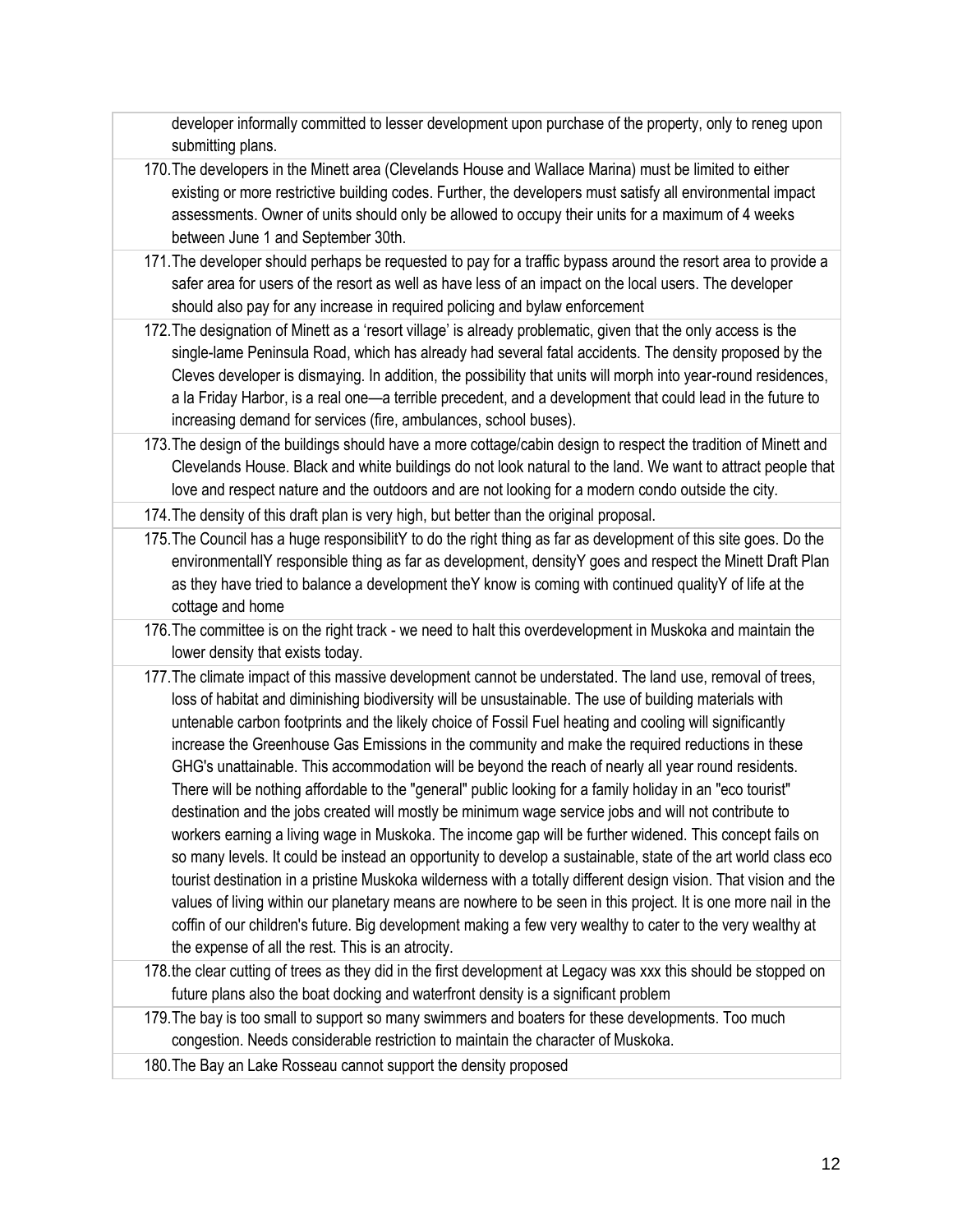- 181.The area is busy enough during the summer months without adding to an already overburdened infrastructure.
- 182.The approval of this application its policies will set the precedent for future redevelopment applications, therefore every effort should be made to set the standard for the density and type of development, to control the nature and type of future developments on the Muskoka Lakes
- 183.The airbnb / short term cottage rental experiment has failed. You cannot find a middle ground. Follow the lead of other jurisdictions and ban it outright. If its a resort - then a maximum of 4 weeks per year per person (not based on the name on the reservation). If its a cottage, apply the same rules everyone else abides by.
- 184.The aim has to be to minimize the density of the development and to ensure that the environment can support it . No mention of sewage treatment in your survey which is I think a critical issue.
- 185.The Rosseau ( and other facilites ) is/are in existence ,,, with limited all year round usage..... W H Y .... do we we need another limited facility - during a few summer months....
- 186.Thanks to the Minett Steering Committee for their work.
- 187.Thanks to the committee for their efforts.
- 188.Thanks for the hard work on everyone's behalf.
- 189.Thanks for seeking public input.
- 190.Thanks for putting in the effort on this!
- 191.Thanks for keeping us informed.
- 192.Thanks for asking for opinions, and good luck with the process
- 193.Thanks for asking and seeking public input.
- 194.Thanks for all the hard work and commitment to ensuring this development is done right. This work is integral to protecting the Muskoka Lakes from over zealous development.
- 195.Thank you to the volunteers who have brought these issues forward to the general public like me.
- 196.Thank you to the Friends of Muskoka and the MLA for your efforts and the volunteer hours being spent on this important matter
- 197.Thank you for your work.
- 198.Thank you for your work on our behalf Survey was very well presented I am very sceptical of township listening to your recommendations
- 199.Thank you for your involvement and presentation please do all possible to ensure there is suitable consensus for whatever is ultimately decided.
- 200.Thank you for your efforts on all our behalf
- 201.Thank you for your efforts in collaboration and representation of Muskoka residents.
- 202.Thank you for your advocacy.
- 203.Thank you for working on this issue.
- 204.Thank you for this opportunity.
- 205.thank you for the work you are doing to protect Muskoka from over-development, destruction of nature, noise and light pollution, over-density and unwanted changes to the beautiful landscape.
- 206.Thank you for the work you are doing on our behalf. We have ONE chance to do this right. Once blasting of the virgin landscape and tree felling begins there is no going back. We have a treasure, and it is encumbant upon us to protect the area for the generations who come after us. As such, all parties involved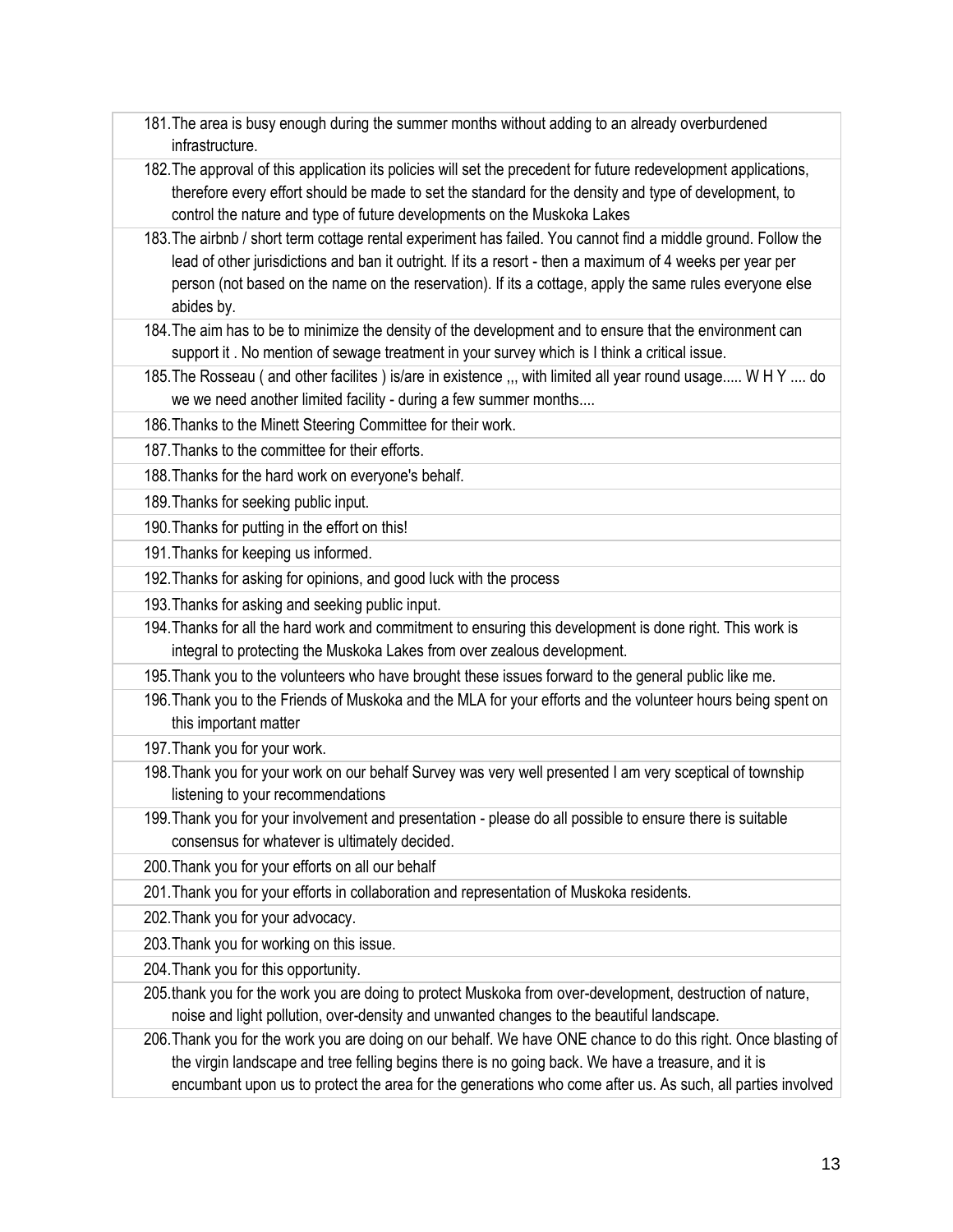in the approval process and the development itself should take this work extremely seriously. Decisions should NOT be made based on leveraging the highest ROI for a developer. I have said this before, and I will repeat: Tuscany remains a beautiful, natural jewel on this earth because the decisions were made and continue to be maintained to protect the area from development. For this reason it remains a top destination in the world. We can do this for Muskoka if we have the will and the environmental conscience to do so.

- 207.Thank you for the opportunity and the amazing role you are playing in this important and critical discussion for the future of our lakes!!!
- 208.Thank you for taking this on. The Bracebridge Official Plan is also in serious need of amendment to raise the environmental standards. Very unfriendly to species at risk.
- 209.Thank you for sharing and let's hope we can take some time to pause in these difficult times. This is no time to introduce undo stress for the sake of money. Resorts are awesome but small is best....for everyone, not just a select few. Cheers!
- 210.Thank you for reaching out for input.
- 211.Thank you for giving those of us on other lakes the chance to review this material and express our views. You will set the precedents for continued cottage living in coming decades.
- 212.Thank you for giving me the opportunity to offer my opinions. I appreciate it.
- 213.Thank you for caring about our environment. When I was a teenager, we could boat in the area and have uncluttered shoreline views on all three lakes. Let's no continue to turn this into downtown Toronto.
- 214.Thank you for asking!
- 215.Thank you for asking for my feedback.
- 216.Thank you for all your work on this. I feel it is very important for us to protect Muskoka for future generations
- 217.Thank you for all you do to preserve Muskoka
- 218.Thank you for advocating for balance. The Steering Committee got it right. Adhere to their recommendations.
- 219.thank u for keeping me in the loop, please keep the info coming!! your work is much appreciated.
- 220.Tell the politicians to quit allowing the greed for profit to over-ride the qualities of Muskoka that it what it is.

221.Stories have emerged about how the Marriott dumps raw sewage into Lake Rosseau. This is a relatively new development and I'm surprised that preventing this would not have been built into the original plans and approved by the Township. A concern then might be how effective municipal/provincial oversight would be for a project of this scope.

222.Stop the madness.

223.Stop everything Have some guts , and say no. Think of our children's children what will they see.

224.Stop all development

225.stick with The Minett steering committee recomendations

226.stay strong! It's important to get this right, it sets a precident.

227.Staff housing MUST be on site or next door. It is the responsibility of the developers to provide accommodation for staff!

228.Some of the questions are difficult to read due to the language used. The development should not happen on the scale proposed. The people that will use the proposed development are not full time owners and will not care about the environment "the lake" and its surrounding area.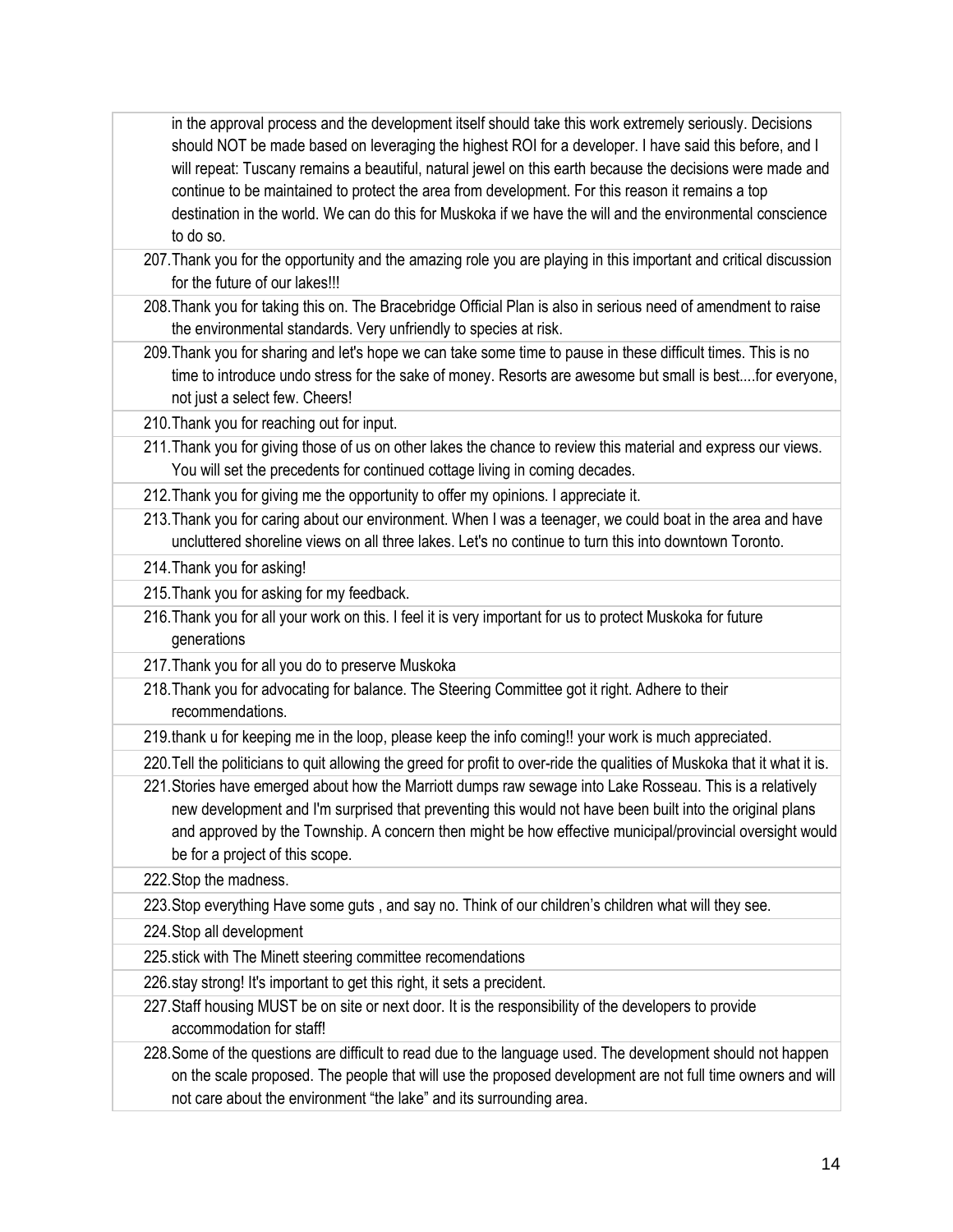- 229.So sad to see the loss of Clevelands House, an icon in our beloved Muskoka. Any development should preserve the beauty of our region so all can enjoy it...travelers and residents alike.
- 230.So sad to see the changes happening in Muskoka. I guess that is what progress is called now a days.
- 231.So much development in Muskoka, seems like it will loose its charm ! More people, more pollution etc
- 232.so important to prevent over development on the lake
- 233.Small area to have that much buildings
- 234.Slippery slope started when JW Marriott first allowed, nothing will stop the greed in the once beautiful corner of the lake if anything of this scale is allowed.
- 235.Six Mile is sympathetic. We do not have any commercial resorts that are going to flip. Good luck!
- 236.Should be promoting more naturalist view point and less on development.
- 237.Should be operated as a resort not condos or time sharing.
- 238.Shame on these developers! They are ruining the environment for the sake of money. These people don't care about the environment. This is what leads to global warming - one footprint at a time.
- 239.Set the bar very high for environment, noise, light, traffic. Close all loopholes.
- 240.seems overbuild....very concerned about noise "pollution" and SAFE traffic level on Peninsula Road......also want residential units rather than traveling public units.
- 241.Save Minett
- 242. SAD. Having spent over 75 years vacationing at our cottage on Lake Jo, I am saddened by many of the changes in Muskoka but I know I am blessed to have been able to enjoy the area for so long and understand others desire to be able to enjoy it too!
- 243.Sad!
- 244.Sad to see such proposed development. It will detrimental to the desired Muskoka experience.
- 245.Sad to say, the development will go ahead. Tax dollars speak louder. Those of us who have been here for numerous years pine for the peace & quiet of what once was our natural beautiful setting.
- 246.Sad to overbuild this resort
- 247.Rosseau is at an inflection point. If this is allowed to proceed it will damage the lake forever and have far reaching consequences.
- 248.Rock and roll
- 249.responsible development. we all lose if the appeal of the lake is destroyed (natural environment, overcrowding etc)
- 250.Remembrance that almost everyone values the environment of Muskoka.
- 251.Remember why people come to Muskoka- beautiful scenery, good swimming, canoeing, sailing. I love the birds and wildlife. I would not come to a Muskoka that looked like the draft plan.
- 252.Quit approving these huge resorts which only spoil our lakes and environment.
- 253.Put a stop to this desecration . A xx of xxx was xxxx neither of them still around . These embedded zoning permissions were never intended to make Minnett into Miami Beach !
- 254.Progress is one thing but building a small city is what it looks like the plan is. This will take away all reason people want to come to Lake Rosseau. Keep the city buildings in the city. Don't let Lake Rosseau be destroyed.
- 255.Progress is OK if done correctly but this entire expansion is too much all at once, max 1,000 units would provide a way to do measured growth over time.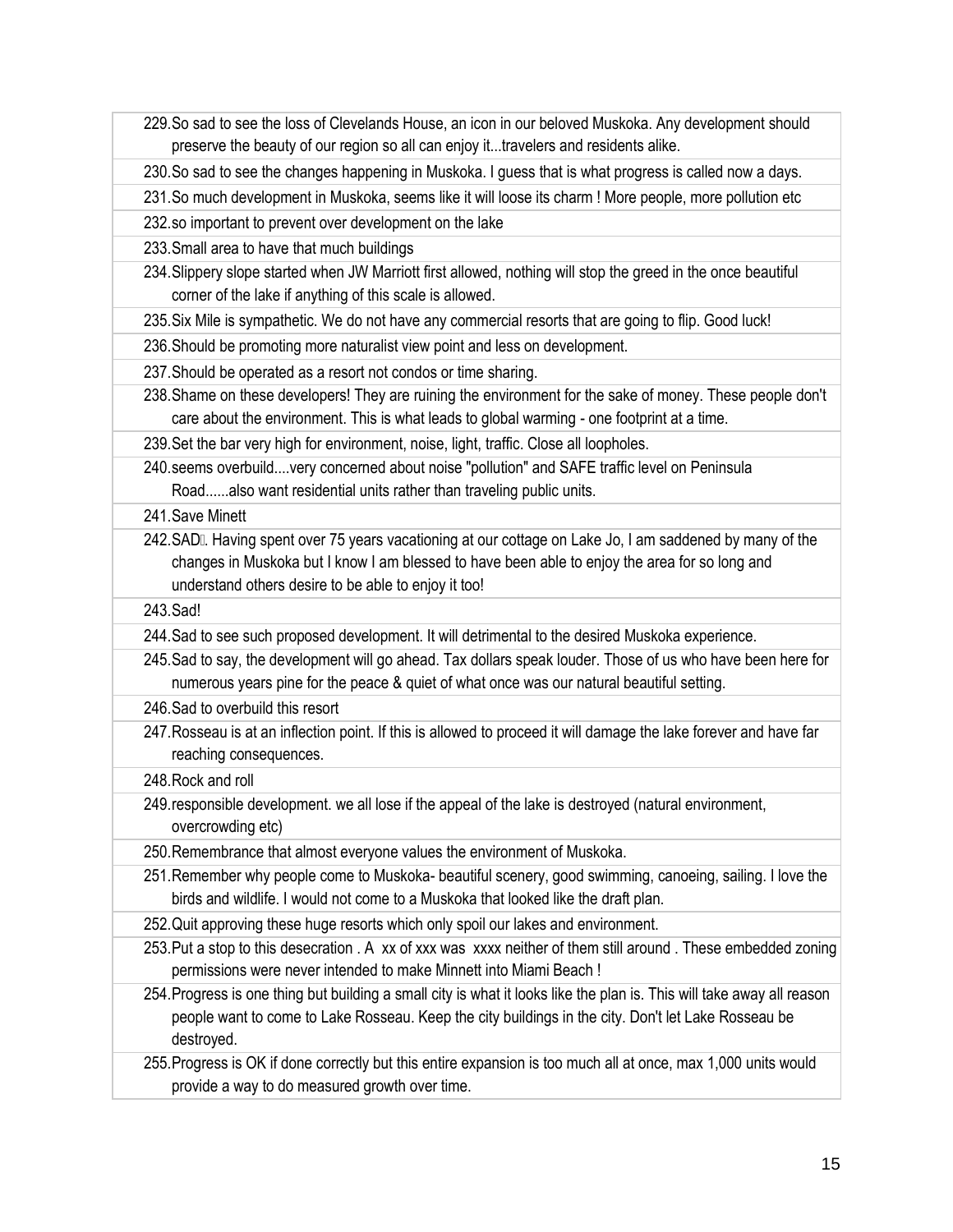- 256.Progress and urbanization is unfortunately inevitable. That being said, building the resort in a respectful way to minimize environmental and human issues is the right way to go. Obviously we'd rather not see it there at all, but if we have to have it built, do it in a way that doesn't conflict with the values and beauty of Muskoka
- 257.Preserving the natural beauty and environment of Muskoka should come first before commercial reward. Safety is also a concern.
- 258.Preserve Muskoka's "one with nature" character and stop greed and overdevelopment. Resorts should be built like resorts and NOT like crowded residential streets on a waterfront. Keep heavy density residential away from the waterfront. Otherwise, we will destroy our lakes, the habitat, and the natural beauty of our landscape. Noone wants to vacation amidst a densely crowded area that looks like a city with a waterfront.
- 259.Pollution-Enviornmental Concerns 1. Run off into Bruce Lake 2. Major changes to landscape trees, rocks and the environment 3. Increase traffic and noise and light
- 260.Please, Town Council, dont mess this up. Overdevelopment may kill water quality for generations!
- 261.Please stop this! Sets terrible precedent for the rest of Muskoka. Greed and financial motivation is not okay. This area needs to be preserved.
- 262.Please stop cleveland's house from this big development!
- 263.Please safeguard Muskoka. Let my grandchildren enjoy what l have enjoyed
- 264.Please remember that we cannot undo development but can always add to it. And please be mindful that we're all going to be gone in the next 30-50 years but the land will still be here ...
- 265.Please remember that the lake is shared and owned by many. Just because you can make a huge profit for over development, it doesn't mean you should. treat the land and the neighbours with respect please
- 266.Please put in place policies that prevent a lot of future growth in Minett, particularly residential growth. The bay is small, already overcrowded and we want to prevent lots and lots of more boats on the lakes. Residential owners will want boats. Please keep any future growth commercial.
- 267.Please provide Staff Housing. And please allow access to the lake for the public, period.
- 268.Please provide a plan from any owner who intends to build a resort in Muskoka that they have the finances in place to develop and construct such a resort and they have the same finances in place for many years forward. Muskoka does not need another abandoned or partially constructed development.
- 269.Please protect our shoreline!!! Thank you
- 270.Please protect our paradise.
- 271.Please protect our diminishing waterfront and protect the health of the environment. Over development is a great concern all across Muskoka. We are losing the pristine beauty that we have. Once it is gone, we will never get it back!! Tread lightly!!!
- 272.Please protect Muskoka from this awful big city expansion. Think of the legacy for generations to come...we need to protect our shorelines and environment.
- 273.Please preserve the natural beauty of Lake Rosseau, and don't bend to the commercial and financial pressure of unfit development. My family has owned property on this lake for over 100 years and it will be a tragedy if this is allowed to proceed.
- 274.Please please do not proceed without truly understanding what you are doing and the cascading changes this proposed development would have on the residents already there. If it is permitted to proceed, the Township will not be able to undo what results.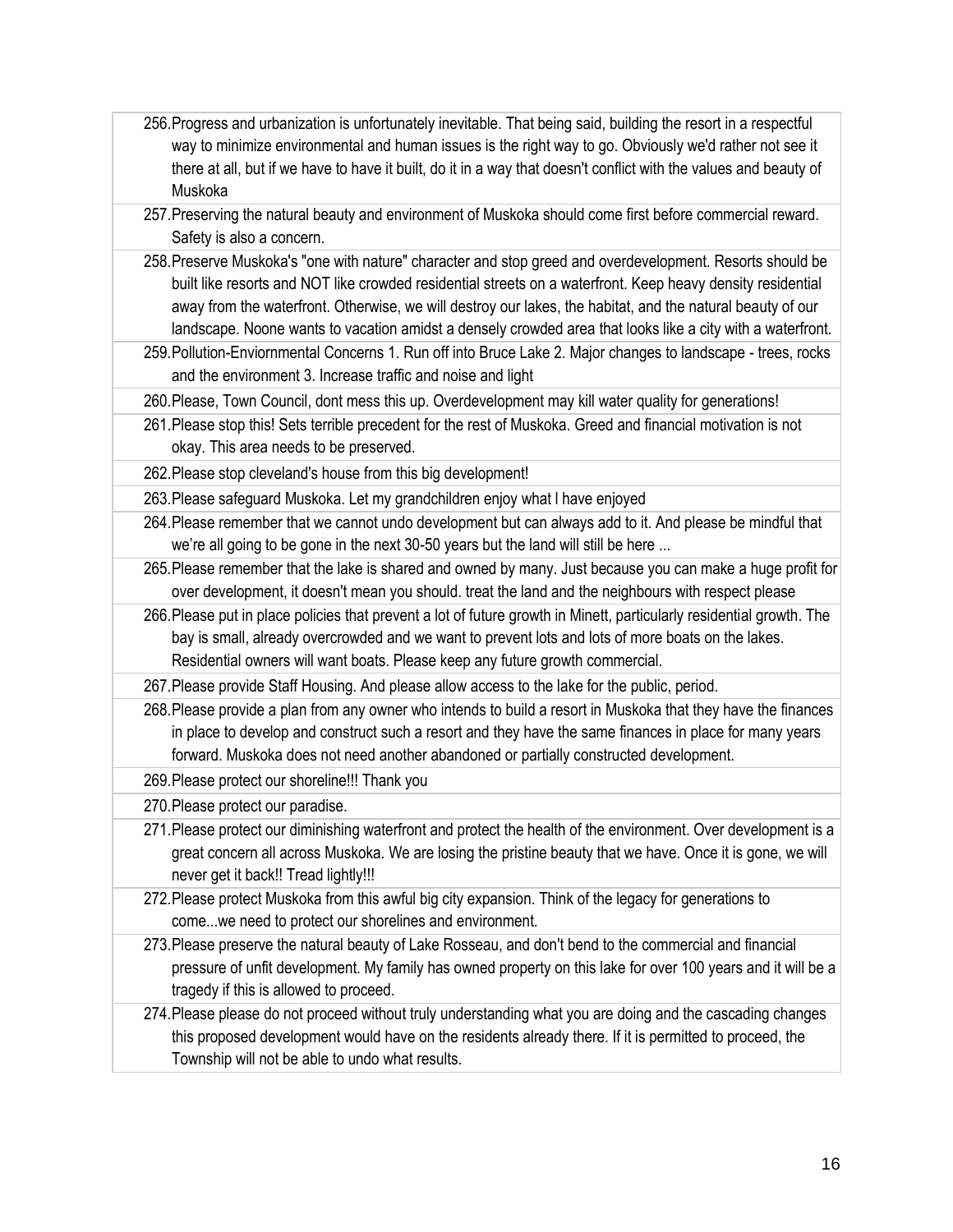- 275.Please make an effort to preserve the beauty of Muskoka. It will be criminal if development of the land/ buildings added to this waterfront do not reflect the environment. A sad day when developer's cash profits outstrip the need for a community that honours the natural beauty here.
- 276.PLEASE LISTEN TO THE RESIDENTS BOTH FULL TIME AND SEASONAL TO THE FUTURE PRESERVATION OF THE NATURAL ASPECT OF OUR LAKES.
- 277.Please limit development to preserve the lakes. Minnet should not look like Gravenhurst and should not destroy Port Sandfield and Port Carling communities
- 278.Please keep to maximum 1,000 units with low buildings set back far from shore and large vegetation buffers.
- 279.Please keep this development low density, keeping trees and looking natural
- 280.Please keep it under control.
- 281.Please keep in mind what drew us all to Muskoka in the first place. The tranquility and peacefulness that it represented. We need to keep that! Thanks.
- 282.Please keep in mind that we are in a climate emergency. Will these buildings be passive, using the best quality of materials? Think about building for ECO tourism. Get rid of the big power boats.

283.please just keep it the way it is....

284.Please hold firm...as there is not turning back. Legacy development should never have been permitted.

285.Please don't let these greedy developers ruin Muskoka

286.Please don't let development greed destroy Muskoka's appeal.

287.Please don't let commercial interests ruin the natural beauty of Muskoka.

288.Please don't let a big, massive hotel style building go up, the JW already looks terribly out of place and brings so many people to a small area it is unsafe when boating. forget about swimming.

289.Please do not make Clevelands House an overpopulated resort. J.W. Marriott has changed that whole area - its not the relaxing Muskoka we know...its become a very elitist spot. It doesn't fit in Muskoka. Do we really have to take over animal habitat and risk our environment so that half of Toronto elites can come up and spend all their money? Sure, upgrade Clevelands House but don't turn it into a money-grabbing snotty place like J.W. Marriott.

290.Please do not allow this. For the love of god. Please.

291.Please discuss the limits on Helicopter traffic. This is becoming a real nuisance and a development like this looks like it would attract helicopter visits for golf and meals. Muskoka is not an airport. It has an airport and air traffic should be limited to that (Bracebridge) or once a week visits at smaller pads not multi visits per day or multi days per week.

292.Please control this development for now and for the future of our lakes and the impacted environment.

293.Please consider that Lake Rosseau is already at its carrying capacity in terms of peak summer boat traffic and also in terms of environmental issues related to sewage and wastewater, as well as the pollution from motorboats.

294.Please be mindful and respectful of the natural setting. Large and dense developments need to be subtle, blend into the environment and not have a detrimental impact to the people already there.

295.Please balance habitat and humane needs to coexist.

296.People really need to think about this before they do this. It will ruin what Muskoka is all about, it's history and its beauty. Our family has come up for 125 years and people do not care about the environment.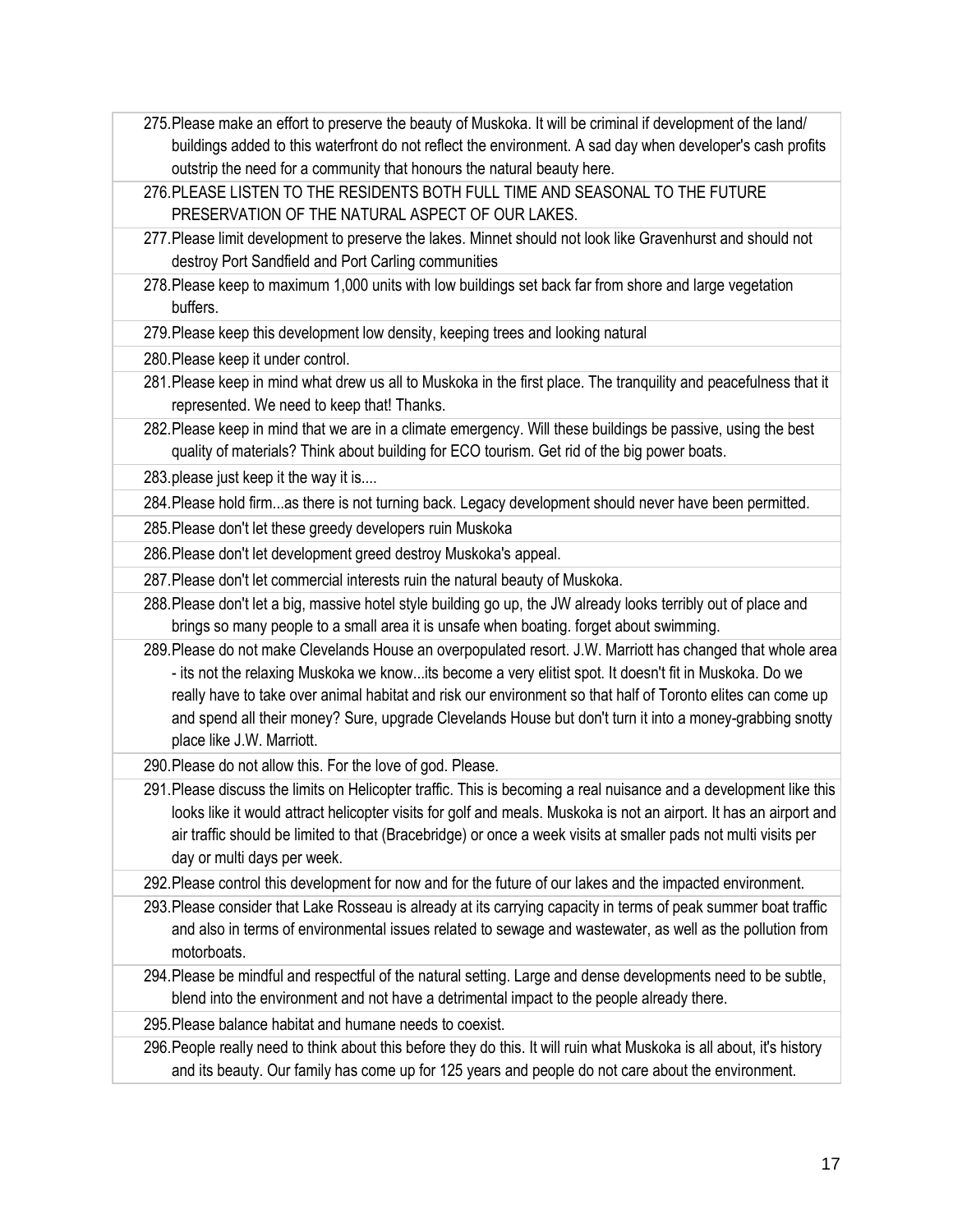297.Peninsula Rd is too busy now during the high season and they all drive far too fast! For those of us that live on Peninsula Rd the traffic can be overwhelming and sometimes very difficult to get out of our driveways as

is **is** 

298.Pay attention to the Monet committee.

299.pay attention the Minett steering committee recomendations.

- 300.Owners need to make money is irrelevant. They knew the rules when they bought he resort. If we want to truly make this open to everyone make the area a park- not a spa and restaurant
- 301.Overdevelopment will ruin the entire area.

302.Overall no matter what gets done it will be too much development/density there. It is already far too busy and unsafe on the water. Units should not be for sale and should be strictly hotel type operations eliminating the owner usage.

303.Over population and too dense development will destroy the flavor and appeal of Muskoka.

- 304.Only time will tell . The environment will be the one that suffers.
- 305.Only that the proposed resort makes me sick to my stomach and that many of us will have to drive past it regularly. Greed is rampant in Muskoka!
- 306.Only that the over-commercialization of the area will have unintended long-term adverse impacts that will urbanize the cottage experience. Is that what we really want?
- 307.once built, it will be a permanent scar on that area and create negative impact on a much larger area than property boundaries e.g. traffic on Peninsula Rd and impact on water quality
- 308.On site accommodation for staff is IMPERATIVE On site management of the staff accommodation is also a MUST. Trust me.......I know of what I speak

309.not restrictive enough

310.Not convinced that this will be beneficial to the community. We need way way way more public access to the lakes. Not more privatization. Shameful how little public spaces are in Muskoka.

311.Not at this time

- 312.Not at this time
- 313.Not at this time
- 314.Not appropriate for cottage country
- 315.None. Good luck.

316.No.

- 317.No questions on your survey are asked about sewage or septic systems. I find that very disheartening. Considering that E-coli is a concern for water quality (and very human generated in most cases unless ducks explode), you should have discussions for the public or at least questions on your survey that make the public consider where all the poop and pee will go for all these new resort residents. Not glamorous topics, but ESSENTIAL.
- 318.No one forced the successive developers to acquire the properties and there was no guarantee their best case plans would be approved without changes being imposed by the respective authorities charged with this responsibility. I find the argument of greater employment to be unconvincing.
- 319.no matter which way the plan goes it won't please everyone so let's work to find a middle solution suitable to all. Also I personally think that any development of this sort should give some thought to the needs of other seasonal or full-time residence when planning out recreational facilities. There should be some thought given to partnering with the Township, service groups and outside organizations to build facilities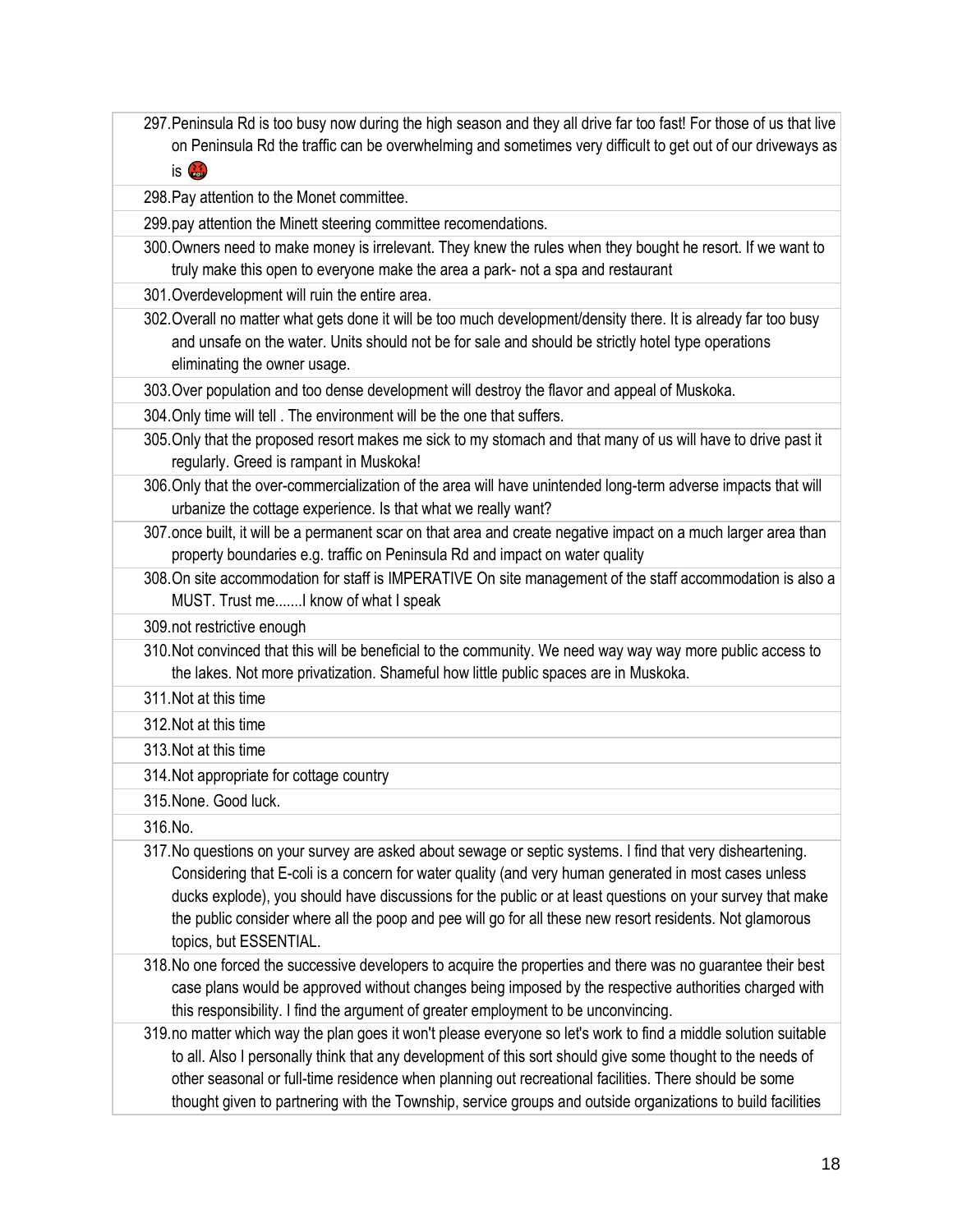| which will benefit the entire community. Restaurants are a given but don't forget a swimming pool that can                                                                                                                    |
|-------------------------------------------------------------------------------------------------------------------------------------------------------------------------------------------------------------------------------|
| be used of lessons or fitness facilities that the surrounding community can join and use. Or tennis courts or                                                                                                                 |
| more importantly pickleball courts. People coming to use these facilities will also dine there  win/win. The                                                                                                                  |
| Township won't or can't afford to build them so why not have the Resort do it for them??                                                                                                                                      |
| 320. No matter what the final decision - how can we ensure that the development will follow the rules for both                                                                                                                |
| safety and environmental concerns? This is just as big an issue as the development itself. Thank you for all                                                                                                                  |
| the work you are doing. Much appreciate.                                                                                                                                                                                      |
| 321. No emphasis on the site's heritage character                                                                                                                                                                             |
| 322. No but original plan is excessive and should be reduced inline with the proposal. Too much density will ruin                                                                                                             |
| boating, swimming and driving the roads.                                                                                                                                                                                      |
| 323.No                                                                                                                                                                                                                        |
| 324.No                                                                                                                                                                                                                        |
| 325.No                                                                                                                                                                                                                        |
| 326.no                                                                                                                                                                                                                        |
| 327.no                                                                                                                                                                                                                        |
| 328.No                                                                                                                                                                                                                        |
| 329.No                                                                                                                                                                                                                        |
| 330.No                                                                                                                                                                                                                        |
| 331.no                                                                                                                                                                                                                        |
| 332.No                                                                                                                                                                                                                        |
| 333.no                                                                                                                                                                                                                        |
| 334.No                                                                                                                                                                                                                        |
| 335.No                                                                                                                                                                                                                        |
| 336.No                                                                                                                                                                                                                        |
| 337.No                                                                                                                                                                                                                        |
| 338.No                                                                                                                                                                                                                        |
| 339. Need to follow recommendations of steering committee                                                                                                                                                                     |
| 340. Need to balance use and growth. But have to be fair.                                                                                                                                                                     |
| 341.n/a                                                                                                                                                                                                                       |
| 342. My main concern is for what this development would mean for future developments. Water quality is key,                                                                                                                   |
| yet there appears to little or no discussion about what infrastructure would be put in place to manage                                                                                                                        |
| sewage. Marriott had a spill in 2020. The spill should have been considered a crisis, yet it was barely news.                                                                                                                 |
| As cottagers, we are required to adhere to extremely strict regulations for septic infrastructure. The                                                                                                                        |
| development in question must meet or exceed similar requirements. I am against such a development                                                                                                                             |
| including day boat access to the lake via a public boat launch (if the marina were to provide such a for-fee<br>service, I would like to see a substantial portion of the fee be allocated to the township for infrastructure |
| support). Water quality must be a priority.                                                                                                                                                                                   |
| 343. My great-grandparents were born in this area and though much has changed since, it's been such rapid                                                                                                                     |
| development that I am concerned that my grandchildren will not enjoy much of the wildness and peace of                                                                                                                        |
| Muskoka as it won't exist anymore.                                                                                                                                                                                            |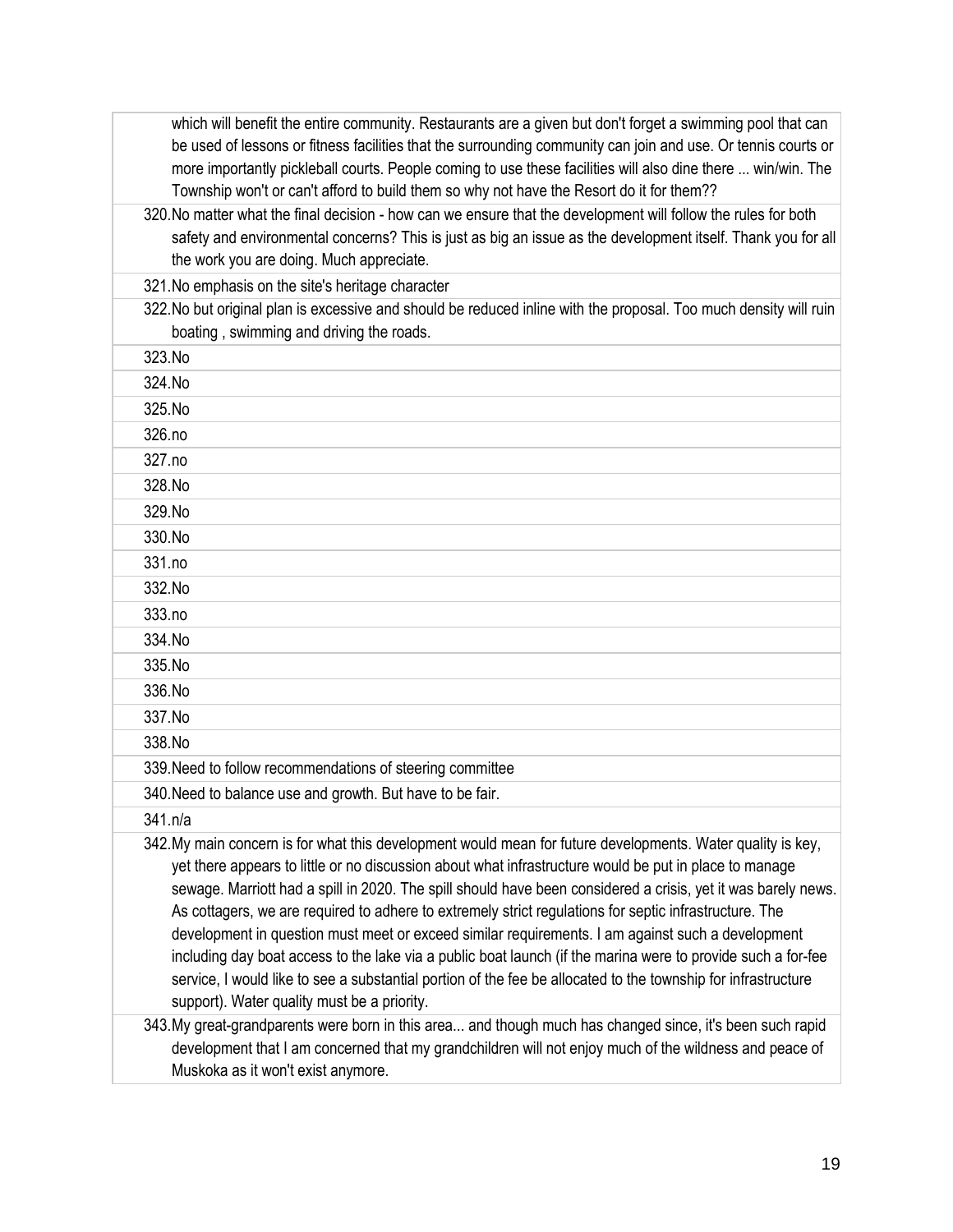- 344.My fear is this Minett development will set a precedent that will spread throughout Muskoka and have a very damaging effect on the environment, water pollution, and noise pollution. The lakes are already busy and noisy impacting the beauty of Muskoka. Developers want to make Muskoka just like Toronto with highrise living, restaurants, retail and wellness centres. I though a Muskoka vacation was to get away from all that.
- 345.My father came to Lake Joseph in 1929 and loved what was here. He died in 2003 and did not like the development that was happening at that point in time. He would be HORRIFIED at what Muskoka is TODAY. He would say that "development" has already ruined Muskoka. And so any further "development" should not be allowed. Our development mentality is not leading us toward a "sustainable" future.
- 346.My family started coming to Muskoka over 100 years ago for the solitude and escape to nature it provided. Now Muskoka is loud and busy. We are damaging a beautiful resource so developers and the rich can get richer. If we lose the environment we have nothing. Stop catering to those who only want to profit off of Muskoka and find sustainable ways to build an economy.

347.My biggest concern is about overcrowding in Muskoka; water quality; environmental damage; and traffic.

348.Muskoka will fast lose its appeal if a city of large buildings grows around its shores.

- 349.Muskoka needs to progress with the times and having new development is key for the local economy however it is paramount that the precedent that is set is thoughtful and mindful for future generations to enjoy this beautiful place on all big 3 lakes.
- 350.Muskoka is very unique and we should protect our environment for clean drinking water, safe boating, safe driving, cycling, walking on our roads. Reduction of noise both in cars and boats and proper licensing of boat drivers who must have practical tests not just written.
- 351.Muskoka is popular for its natural beauty. Covering the earth and waterfront with commercial developments is shortsighted.
- 352.Muskoka is not conducive to massive development projects like this one. Council should create incentives to provide an increased number of lower impact projects. If commercial projects like this go ahead, they should offset the existing and astronomical property taxes for private landowners.
- 353.Muskoka is and has been an escape place from city life. These proposals bring city life to Muskoka and all the problems associated with it such noise not tranquility and will ultimately change the area forever in a bad way. The environment will be changed and damaged by development and the lakes will see increased pollution as the ecosystem will be disrupted. Muskoka has survived and will continue to survive without this type of large scale development. Please move slowly and cautiously as these proposals are dangerous from many many standpoints.
- 354.Muskoka is a treasure to be developed with care to preserve it for future generations of Ontarians .Preserving its environment yet allowing growth and responsible development where warranted
- 355.Muskoka is a place that invites tourists to visit and enjoy the natural beauty or the lakes and nature. Any and all development needs to keep that at the forefront of their plans. Over densification chases away the animals, pollutes our lakes , washes out the night sky and ruined the quiet of Muskoka. Developers should find a way to develop the land without ruining the thing they are trying to make money off of.
- 356.Muskoka is a destination because it is not over used/crowded it is magical because you can travel back in time and experience a bit of the history of the north- this development could turn it into the water front in **Toronto**

357.Muskoka has experienced too many grand development plans where the developer goes bankrupt and leaves a site mess. Ensure significant deposits etc are part of the development plan and policies.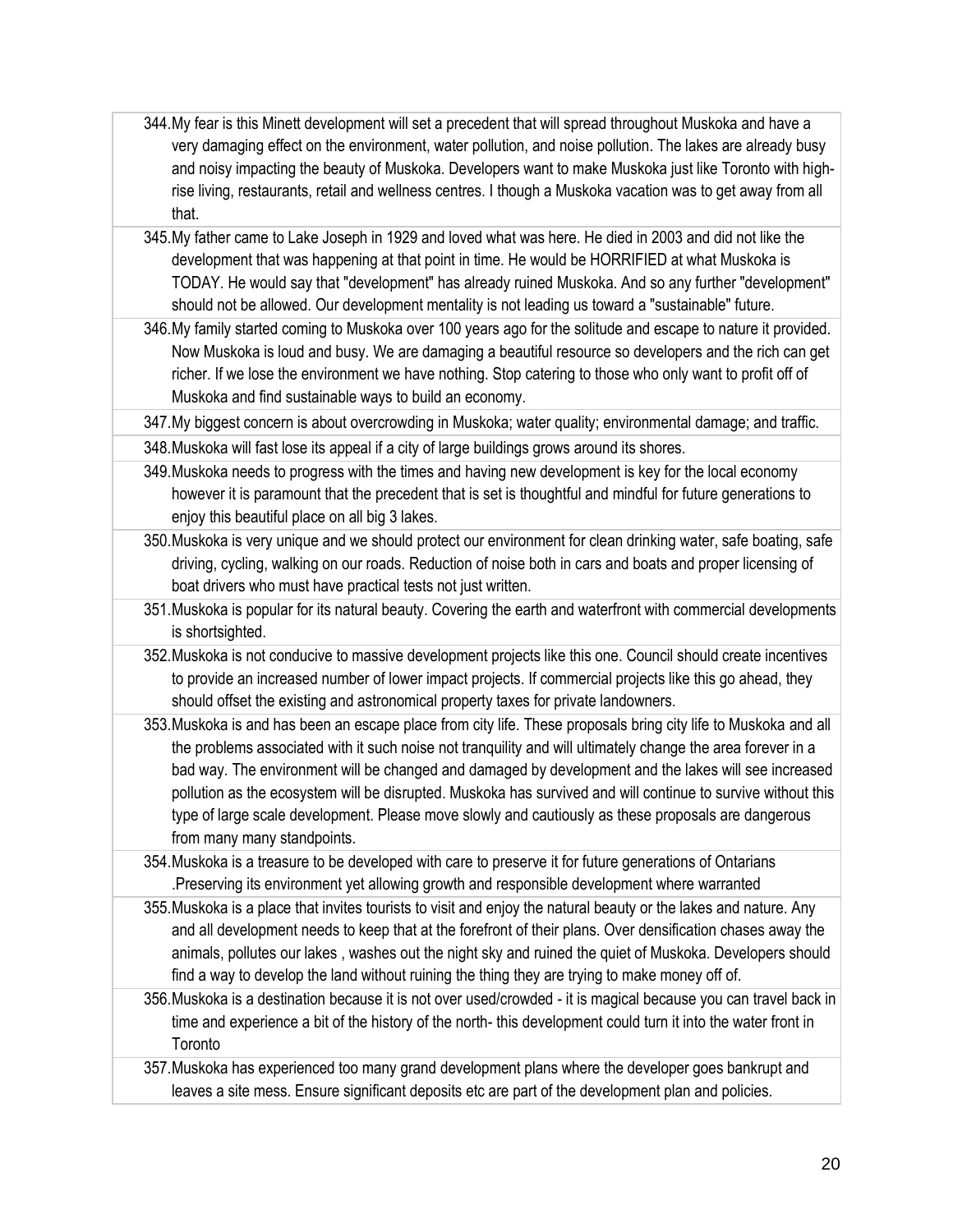- 358.Mr. Goldhar has done MUSKOKA a big favour and should be treated properly in the context of allowing him not to lose on his investment
- 359.Mr Goldhar is being too greedy with his plans. He was brought in to help solve the overdevelopment issue, not just to dull it down from a tsunami to an earthquake. Please minimize these plans as MUCH as possible.
- 360.Most of what is being proposed is too many people in too small a space. Environmental impact will be huge. Loss of trees significant,. Cycling, pedestrian and motor safety will be reduced. Why create a small town in such s pristine environment.
- 361.Most important thing is to preserve the views and the water quality. We can live with whatever promotes those two things. That is what we come here for, after all.
- 362.More staff on-site 24/7 and less condo or time share theme. Encourage full resort activites, similar to Cleveland's House, Aston Villa, typically experienced in the 1970's. More employment & more infrastructure to benefit entire community before approvals granted.

363.More restaurants! Will encourage people from Lake Muskoka to boat up more often!

364.more development should not happen. The density photos are appalling.

365.More building restriction on the entire project.

- 366.Minimize building height. Protect the waterfront and the environment (trees, water quality, pollution). Boater safety is very critical. Peninsula Road and Minnett can not handle this level of development. Protect and limit development in Muskoka —the beauty and serene environment is what makes Muskoka beautiful. Don't ruin it please!
- 367.Minett will change forever from the quaint small village that it has been for over a century. All the reasons people come to Muskoka to enjoy it will drastically change in a very negative way. Remember, once in place a bad decision like this, cannot be reversed.
- 368.Minett should continue to be a Hamlet not become a Resort Village with hundreds of homes.
- 369.Minett must move forward but perhaps in stages so we can assess how well the changes can be absorbed and tolerated by the residents and the environment in this fragile area.

370.Minett Joint Policy Steering Committee recommendations should be adopted

- 371.Minett is part of Muskoka and Muskoka is a gorgeous prime area in Ontario which needs protecting. High density resorts/multilevel buildings are an impediment to Muskoka's beauty and health and safety. We need to act as stewards for this gorgeous part of Ontario to ensure our lakes continue to be healthy for future generations and current owners. We get our water from the lake for our homes - it's a valuable resource that needs protecting. Keeping habitats natural and protecting our environment is integral to the continued enjoyment of Muskoka. Why would we ever want to harm it? I'm not opposed to growth but why such a huge project/undertaking - what about a phased in approach to ensure it's workable for our future?
- 372.Minett cannot stay they way it is. It is currently in a dilapidated state with sewage smell coming from Cleveland's house. However, I think the density needs to be controlled for environmental purposes, boat traffic purposes and road traffic purposes.
- 373.Mega resorts are common throughout the world. There is only one unique area in the world known as Muskoka. Please save this area for future generations to see & enjoy.

374.make it look like old Muskoka ,ie like Clevelands house used to look like in its great days

375.Maintaining water quality in Muskoka is of key importance. These large scale developments put way too much strain on our irreplaceable natural resources.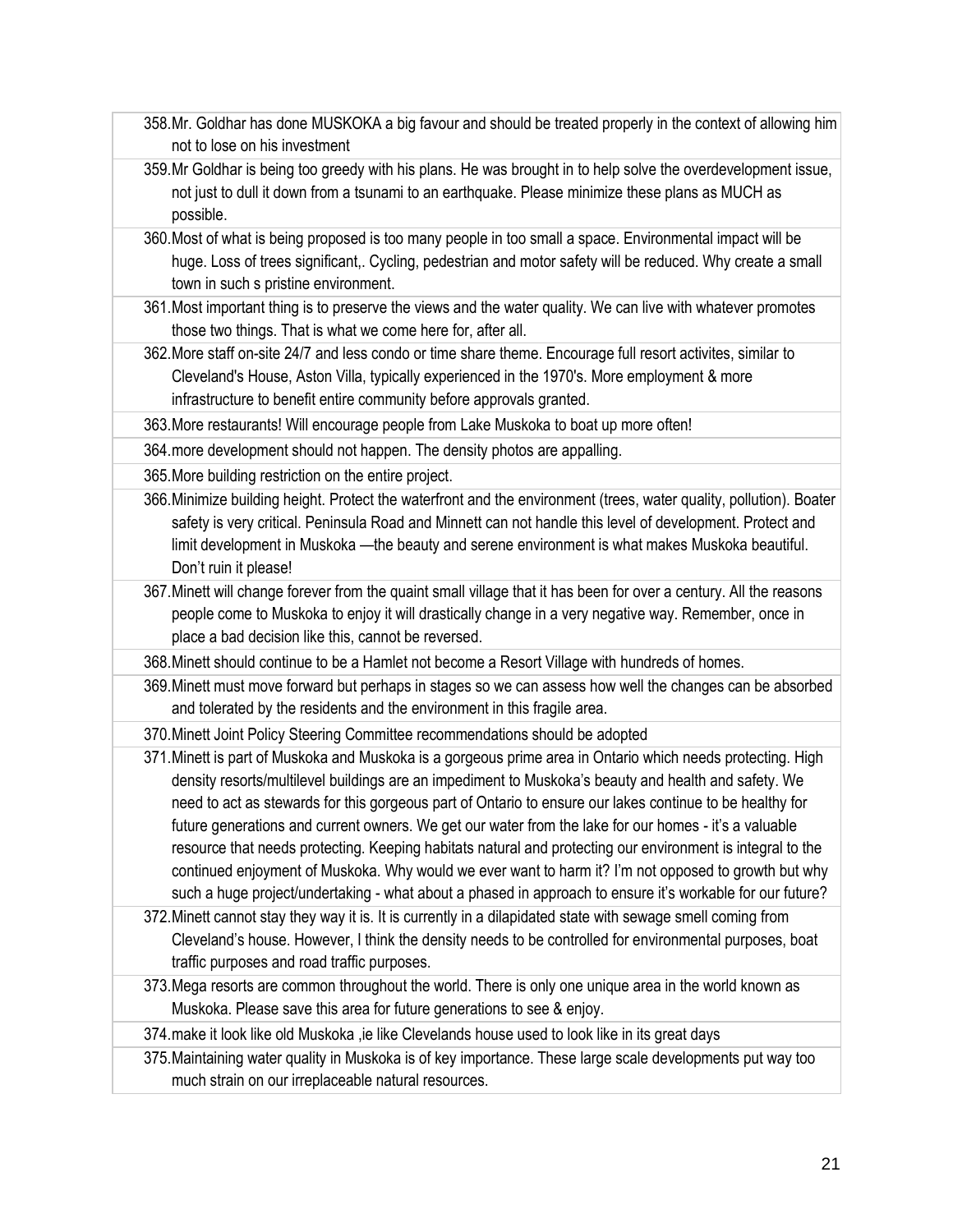376.looks too dense. Is it feasible? Remember the prime season is basically 2 months and you will lose money in winter if you stay open.

377.LOOKS LIKE TORONTO IN MUSKOKA

- 378.Looks like a huge undertaking with significant implications to the area need to proceed very carefully as once it's underway, there is no turning back.
- 379.Local opinion matters most. Under-development better than over-development. Push for year-round use of property and amenities to encourage local business infrastructure development.
- 380.Living very close to Cleaven House, We would like the property to be Developed, but only if it's done as a boutique resort, more so for the travelling public. Not for speculators. The property needs a responsible development. We would also recommend 9 km speed limit, in the area , with no boat rentals and especially seadoos rentals in the area.
- 381.Limit development as much as possible. Muskoka is already being spoiled and however this turns out it will only get worse, not better.

382.Like the public beach, restaurants and retail.

- 383.Let's try to make sure that there are enough activities that people come and stay on the property rather than use it as a launching place to explore all over.
- 384.Let's be precise on WHO benefits who wins, who loses?? Watch out for presumptions and assumptions!
- 385.Let's all be honest here. The best we can do is win a few reasonable restrictions on density, boat dockage etc. But Minett is going from village to resort town [ think Grand Bend ] with ONE road access, it's a tradgedy.
- 386.Let's keep Muskoka environmental beauty not large developments.

387.let it happen, but happen right

388.Less is more.

- 389.Less is more for future generations less density, commercial enterprise more emphasis on nature. As an example, more safe bike trails and less retail stores. I don't want this to be the first project in a line of future projects that continues to erode the natural beauty, uniqueness of this place, a place to get away from what you normally do. Yes, things will change, there is always change but let's make it positive change for the better of all the community not just a few.
- 390.Less is better initially. You can always build more later, of course that's more expensive but you shouldn't worry about the developers costs.

391.Leave Muskoka to be the gem it is ... go put your condos in the GTA

392.Kudos to SQL, FOM and the MLA for representing cottagers's interests relating to development in Minett.

393.Keeping the charm and beauty of Cleveland's house - would work by putting some love and investment into the existing framework versus what is a blatant money grab and will destroy the lake. A suburb of Toronto is not a reasonable development in such a beautiful part of the world.

394.Keeping fingers crossed that sanity not greed will prevail.

- 395.Keep up the good work! We live here after developers maximize their dollars and leave for others to clean up. I'm ok with you original controls. I am a surveyor and land economist with 50 years experience !!!
- 396.Keep up the good work! Only one chance to get this right. I agree that there should be no loose ends on interpretation! There are many good examples of environmental sensitive development in the world. The outcome in this regard will only be as good as the expertise of the team who are charged with realizing this project and by those whose responsibility it is maintain and protect what is essentially our unique Muskoka.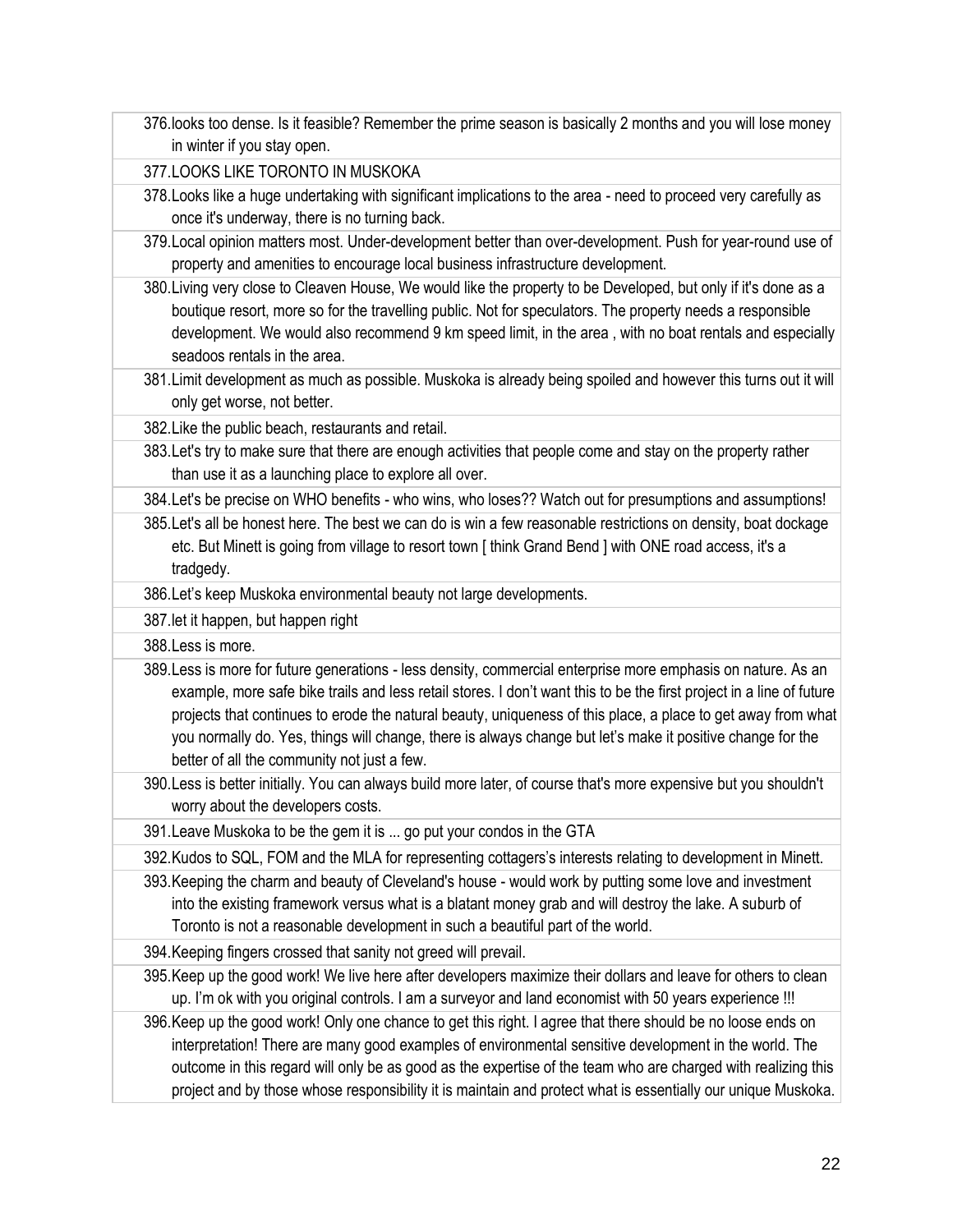There are lots of developers who don't know the difference of good development and outstanding development, Remember what must be protected and can be shared effectively if done right. One chance only!

397.Keep up the good work

398.Keep up the excellent work in keeping us informed ~up to date.

399.Keep the density low, set the bar very high for safety, wetland preservation, wildlife preservation and water quality. Concentrate on cleaning up the Wallace bay area including trails, it is all quite a disgrace to muskoka at the moment.

400.Keep redevelopment to a minimum to preserve quality of environment Is a huge hotel really necessary?

401.Keep Muskoka natural and beautiful. That's why we love it here and why people visit.

402.Keep Muskoka Muskoka. The Red Leaves resort started all this development. Too much in that corner is a mistake

403.Keep Muskoka beautiful and safe.

404.Keep Muskoka as is. Shift intense use to areas already so designated in Ontario. A good start on reaching an agreement. Thanks to everyone who has worked so hard for Muskoka as is!

405.keep it a resort only, no permanent residency or seasonal residency.

406.Keep Heritage character of Cleveland's House.

407.Keep density to the lowest level!

408.Keep density and boat traffic down.

409.Just way way way too much for the environment, and surrounding community. Why so large?

410.Just too big

411.Just to be careful. You can't go back and regret over allowing these developers too much will haunt you for the rest of your life. Just consider that you could be responsible for the end of something you love.

412.Just thank you to all who have worked so hard on these proposals.

413.Just as when the Marriott was built, we are very opposed to more multi unit buildings. The increase in traffic, the decline in the beauty of the drive, and the additional numbers of people affect all of us who have raised our families here over the spring and summer and fall months.

414.Just an overall bad development. It will ironically lead to the deterioration of all aspects of what for generations has made the area special and an attractive place to live and cottage. It makes a mockery of what we treasure in the area.

415.Its too much for a small area and will decrease the value of the cottages there already. Its not right

416.It's important to get this right as it will set a new precedent.

417.It's yet again obvious that the developers have their own pockets as their only concern. Community enhancement be damned.

418.It's sad that this development is even being considered. It will ruin the area.

419.It's not too late to do the right thing. Follow the advice of the Minnett Steering Committee .

420.It's critical that from the water there are no high rise or midrise building seen. In addition the history of the site must be respected ie the main building must be saved and restored as well as the boathouse and dock. All building should complement the original architecture of the main building. If ther is going to be stores and restaurants they should be close together in a village setting to create a pedestrian hub, rather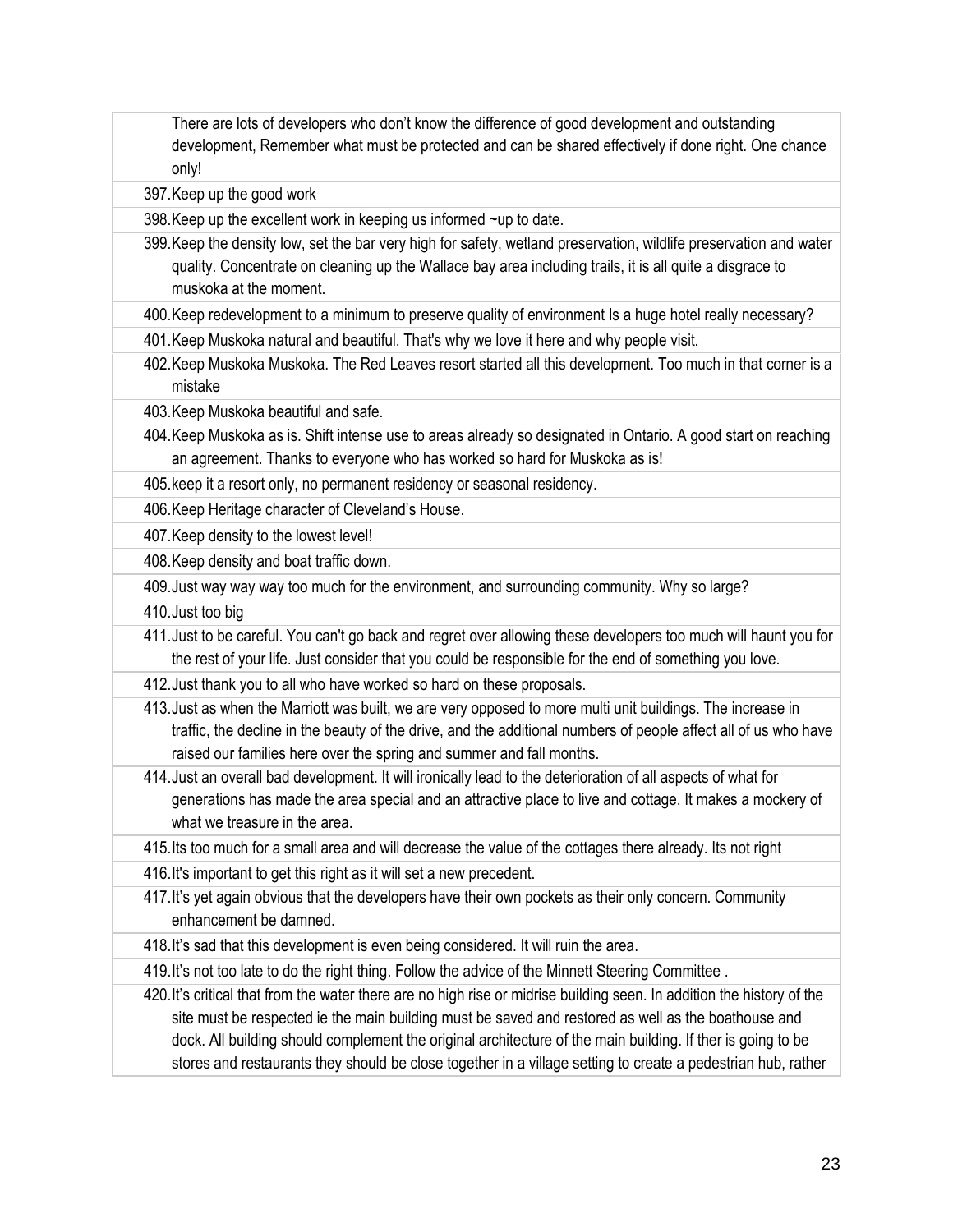than spread out amongst parking lots. Appreciate developers must hit financial thresholds to meet costs, but the precedence of this site must ensure the environment and lake health are the top priority.

- 421.It would be nice to understand the long term costs to local tax payers. The developers will argue that this will bring taxes to the community, but I don't see how the tax base will be able to pay for ongoing sewage issues and road development costs that will inevitably be a part of this development.
- 422.It would be nice to see the entire development package the new owners of Cleavelands have put together
- 423.It would be great to ensure that the public has adequate access to the waterfront.
- 424.It will happen, you know it. Pathetic.
- 425.It still needs so much more work before approval in order to protect natural surroundings, water and boating safety and 'Muskoka' aesthetic.
- 426.It should be no different than for the rest of Muskoka. I am glad i rarely go up Penninsula road. I will be using it even less if this goes through.
- 427.It should be an absolute requirement that no policies get pushed beyond the current recommended limit for this project. Once we make height/density allowances for this beyond what's in place now, Muskoka's future is doomed. There are tons of friendly, respectful people living around here in Minett (including my own family). Our opinion wasn't taken seriously in preventing this development and I fear for the future of our little Hamlet of Minett. Muskoka was meant to stay Muskoka, and nobody around here asked for this.
- 428.It seems this proposal is an extension of the Marriott development that will negatively impact the character of Minett as we know it.
- 429.It seems the die was cast in 2007 when the area was rezoned urban. Only thing we can do is negotiate with owner to reduce size and scope of project. The strain on roads and water treatment facilities will be huge. For those of us who use Peninsula Road, conditions and access to our landing will be very different in 10 years.
- 430.it seems like the regulations for private cottages are increasing each year. In one decision the impact of this development is likely larger then the impact of all of the cottages currently on lake Rosseau!
- 431.It looks like the government is only looking to collect taxes rather than thinking about the area itself and its well being.
- 432.It just makes one realize the critical importance of getting the next official plan correct with the overall environmental impact being critical
- 433.It is very important that there be required adequate tree planting to reduce the visual effects of so much building.
- 434.It is very important that the uniqueness of what Muskoka represents can be preserved. The region does need to be shared, but it needs to be done in a thoughtful way that does not undermine the future and respects the environment.
- 435.It is sad to see this type of development further erode the beauty of Lake Rosseau. Thanks for your efforts to try to protect this area...
- 436.It is quite concerning that our property at 2060 Penisula Rd located in between Cleveland's House and Legacy cottages is listed on the legend as "Potential Future Growth Area".
- 437.It is important to maintain the shoreline and views from the water. Buildings should not be higher than the treeline and should seriously be limited. The lakes can't handle another 100 inexperienced boaters.
- 438.It is important to maintain the qualities that make Muskoka unique: trees, fresh clear water, and a chance to walk or swim without being afraid of being run over.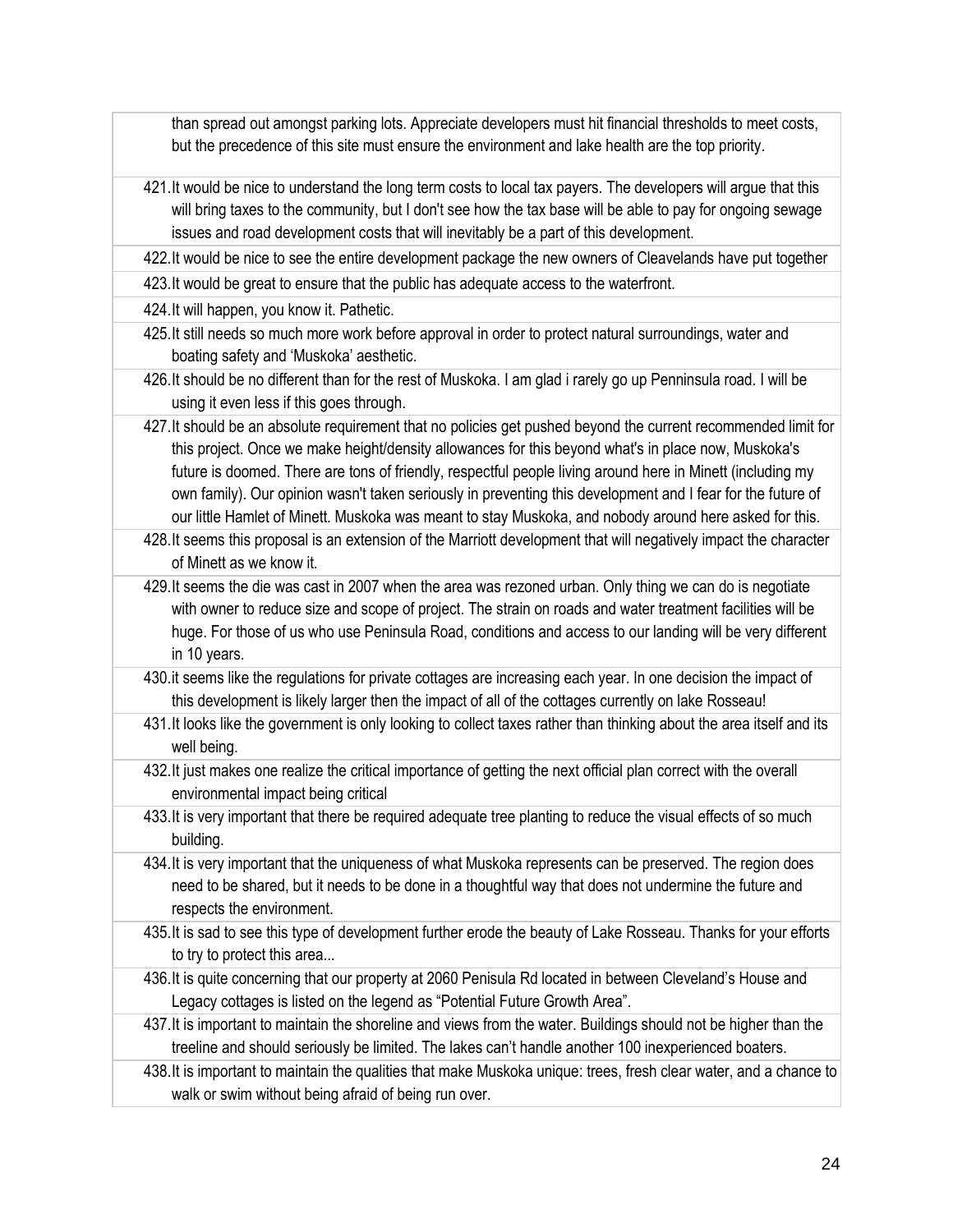439.It is important that this be done right and with mitigation for environmental impact but it is equally important that pictures are properly represented when you are trying to get rationale and appropriate feedback.

440.It is a developer "cheat" method to convert old resorts into residentila units

441.Is the demand there for a big resort such as this? Thanks for trying to preserve Muskoka

- 442.Inspections and enforcement are essential for the future of Muskoka We need to invest in these areas to have any impact on the huge monetary pressures
- 443.Incredibly sad that this development was allowed to get this far so we have no good options. The short term thinking on this is beyond understanding.
- 444.Important to maintain look and feel of Muskoka green space, trees. Lower density and building height are critical. Do not want to hold back development but constraints are key so it is not overbuilt.
- 445.Important to have proper staff housing. I'd like the township/provincial government to work on affordable housing in Minett to support expansion of the community. Water quality is an issue.

446.I'm sorry to see this sudden and significant change coming to old Muskoka

- 447.I'm really concerned about the density in the Minett area, especially on the lake. I used to boat to the Clevelands House but rarely go there now. The amount of boat traffic is very concerning. I'm just glad Lake Joe doesn't have the amount of commercial resorts like Rosseau has. If they did, I would be more inclined to sell my property.
- 448.If you want these lakes to stay the way they are you need to consider turning these commercial sites to residential sites that meet the current standards.
- 449.If you are putting limits on number of units then mandate that at least 20% of the units be "affordable" at the lower end of market conditions.
- 450.If you allow such development to proceed you might as well just abandon the whole lake. Lake Rosseau will no longer be special in any way and just a dumping ground for people and their filth.
- 451.If this isn't controlled, where will it breakout again in Muskoka. Once lost, never regained.
- 452.If this is the future of Muskoka you can say goodbye to what made Muskoka attractive in the first place; nature, clean water and serenity. Instead this will create high density time-share resorts which stress the environment and reduce boater and swimmer safety. Cottage property values will collapse. Tourism is fickle; most people only visit resorts once then move on to another area. It's not a sustainable model. Local trades people who own their own business working on cottages will end up working in service jobs at these resorts. It will spiral downward. We saw this same resort model back in pre-WWII and look what happened...most resorts burnt down or went bankrupt from lack of customers. Why is this failed model being done again? It's a blight on our environment. I was a Muskoka cottage owner for 35 plus years. I am glad I am out of it if this is the future.
- 453.If this development goes ahead it would be horrible. Over crowding and lack of personal investment in this area brings carelessness and zero respect for the area. Lakes will become dangerous, which we're already seeing now. Pollution in all forms. This is all about making the all mighty buck. Unemployment is so high in this area already and no locals want to work. Who and how will they get people to work at this new resort. The people north of Minett will certainly be turned off by sitting in traffic jams just to get to the grocery store. I guess they'll have to head NORTH. This would be a travesty to this area. Commercialization will destroy the area. Will Minett turn into a second Port Carling where all the storefronts practically are real estate offices. Maybe work on Port Carling first to bring shops and restaurants, sidewalks before taking on a project like Minett.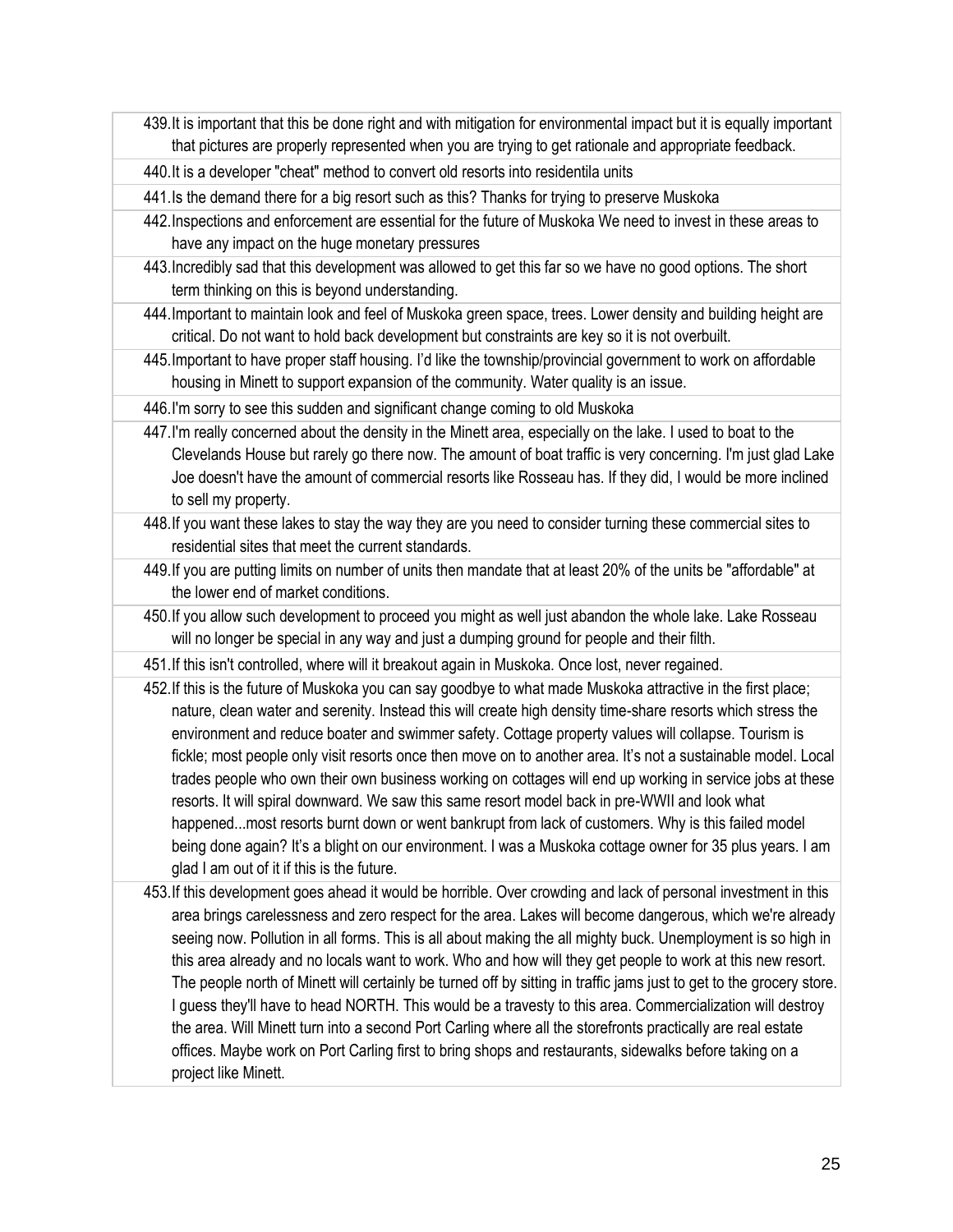- 454.If large development is allowed, other resorts will follow , over crowd the lakes and ruin it for everyone, especially long time cottages like is whose families have been coming here since the 1890's.
- 455.If even a modified version of this is approved, it's the BEGINNING OF THE END for the Muskoka Lakes as we know and love
- 456.If allowed to stand, the draft policies would destroy our community/neighborhood we have taken over a century to nurture. No community and its voters in the GTA or similar well managed communities across Noth America would allow a few people to so drastically change the nature of their communities visually, environmentally, or safety wise. It would be very difficult to change momentum if this is allowed to pass as is. The results I believe are difficult to visualize at this point in time, they would be so great over the next 25 years.
- 457.If a resort could replace Cleve's but still offer boaters and visitors a safe beach area and quality restaurants, great. Little rental cottages and green space would be wonderful.
- 458.I've been cottaging one MUSKOKA Lakes since birth and have lived full time in Bracebridge for twenty years. While we can not stop progress we can hopefully temper it with preservation (cultural, safety and ecology) as much as possible.
- 459.I'm very happy to be in Seguin Twp and truly saddened to see the scale of the proposed development. The Muskoka Lakes are a world class gem, best wishes to all for your efforts to preserve the natural beauty.
- 460.I would prefer that the traveling public have more access to all of the accommodations, but understand that off season it is difficult to fill a resort and keep it viable. It must be sized in order to fulfill the needs of high season yet kept viable during the off season. Environmental, cultural and safety concerns MUST be the guiding force in ALL future development. I believe the public is finally beginning to understand that. Muskoka is unique and we must not sell it out. We must fight to keep,it the gem that it is.
- 461.I would like to thank the Muskoka Steering Committee and other interested groups for all the hard work they have done and hope that we can move forward with realistic results that maintain the character, integrity and Natural beauty of Muskoka.
- 462.I would like to see the development to be reduced to preserve the beauty of the area !!!!
- 463.I would like to see development along the lines of resort communities such as Whistler
- 464.I would like to know what the sewer/sanitation plan and restrictions are for the re-built resort. The potential for water pollution is huge!! JW Marriott has already polluted the lake and gotten away with it.
- 465.I would be very excited about a redeveloped Cleveland's House that offers recreation facilities that are accessible for the use of the local community for a fee. I would support a small increase in floor space for the resort and a small number (around 20) of incremental condo units.
- 466.I would be curious to know the opinions of the Minett local and surrounding residents. They would be the most affected.

467.I wish it wasn't happening At all

468.I wasn't going to complete the survey because I feel that the views of cottagers and people who want quiet in Muskoka are being overlooked and dismissed in favour of developers under the guise of providing employment. I understand that some development will happen but if we don't get it right there isn't a chance to correct it. Future enjoyment is impacted forever. 2000 units is far too many. I don't understand how the environmental impact from this number of units will be kept to a safe level. We have seen the inability of the Marriott resort to handle sewage treatment and now a much larger development is being slated on and surrounding environmentally sensitive wetlands.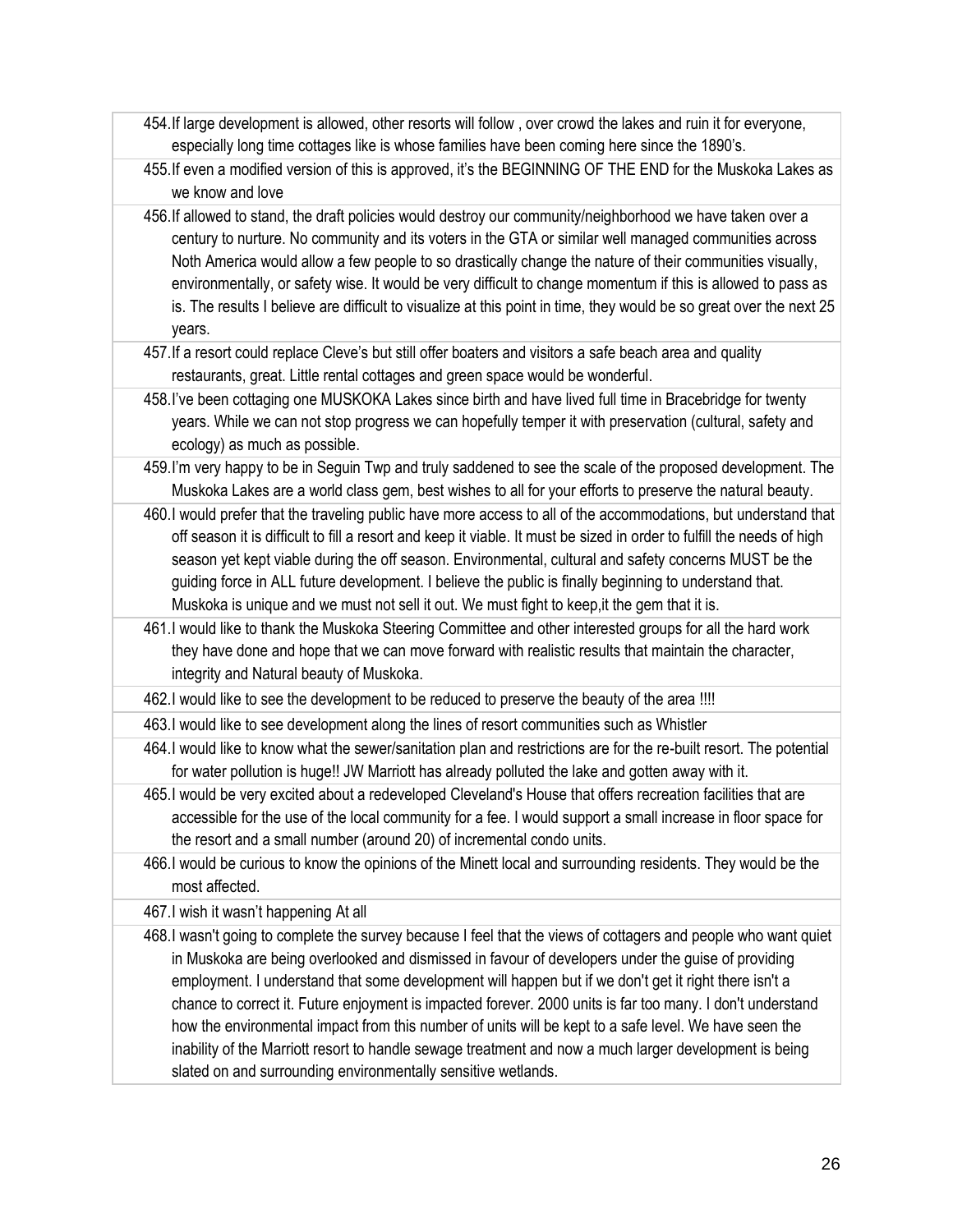- 469.I was shocked to see the currently development in Minett. all natural habitat has been essentially removed from this area of development...terrible...the land has been denuded. the visual from the lake onto this property now and what it looked like a year ago, is very upsetting. we are destroying the natural beauty of this part of coutry.
- 470.I was hoping that Mitch Goldhar would be the saviour of Minett. Evidently not. But if it HAS to be developed, please ensure that the absolute minimum proposed is what is accepted.
- 471.I urge the decision making bodies to respect the environment and allow the lowest density possible. This end of the lake is already overbuilt and the shore view ruined by Red Leaves which towers over the landscape.
- 472.I urge the decision makers to consider the long term impact of this development on Muskoka and how it could possibly ruin Muskoka's appeal - the harm to the environment, to traffic to safe boating. I understand the need for jobs and the appeal of the potential prosperity but I would suggest if this is not done responsibly it will turn Muskoka into a form of Scarborough.
- 473.I understand the developers want to maximize profit, but I think the social and environmental impacts of this proposal would tarnish the luster of Muskoka.
- 474.I understand that there must be redevelopment in Minett but let's all work together to try and come up with a viable concept that does not destroy the ecological factors and creates an attractive classic muskoka vision not one of lake simcoe or hamptons ! For these plans are far too dense for the current restrictions and shall be hugely bothersome road , environmental, boating , personal safety ! This will also create huge opportunity for increase theft and crime !
- 475.I understand that Muskoka is evolving and will continue to do so. I have a hard time understanding the constant push for development. We're developing ourselves right out of the sweet spot the keeps people coming back for generations. Keep it small ('ish) and simple.
- 476.I understand that it is a commercial venture but having looked at the city subdivision look of Legacy which should never have happened and the number of boat slips that have been allowed .when individual cottages are so tightly controlled it is very important to our cottage families that we be heard by the town and the developers . Plus the inconvenience of having to drive through the disruption caused by the trucks , machinery, not to mention the traffic,dust, delays and the fact that peninsula Road will be severely damaged just so someone can build what they want. It's too much.
- 477.I understand development is inevitable. Just want to keep the balance between, density-population and structures, nature, environment, night light pollution, boat traffic and noise level amongst others. Thanks for sending out the survey and good luck.
- 478.I think this is tremendously important not just to the Minett area, but to all of Muskoka. The resort as proposed would ruin this precious area. And if allowed, it would be a precedent that other developers could leverage to do the same thing elsewhere on these magnificent lakes. We should not even consider more than 1000 low-rise units, limited to no new docking. Even 1000 units strikes me as way, way too many.
- 479.I think this is a dangerous precedent. The developers will be back with proposals to build more high density communities. This will end up destroying Muskoka.
- 480.I think the recommendations of the Minnett Steering Committee are all very valid and should be adhered to.
- 481.I think it's safer for boating traffic if there are fewer boat slips in and around Wallace Bay Marina and more boat slip development in front of the proposed hotel site
- 482.I think it's great that a resort community is planned, but the large scale of it is quite tragic. I loved vacationIng in Minett and this makes me sad. Plan seems totally out of touch, superficial and shallow but I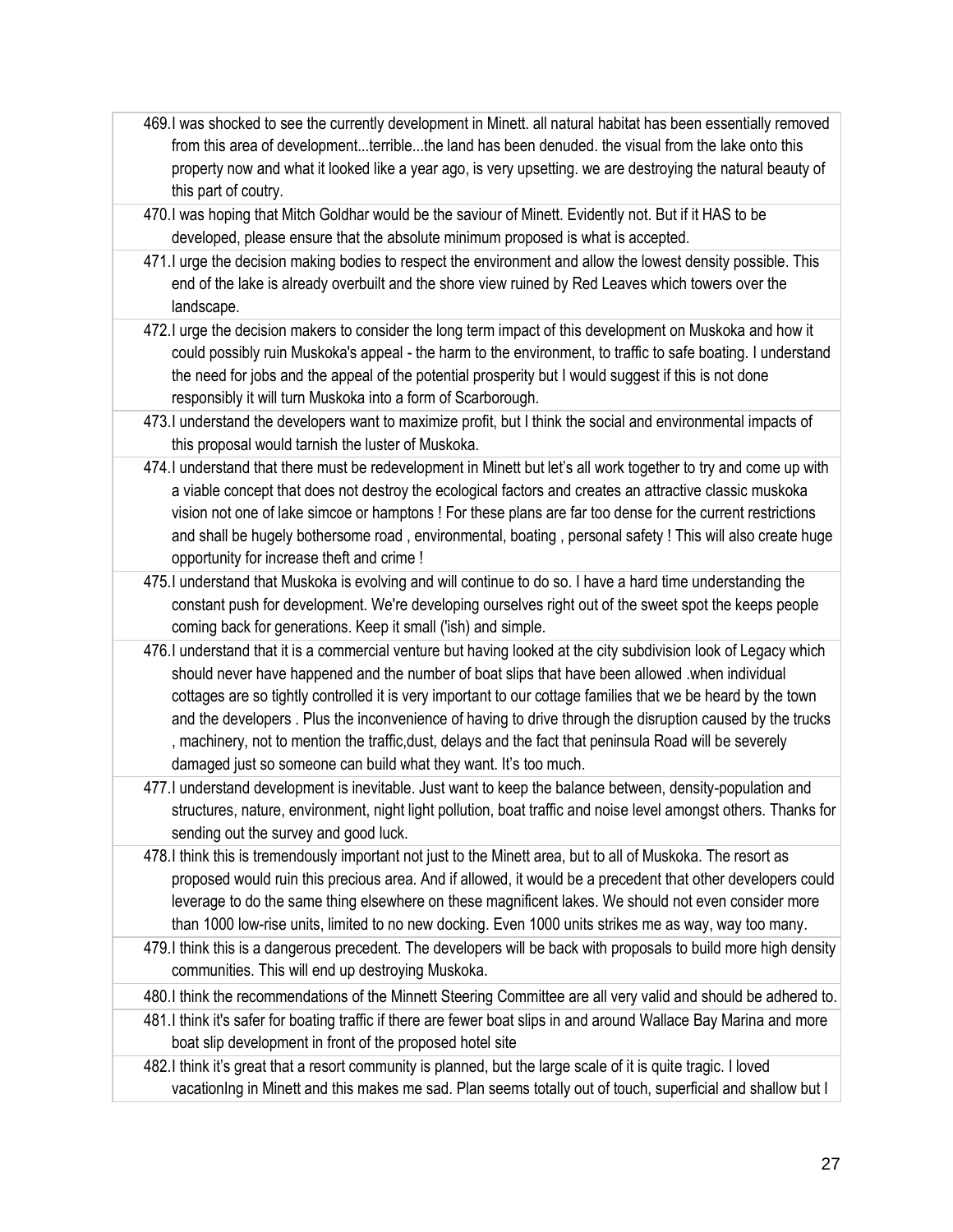guess some visitors will be drawn to this.. I would not want to look out from my dock and see this view. I also hope some of the historic buildings from Cleveland's house are saved.

- 483.I think it is absolutely imperative that there be staff housing on this site. Staff should not be accommodated in nearby towns such as Bala. Throughout the document there are too many qualifying words such as 'where appropriate',if possible'. This lays the groundwork for many future challenges from this resort and others that may use this as a model. I think the policies need to be tightened and not open to interpretation.
- 484.I think environmental protection and water quality are very important. The Lakeside Lodge area redevelopment - clearcutting etc. was unfortunate and should not have happened.
- 485.I support the Minnet Steering committees recommendations. We need to minimize the amount of density in this development as well as reduce heights and proximity to lakeshore. This large resort will have very negative long term effects on or beautiful lake Rousseau.
- 486.I strongly suggest any future development on resort/commercial that has residential aspects be converted into what was done at Bangor Lodge July 30, 2018 on Coote,Hiley,Gemmett Ltd. Surveyors. 4 Waterfront residential lots with frontages 302.ft.
- 487.I sincerely hope that the planning councils and governing bodies seriously consider how the environment in Muskoka is being severely impacted by so much development, and the legacy we are leaving future generations. Who is to look after these massive infrastructure projects in years/decades to come after we have scarred the environment and landscape with them?
- 488.I should like to know how many "units" currently exist do they include Red Leaves. If the expansion is limited to max 2000, how many new units does that permit. Also, what does "non Red Leaves" mean. Is Red Leaves exempt from this policy document?
- 489.I repeat that the decisions should be relatively easy to make. Photos of the Lake of the Ozarks should be a reminder of how this whole thing can get out of control. Muskoka risks the same, sad future. As a society, we should know better.
- 490.I realize that the desire for country property is growing. But we must protect what attracts us here isn the first place. We need more TREES, CLEAN WATER, access to trails etc. NOT luxury, expensive condos/cottages. We need modest cabins, small hotels etc. I think you know where I stand.
- 491.I love Cleveland's House and the old feel of a Muskoka resort. Don't ruin it with a Marriott style hotel. That's not cottaging! That's not Muskoka
- 492.I loathe development of Natural Resources to commercialize and make money. Tell Toronto people to stay in Toronto with their asphalt & density. Once destroyed, never returned and Muskoka will cease to be the breath of fresh air and relaxation that it is treasured for. I get on the 400 extension and tension drains away - with this kind of development - it is substituting one urban sprawl for another. Keep it in Collingwood.........
- 493.I joined FOM for exactly this reason-good survey Now- I did not rejoin MLA and will no longer support FOM due to your influence on individual property restrictions and rights You're out of your lane! Get back on this track
- 494.I hope those in charge take future generations into consideration. Muskoka has already failed to protect its fragile environment and should be doing everything to encourage responsible and state of the art environmentally conscious construction. Will the dollar or doing the right thing win this debate?
- 495.I hope this keeps a friendly village feel which would be nice to visit. Thanks for the opportunity to give input. My cottage is further up the lake but my friends are right beside this.
- 496.I hope that those in power will take this very seriously and do what is right for the lake, the land, and those who need them.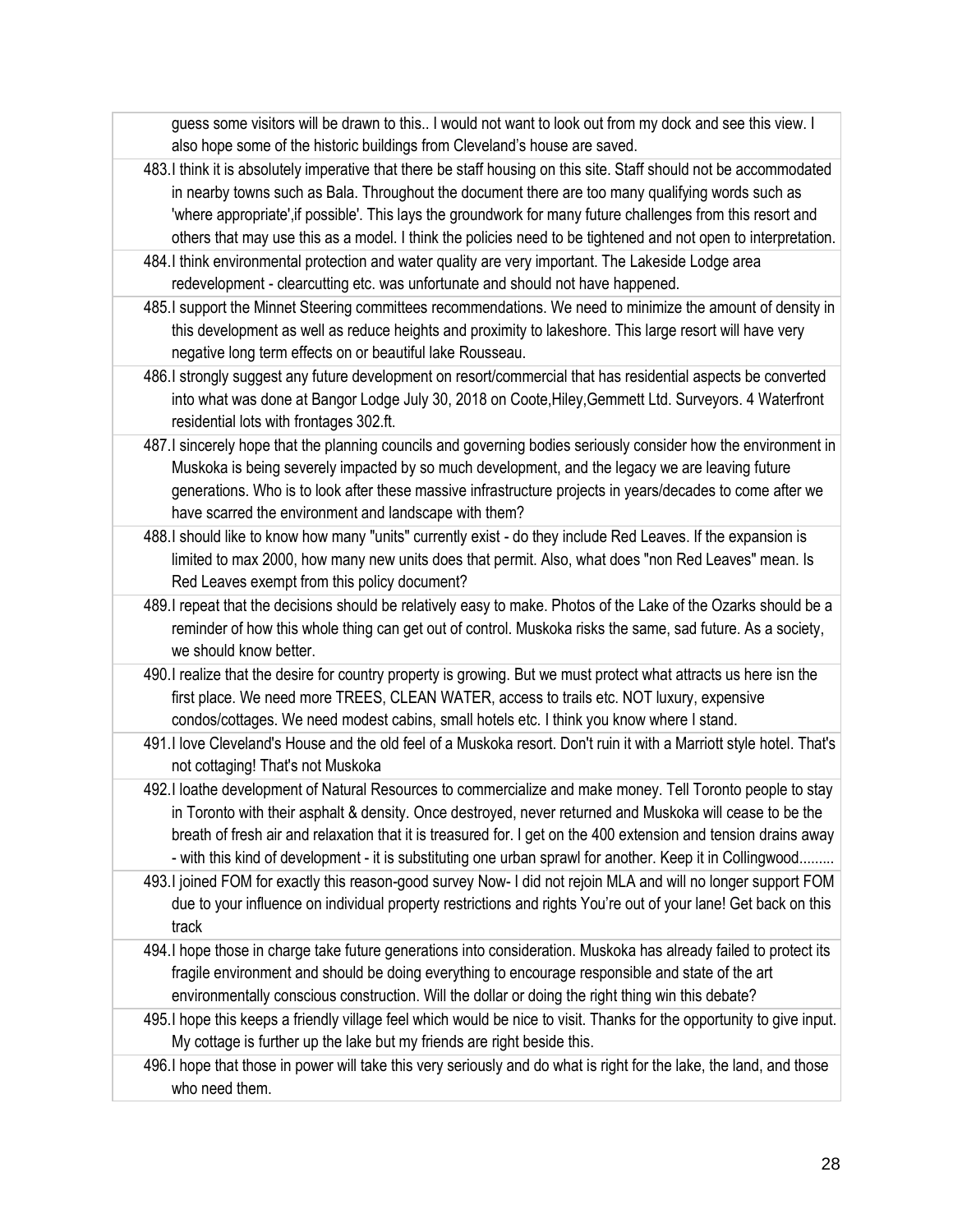- 497.I hope that people today have come to realize that when they live in close contact to a large number of people it results in health, social and emotional problems. People in Minett do not want their lifestyle disrupted by developers who are only interested in making money and have no regard for local people.
- 498.I hope that a long term view, with consideration of the health of the lake is taken seriously. How does Port Sandfield continue to exist? The bridge and road will have to be expanded to a minimum of 2 lanes which totally destroys the character
- 499.I hope Council will stay true to the policy of environment first and develop stringent guidelines i.e. shoreline/treeline preservation, capacity limits and height restrictions that realizes that objective. It is only through preserving what makes Muskoka beautiful that it will retain its long term value.
- 500.I hope (for a change), that our Planet takes presidents over money.
- 501.I have have a strong belief that we need to keep the Muskoka Landscape as natural as possible. What is the benefit of a Muskoka Getaway when you leave your condo in the big city of Toronto and come and vacation in a similar setting of condos in the Muskokas.
- 502.I guess all all good thing must come to an end. I have had 50 years of enjoyment in the Muskokas and almost 80 years old I can move to another area that the developers haven't ruined or attempting to do so. I wish I could finish my days here so sad for my wife and I

503.I fully support your recommendations

- 504.I found the survey weighted towards a negative position on the redevelopment of Cleveland house. Not a fair survey.
- 505.i foresee many unintended consequences if this development proceeds as currently planned. it is far too big. development needs to be considered and thoughtful if we are going to keep our precious resource. the reason people want to be in Muskoka is the environment - lets not pave paradise.
- 506.I find the whole thing utterly depressing. It would take so little to add the real Muskoka look and feel here. I am fully in favour of opening up Muskoka to a more diverse cross section of people to enjoy. But the people coming here would not be having a Muskoka experience. They would feel like the 'have nots' or the 'new people'. it is not at all welcoming or introducing people to what is really special about the region. It feels like commercial short term interests have won.
- 507.I find it interesting that as a cottage owner I am limited by what I can do on my own property. I have a smaller cottage I would like to expand slightly. But due to the current zoning laws I would have to jump through hoops and would still probably get denied. Yet these guys can completely destroy Out community by over developing their property. And make huge amounts of money at the same time.
- 508.I feel strongly that multi unit, over development in the Muskoka region must be curtailed with stricter regulations on density and water usage.
- 509.I feel for the families that own cottages in the immediate area. It's unfortunate and disturbing that developers can force change because they have the money to influence and make changes that will forever diminish the beauty and traditions Muskoka Muskoka
- 510.I don't understand this whole drive for density. This is NOT why people have cottages in Muskoka. If the plan is to destroy the feel and heritage of Muskoka, then these development plans will have succeeded. Who wins from this drive for development? Certainly not those who have invested their lives in creating a beautiful, quiet and enjoyable area. It's very sad.
- 511.I don't agree that this will improve the quality of the Muskoka experience at all. The only reason the township approved the density for Red Leaves 20 years ago was because the Clevelands house site was going to be a village and golf course. Now it changes hands and a crazy amount of density is being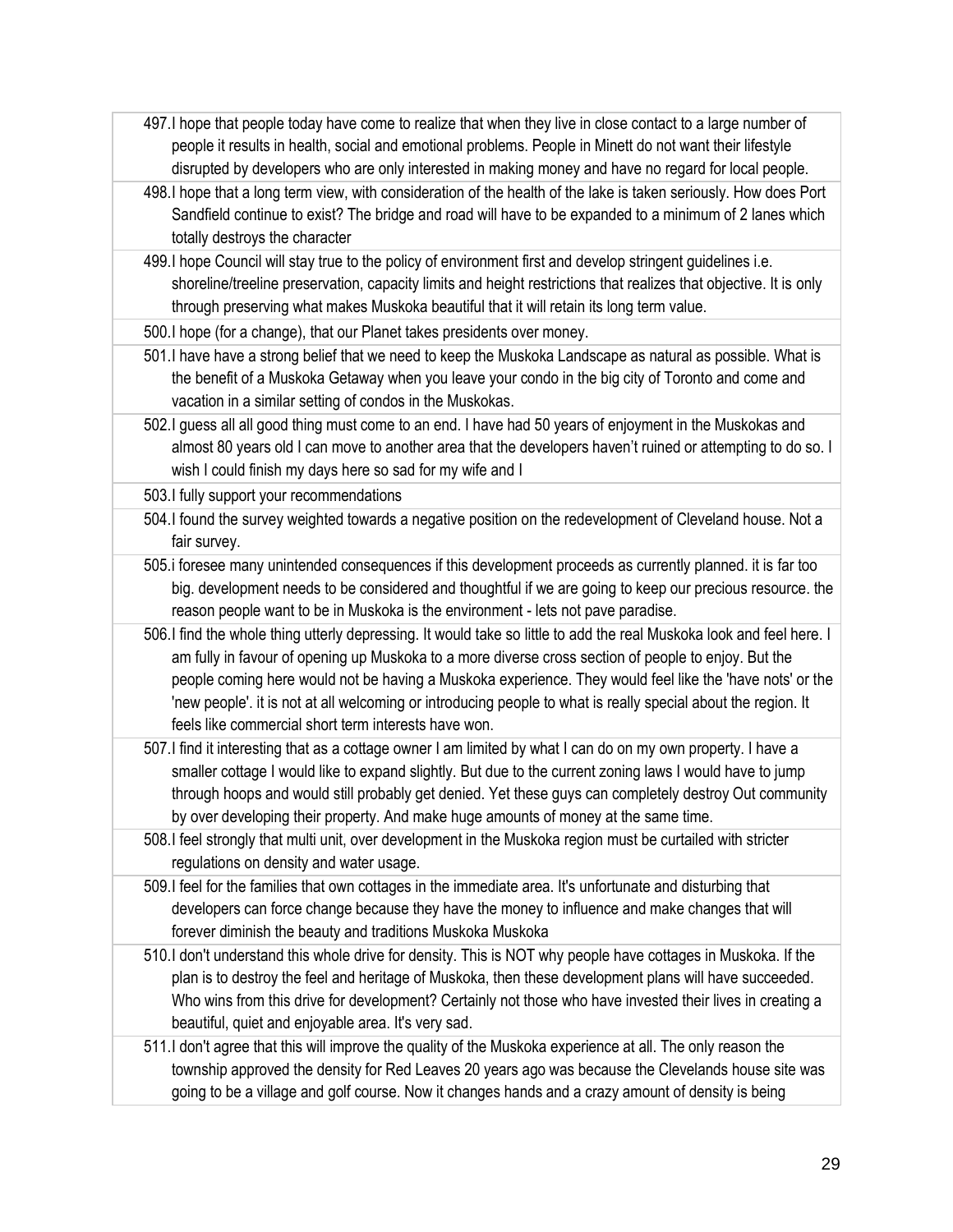proposed right next door. It's too much in one area. The re-development of the Lakeside Lodge site has been painful enough to watch and there is a huge amount of new density there that the community hasnt even digested. I can't believe the township approved that developer to clear cut the entire site of trees and allowed that many units. It's gone too far already, this next stage needs to be done slowly or the whole charm of the area will be compromised.

- 512.I don't want to see the charm of Muskoka lost due to the desire to generate revenue- this will impact the future of the prissiness of muskoka
- 513.I don't support this at all. Access through Port Sandfield will be hugely impacted, and the road will become impassable.
- 514.I do not want this to happen, I want the land and lakes to be preserved
- 515.I do not think you can stop development, but It should be controlled as much as possible so it doesn't change Muskoka for the reasons cottage owners came there.
- 516.I cannot believe the plans are even being considered. What about preserving our beautiful land and lakes????
- 517.I can only have a small boathouse on 1600' of shoreline. And resorts seem to have almost unlimited ability to develop Your proposed restrictions are welcome
- 518.I believe we need to prolong these decisions until we can call elections so that the citizens of the district can have there voice heard at the polls. The 2007 decisions on Minett were not taken very seriously back then. The current drafts are simply appalling. Give us all a vote!!!!!
- 519.I believe this was an excellent survey, well organized and thought out.
- 520.I believe the Minett Steering committee researched and investigated all concerns and developed plan with community feedback in mind and their recommendations should be respected and supported. Not enough done to ensure road safety concerns with increased traffic. Too many people have died on this road and not enough has been done to ensure road safety is a priority. Speed and volume of cars is a huge issue!
- 521.I believe that resort village should be allowed in Muskoka and that the Minett site is a good location for one. However, it must be done in a manner consistent with Muskoka's character and maintaining the environment and water quality and tranquility. The biggest dangers I see are too much boat traffic and high buildings and buildings too near the waterfront.
- 522.I believe biking should be banned on Peninsula Road as it is too dangerous. Drivers attempt to pass cyclists on bends - it happens all the time and cannot be prevented by "share the road" signs. It is human nature when driving in a car, and stuck behind a bike, to try to pass. Fully separated/barricaded cycling lanes would be the only way to make cycling on a road with so many bends.
- 523.I appreciate your efforts on this resort development. However, someone should open their eyes on the current situation on the lakes. Dangerous high speed boating, wake board boats and light population over the top. Not pleasant on the waters anymore.
- 524.I appreciate the work and recommendations of the Minett Steering Committee.
- 525.I am very concerned about traffic on Judhaven road.
- 526.I am very concerned about the increase in traffic and safety on Peninsula rd. Specifically between Halls rd and Hemlock . The speeding and the geometry of the road
- 527.I am trying to understand the "why". I am trying to understand another huge commercial effort when the JW Marriot and The Rock are largely unsustainable? Not to mention - where they could cover off business all year - both places do not celebrate their local cottagers - they churn and burn tourists without realizing their neighbours could help sustain them.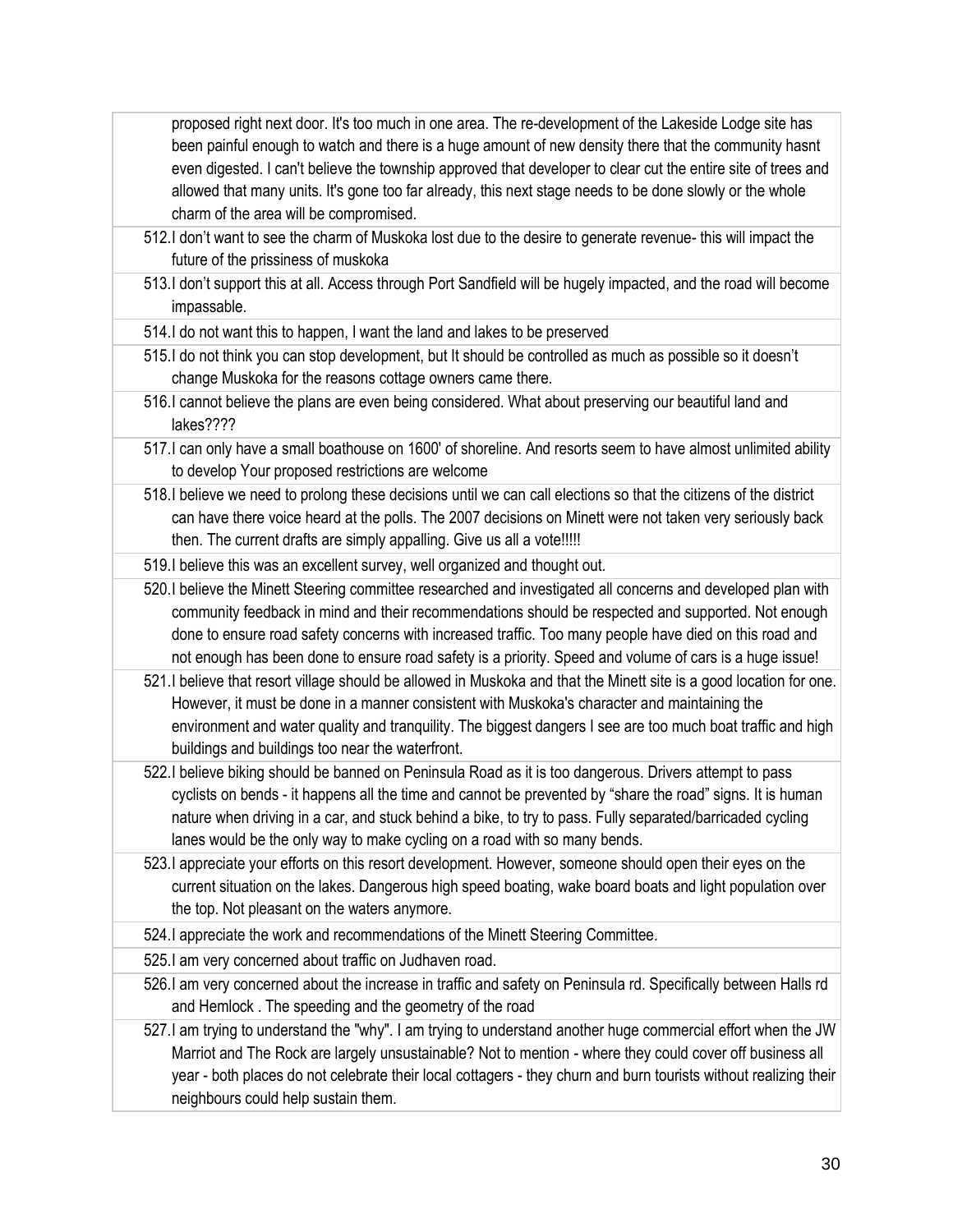528.I am totally against it for the ale of the environment , the density and ruining our beautiful Muskoka.

529.I am totally against any widening of Peninsula Road and the bridge at Port Sandfied!

530.I am surprised that She Quiet Lakes has become involved. Please stick to your mandate.

- 531.I am supportive of a reasonable development of the lands as long as they take into consideration the landscape and intention of the surrounding area. Development and environment can co-exist (Whistler / Banff other areas) along with a commercial area.
- 532.I am stunned at the level of increased density. It is a sad day for Muskoka, have we learned nothing from the Red Leaves fiasco. Very disappointing.
- 533.I am oppposed to this development from the standpoint of boater / swimmer safety and the adverse affect on the water quality / landscape. Again, we aleady have our fill of ugly - Red Leaves !!!
- 534.I am not supportive of increasing any density beyond what it is today. Don't think the bay can handle the environmental or safety issues that increased development present.
- 535.I am not anti development. However, if the density is too high it will negatively impact on Lake Rosseau, and lead to potential issues with sewage treatment and discharge (eg Red Leaves). Boat traffic will also be a critical issue.
- 536.I am not against all development but this proposal is far too big . The density of the units is outrageous. Reasonable development needs to be achieved!

537.I am not a NIMBY but all development should be done environmentally responsibly.

538.I am most concerned about sewage and water quality. I feel this is the weak link and they should only be able to develop what a commercial sewage facility should allow and they should be required to pay for third party testing and heavy fines if they dont meet standards or there is a failure.

539.I am in support of what I said in this report. Although I live in Guelph and formerly Oakville, I have been a Muskoka kid since the early 1050's. I strongly support a natural Muskoka that Canada's National Geographic cited as one of the favoured region to vacation in 2011. Some things never change - and that is a good thing in this case. But then there are those who prioritize lining their pockets instead of their hearts and memories. Abandon the plan with courage, tenacity and heart-warming care for the region.

540.I am in complete disagree with this development in its scope and density. Having said that I understand that it will proceed. It's just a matter of size. 100 to 200 units max in my opinion especially considering what is currently there. Do we really want Muskoka to become another Collingwood. Beautiful natural space turned into condo city. It is very disheartening to see this happening. I am fearful for what Muskoka will look like in the time frame for the generation to come.

541.I am concerned for the pollution that will come from having another big resort.

542.I am against the "big bucks" takeover of the beautiful natural shorelines of nature.

543.I am a capitalist through and through... but I strongly feel it is the role of government to moderate capitalism and protect our environment. This oversight is why I don't mind paying the very high taxes.

544.I added them to the last box. I think that we are taking this treasure for granted - but also acknowledge the privilege that afforded me the opportunity to have a place that we can use in the area. I'm not sure how to balance that but it needs desperately to be done, because often we as humans seem not aware of the ways we work against ourselves until it is too late.

545.How much money does a man need? Stop it

546.How do you stop it

547.HOW DO WE STOP THIS? Let me know how to help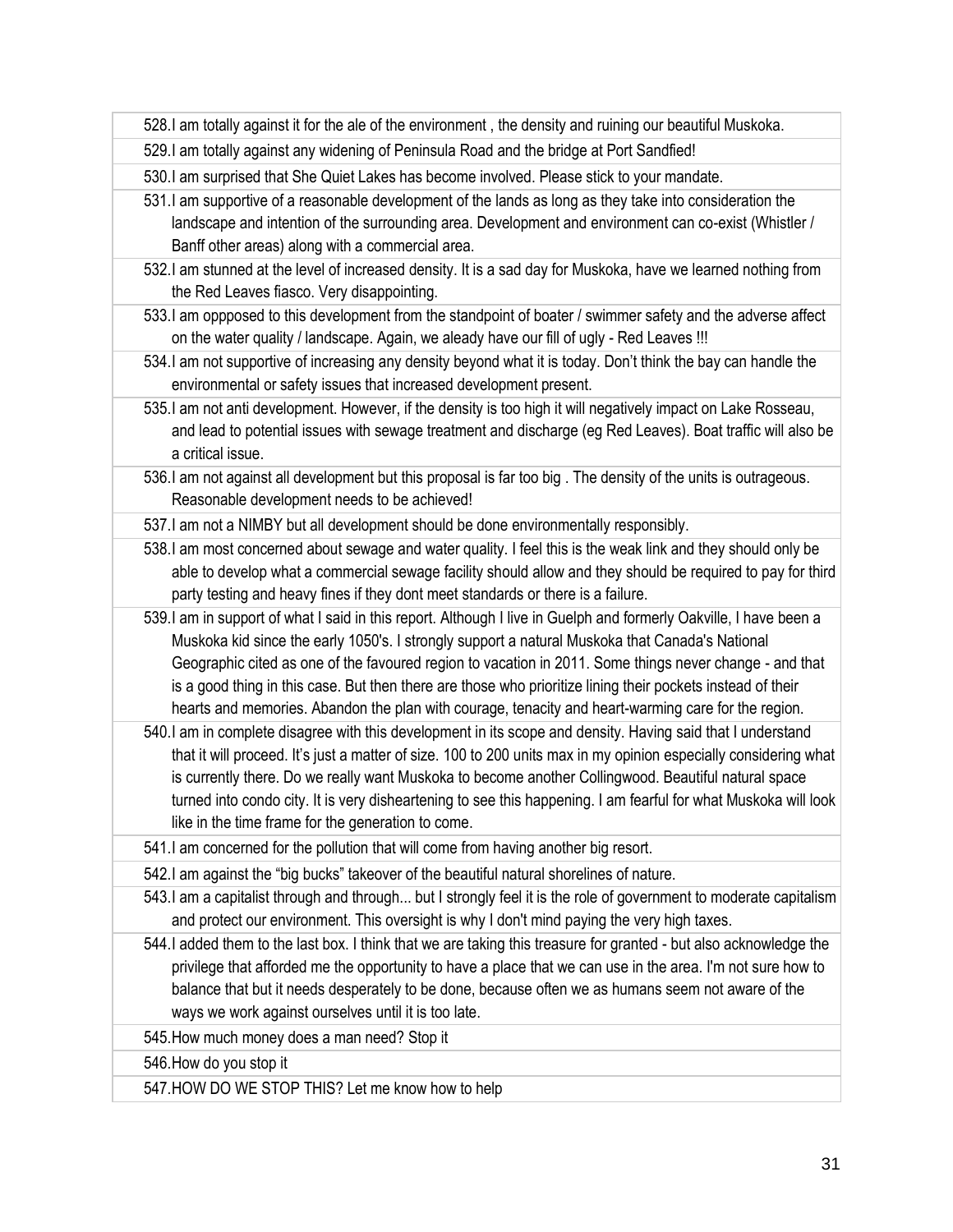548.How did we get to this!?!

549.Hotel and resort for travelling public is fine and should remain...thousands of residential condo units for "alleged" owners rental is a disaster for Muskoka...far to big a development for a small area and setting precedent for other commercially zoned properties in Muskoka.

550.Horrible impact to the area.

551.Highly concerned about the density and the implications that it brings!!! Muskoka is meant to be low density and an escape from the city. We don't need to replicate something from a high density city.

552.High density should not be allowed and that is the reason the old council was removed.

553.Hi

554.Healthy lakes are a key priority. A lakefront resort shouldn't resemble a city lakefront.

555.Have a look at the way they designed Friday Harbor

- 556.Great that the public is being asked their opinion. This is a much better way to develop properties. Legacy is a total sham. Clear cutting of all the trees, hi density along the waterfront etc. PS we are particularly interested in being able to access nice scenic hiking trails. Thanks for all the hard work and collaboration being put into this. BB
- 557.grandview redeveloped the waterfront on fairy lake and it is too dense, not in keeping with the natural look or sustainability of nature and the lake front. Truly sad for nature, and the noise/light/sight pollution. The beauty of Muskoka is that it has retained the natural habitat with gentle development. It is not intended to look or feel like big resorts in the US.

558.good work

559.Good luck!

560.God help us!

- 561.Glad that you are reaching out to the community to gather feedback about these proposals. Want to ensure the Muskoka we know and love doesn't get lost by over-development.
- 562.Given the fact the previous government should not have approved the density and rental usage I think the current council and planning have made a reasonable recovery.
- 563.Get it right or this will be a prototype for many more resorts to follow. Thanks
- 564.Generally, We don't like the whole concept Thank you for going to the trouble of drawing up and sending the survey
- 565.Generally, I don't like NIMBYism. I'm not opposed to some development in the Minett area, as it's only right that more people have more access to Muskoka. BUT that 4,000-unit abomination removes Muskoka from Muskoka, so we've all lost out.

566.Generally this represents too much densification.

- 567.Further development a double edged sword. Create jobs and growth for the region but environmental impacts need to be considered as well.
- 568.From what I've observed over the past 30 years, Muskoka Lakes district must be nearing it's maximum density. The governing bodies must strive to ensure an equitable density considering the area has become an upscale resort area. Balance must be maintained between the permanent population, preservation of the natural environment and tourism. Tourism has become the main economic driving force. Tourism is a good clean industry and if managed properly will bring more prosperity to Muskoka.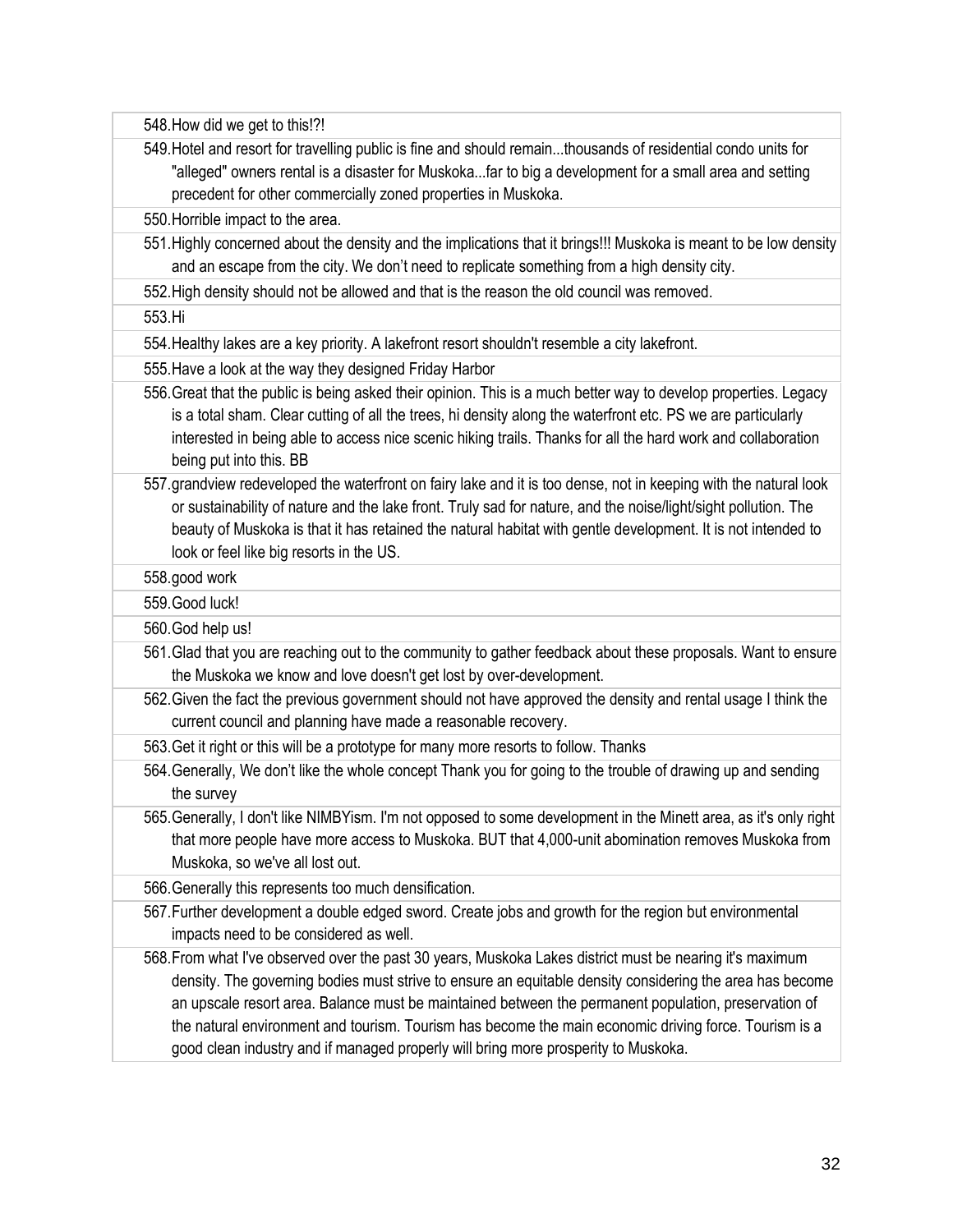569.From what I have just witnessed filling our this survey, the re-development of Cleveland's house will be a disaster unless significant changes are made to all current plans. Without such adjustment, another Muskoka and Canadian Icon will be gone for good.

570.Follow Minett Steering Committee guidelines.

- 571.First and foremost the ecology of the area and the environmental impact of this development must be the first priority. In addition, the proper infrastructure must be in place to support this development (roads/traffic, bridge in Port Stanfield, staff housing etc). Boat safety and traffic is critical as well.
- 572.Fight any development in Minett
- 573.favour Minett Steering Committee approach. How many large developments in Muskoka have gone into receivership ?
- 574.Everything about this development is about the profit motive for development. It's not about the environment of Muskoka Lakes. It is about building a city type waterfront development for the sake of developers.
- 575.Everyone was opposed to the Legacy Cottages, but someone the developer was granted all approvals. Hopefully, Clevelands House will not end up being another nightmare.
- 576.Environmental protection is most important!
- 577.Environmental impact is key to everything. This includes water, air, noise, light and sheer density of humanity in and around these resorts.
- 578.Environmental impact and safety is most important
- 579.environmental concerns should be prime
- 580.Environmental concerns are paramount! It seems all things promised can change. Developers dont go away they just keep up the pressure until they get what they want. Then they leave town! They dont have to live the impacts to such a beautiful area! Legacy is a prime example. of this! A complete and utter eye sore! How many hundred trees were cut down for that project?
- 581.Environment and current ownership is already at max capacity in this area of the lake
- 582.Ensure there is both boat and car parking for people that live in Muskoka to plan day trips to the shopping and restaurants in Minett. Wouldn't mind walking to and from parking as long as the walk is scenic i.e. landscaped. All car parking should be away from the waterfront but maybe have some drop off areas for those less mobile.
- 583.Each non cottage owning development, ie tourist and or rental brings a much greater environmental toll to the area. The risks that come with large amounts of weekend warriors to the environment and what tax payers appreciate in muskoka will be forever damaged by overdevelopment.
- 584.Draft policies seem to be an improvement but still have a long way to go
- 585.Dont like the one on the right, as it looks too much like the city. we must preserve the country look.
- 586.Don't let developers ruin our beautiful Muskoka....if it gets overdeveloped we will loose the beauty of why we all love it up there
- 587.Don't do it! Keep Muskoka beautiful not commercial!
- 588.Don't allow over development of the area. Don't allow a "white elephant" to be built. Most developments projects of this nature have proved not to be viable and have failed.
- 589.Don't make the mistake of past councils! Think of environmental protection over money from excessive development. There needs to be a time to just say STOP!!!! As a long time Muskoka resident I am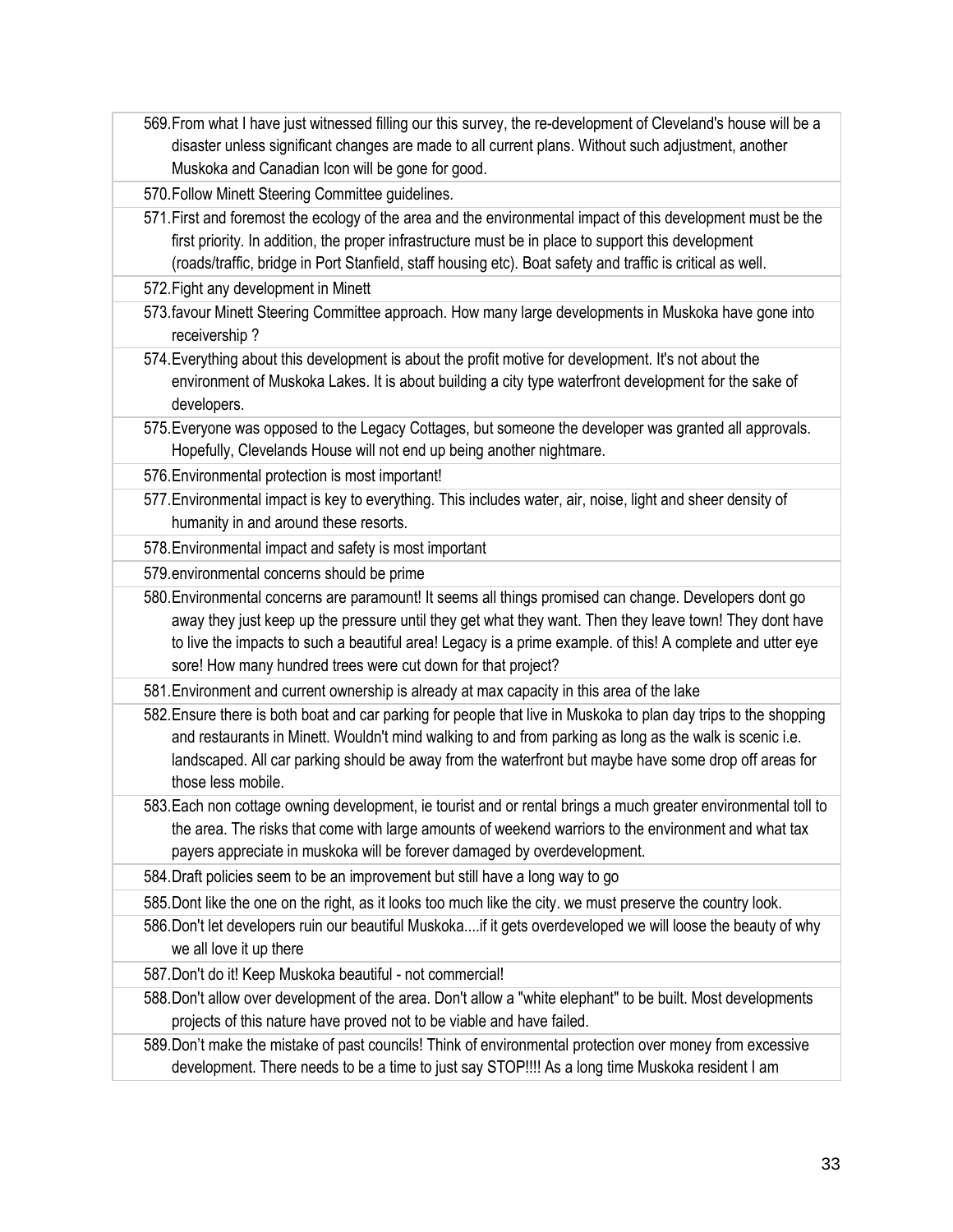disgusted by the trend to lean to money and profits over the pristine beauty that was once found everywhere in Muskoka. Don't make the same mistake of the past council who focused on greed.

590.Don't make it bigger then it is now !!

591.Don't let it happen. Our beautiful areas environment is already irrevocably damaged. My family has been on Lake Joseph for 120 years and my great-great-grandparents would weep if they saw Muskoka today.

592.Don't let conservative government get involved. The environment is key

593.DON'T DO IT. The Bala Falls is causing havoc to the environment and this will be way worse.

- 594.Does it ever matter what we think? We have been fighting this for decades.
- 595.Does anyone not have their head up their ass?
- 596.Do you really want to build an enclave for the wealthy and heedless that will then feel entitled to do as they like all over the rest of the lake?
- 597.Do not overbuild and ruin our lakes forever. The pollution both water and air that will occur from overbuilding will ruin Muskoka for everyone. It will be a tragedy for Ontario.
- 598.Do not build this atrocity
- 599.Do not allow these projects to take over our lakes. Who is benefiting from this if we let it get away on us? Muskoka or greedy developers who want \$\$ and are NIMBY - you can be sure none of this is anywhere near their cottage.

600.Do no increase from existing density

- 601.Do keep the pressure on to reduce the scope of this project in all ways possible
- 602.Do it professionally. Get outside help. Please don't rely on local peeps. They just don't know what to do. It's new to them. It's no longer the 60's. Get the pros in. (Not the private commercial pros. We all know what they want. It has to work for everyone or it will be unsuccessful. If unsuccessful it will be a blight on the lake for a long long time. There will be more.....get it right now.
- 603.Development there is a huge issue that is fundamental to Maintaining the character and environmental of Muskoka today. Development likely a serious hazard for anyone who cares about Muskoka.

604.Development of water front, excluding commercial should be single family residence with 200' ft frontage

- 605.Development must not remove public access to Lake from the current road allowance at Clevelands House This time lets make certain Policies REQUIRE Sewage plants to be built BEFORE any buildings!! Not like the Mariott fiasco.
- 606.Development must consider environmental sustainability. The proposals would appear to have a negative impact on water quality, terrestrial wildlife habitat, road traffic, pedestrian and cyclist safety, the safety of other cottagers on the lake (due to visitor boat/PWC use). It is unclear to me how the waste water will be handled in a safe way. This level of density would create an issue. Lake Rosseau has had reduced water quality due to poor waste water handling by the Marriott hotel.

607.Development is permanent…and onl encourages more of it

- 608.Development is good for the local economy. Many people would be surprised by how much poverty there is In Muskoka. Particularly among females. Muskoka has a feast of famine economy which is dominated by Construction, marina services and landscaping. All dominated by men. We need more jobs in which women can make a living wage and live in dignity.
- 609.Development is a reality...hiwever it should not come at the total cost of the current residents enjoyment of their properties. This is muskoka NOT Toronto!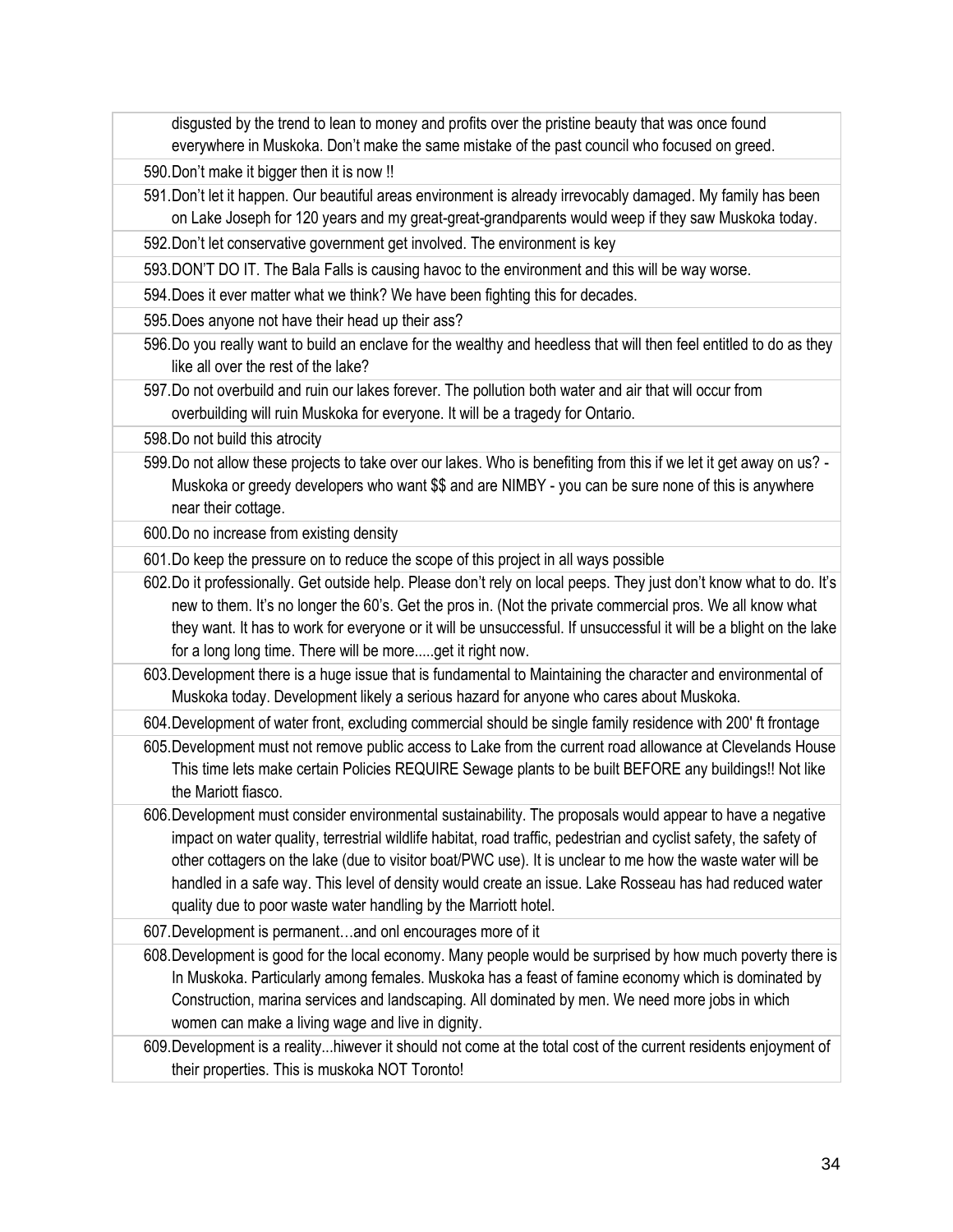- 610.Developers do not respect buffer zones. Square footage is maxed out by blasting out the building envelope and using flat roofs to accommodate height bylaws. Once final building inspections are concluded, additional sq footage is added. Unless the TML is prepared to police its policies, with sever repercussions for violations, the results will look like Stevens Pt, Foots Bay, Lake Joseph, - Rossi/Wouters developers/owner-Hasnain & Clarke developer/owner McDonald. Two football fields of 100+yr old trees were removed from this point and blasting 25-30 feet below grade now supports lake houses in excess of 10,000 sq ft each. And the development continues. The TML does not have the policies and or political will to redefine and control development in Muskoka.
- 611.Developers and past and current council members seem to be intent on overdevelopment to make money and increase tax revenue while having no concern to the environment and the beauty of Muskoka which must be preserved.
- 612.Density is too great but I understand it is too late to reduce it. Residential building heights must be limited to the tree line. Developer should pay for any improvements to the Peninsula Rd and the bridge.
- 613.Density and setbacks are important. But also is the colour of buildings. Dark Brown or Black buildings are much less visible than white ones. Also, beware the removal of trees and blasting beyond the setbacks, which can be visually destructive
- 614.Density and number of boats are huge issues. If a resident is required to have 200 feet of frontage to build a cottage, there has to be some correlation to what a resort/condo/time share development can do. It has to be equitable in some way to all.

615.Demand for the development does not warrant the density proposed in the plan. If municipal services are required it will likely be felt in everyone's property tax therefore only allow effective well monitored private servicing. Need to have good control over residential commercial to ensure the travelling public has access during the period June thru September above all any development must be planned and monitored to ensure the least amount of damage to the environment as the effects of climate change must be mitigated. Clean energy alternatives must be a requirement

- 616.Current zoning policies throughout Muskoka are not enforced and almost all requests for adjustment to current policy are rubber stamped. Zoning policy in Muskoka is a joke.
- 617.Critical to me is staff housing. The resort must have appropriate housing for staff. We can not have them sleeping in a container in Bala!!
- 618.Council needs to think generations ahead, especially when it comes to the health of the lakes. Can they do that?
- 619.Council has an opportunity to control the trajectory of Muskoka, while growth is unavoidable, the type of growth is in their hands.
- 620.Cottage country is desirable because of nature. Space. Trees quiet. I understand that others want to access this for these very reasons but over development ruins cottage country the environment and and the rural nature of the area. If you want a shopping experience go downtown Toronto.
- 621.Construction should be completed with minimal impact June through September
- 622.congrats t the very hard working Minett Committee
- 623.Concern re density and changing to a cosmopolitan area with pollution and careless people damaging the area. We

624.Concern is about destroying the natural beauty of the lake by introducing many many more boats so it would become dangerous to boat.Houton Lake in Michigan had that happen.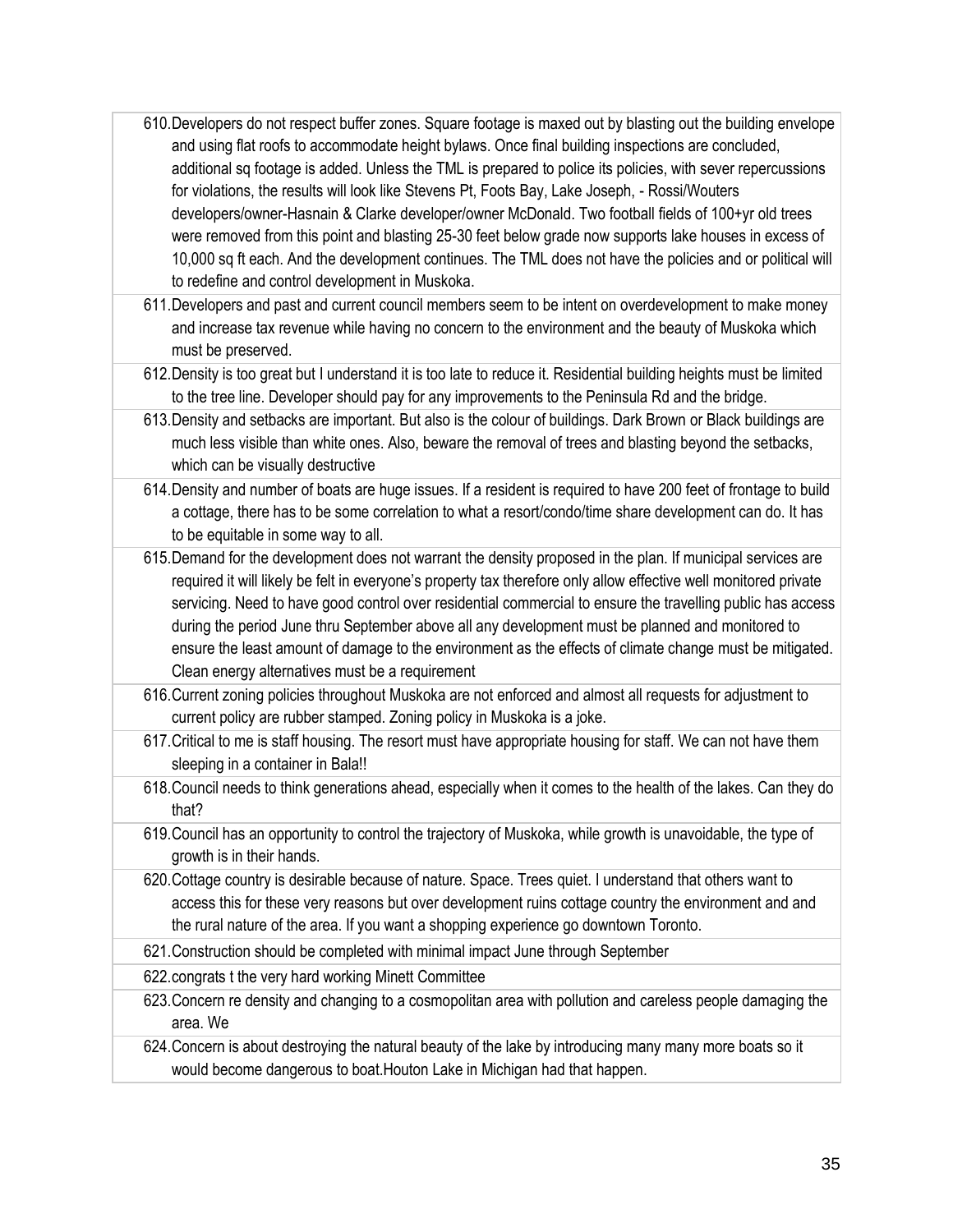625.Committee is doing a good job. Thanks for making such an effort to keep Muskoka Muskoka.. and encouraging free enterprise to create more opportunities for our growing population to enjoy what we currently share. 626.commercial properties in Muskoka have been serial failures for at least 30 years. Touchstone has been bankrupt more than once I believe. Red Leaves condos did not sell well, and that was after the initial investment had been written off. I believe they are still using cesspools for sewage after promising to install septics systems as part of their initial approval. These projects are dreams of builders that become white elephants. Why are we approving any of them? 627.comments in the various questions 628.Cleveland House should be rebuilt to reflect the Muskoka experience and offer similar amenities to what it has been known for. That will create a truly unique experience. Don't need another JW Marriott. Go back to Basics....isn't that what this pandemic has taught us? Create good clean living & great outdoor experiences. Differentiate yourself...don't be a "me too" resort. Those are everywhere! . 629.Change is inevitable, set backs and green space are really important. With the growing awareness of climate change greenscape to encourage pollenators could help. 630.Change is inevitable but managing this resource to insure that the land and the lakes are protected is critical. 631.Change is good yet not at the expense of the tranquility of Muskoka. People want to be in Muskoka because they don't like how busy and noisy the city is. Please don't let them bring the city to Muskoka. Once it is done it is hard to undo. I hear of people already saying Muskoka is busy. Thank you for all your hard work. 632.Change can be good if the environment and the neighbourhood aspects can be preserved. 633.Certainly not against the improvement of the Clevelands house and surrounds, but needs to be mindful of the character of the area, the local environment. This cannot be another legacy cottages/subdivision, please. 634.Bylaws should not be violated. 635.Building heights must be restricted!! Also consider that most large resort developments in Muskoka fail financially. What happens when this one inevitably fails and we are left with an eyesore? 636.Build in provision for charging stations for electric boats as well as electric cars. 637.BRING BACK WATERSKI SHOWS !!!!!! 638.Bring back "Old Muskoka".... I am going to miss what was there..... good fun for all and a wonderful place to visit..... the way it was when my grandfather and/or father would take us for a boat ride some 65 years ago. 639.Boat traffic in and out of the marina is already too heavy. Please take this into consideration. Also noise and light pollution are huge concerns of mine. As a cottage on an island across from Clevelands House both of these have a big impact. I am looking for neighbours that are respectful of the quiet, peaceful Muskoka lifestyle, not party animals. 640.Boat and car traffic as well as the impact on the environment need to be carefully considered. Boaters and drivers alike are an issue during the summer months. 641.Bike lanes need to be included in any road widening. Altho more car traffic will reduce the appeal of riding on Penn road in the first place. 642.Beyond a functioning resort on the waterfront,I can support estate properties built on private services around the golf Course with no restrictions for available to travelling public - Minett is not Whistler, Blue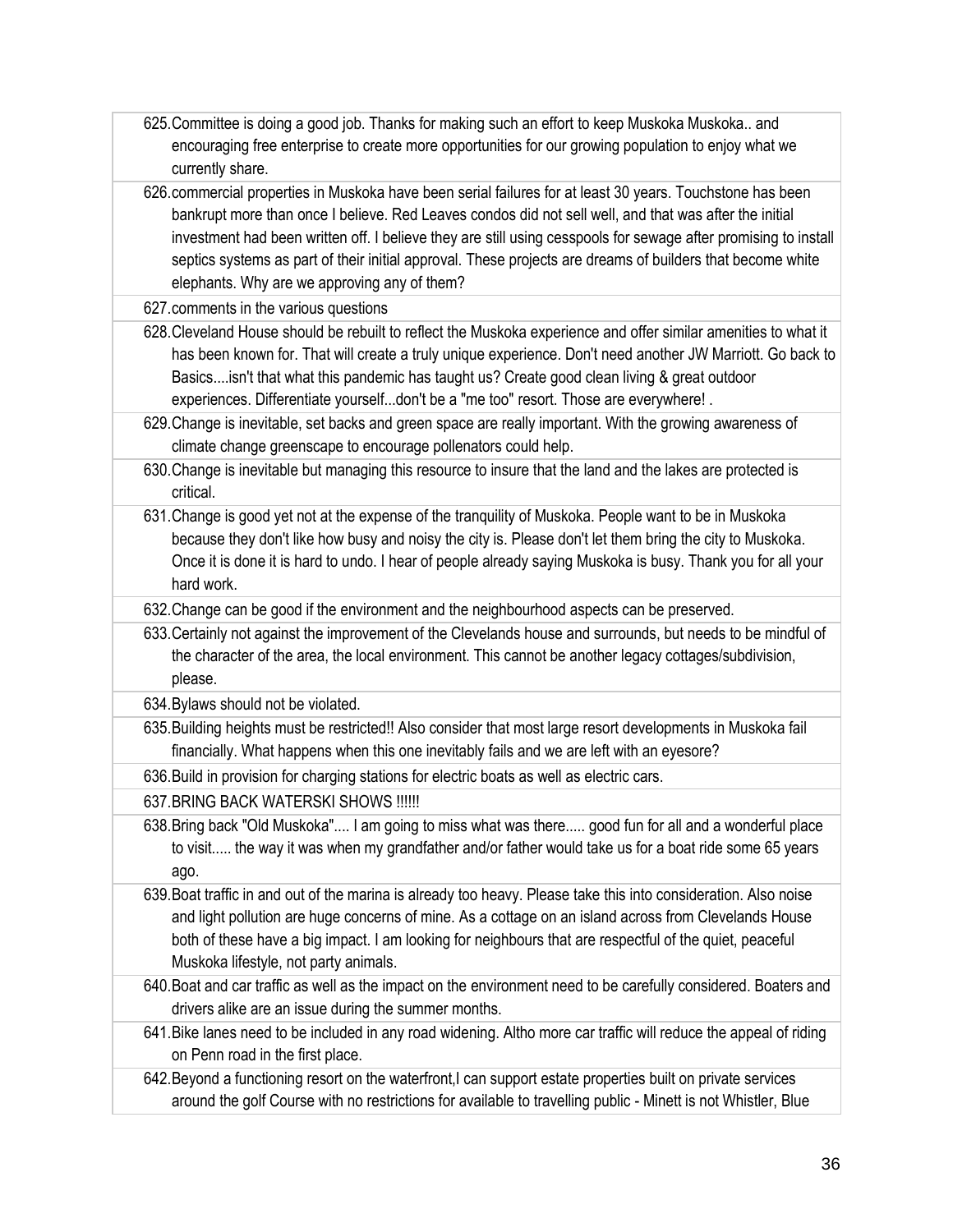Mountain or Mount Tremblant and DOM should not build a water / sewage treatment facility for something that will never be realized

- 643.Between Minett, Bracebridge boarding school, and all the other questionable things our officials are pushing through different areas of Muskoka you cant help but wonder about motivation. They certainly dont care about the environment.
- 644.Before anything is final, get firm commitments with financing in place that the sewage will be adequately dealt with.
- 645.Be very careful. This sets a precedent you will not be able to reverse. There is a very real risk of destroying the magic that is so special about the area. The whole reason people come here is to get away from the city. DON'T turn it into one. Once the beauty disappears, so will the tourism.
- 646.be very careful with the legal words as developers have clever people looking at word loopholes
- 647.Be sure to think ahead in preserving the natural environment. It is the reason people want to visit here, not shops, boats, restaurants, spas, noise and unnatural environments. They/we can get those things in bigger towns and cities. Make the lake areas special for perpetuity. Please. It is not about money if there is nothing left to show off...
- 648.Be careful. Don't get pushed around by dreams of more revenues and tax base. You have a beautiful area. Don't make it into a commercial area which loses the charms of the area is know for.
- 649.Be careful. Muskoka is only muskoka because it is NOT overdeveloped...
- 650.Be careful on what we allow as it may determine the long term fate of the Muskoka Lakes
- 651.Be careful and don't over build! too much risk on future of our beautiful Muskoka!
- 652.At the present stage Peninsula Road is not equipped for high volume of traffic and uncontrolled speed limits. Two years ago a trucker speeding lost control and ploughed into our property, thank God no one was killed or hurt. This is of great concern to us because we live on Peninsula Road and strongly object emphasizing strongly object to the proposed development. I was under the impression that our current mayor was a friend of the Muskoka.
- 653.At the end of the day my criteria for success or failure is how much this endeavor mirrors or differs from the debacle of the Lakeside development. We do need to have Cleveland's house reconstituted in some capacity what's concerning is that the rules that apply to homeowners on the lake in proximity of this property are so dramatically different than The rules that apply to commercial owners. I am also very concerned about the timeshare concept. We saw at the lake Joe club what started out as timeshare evolved into basically people not putting their properties into the pool and using them full-time.

654.At most a marina. At best a park with bike trails.

- 655.As written in the last comment. We have been cottagers on Bruce Lake for 30 years and residents for over 20 years. We support rebuilding Clevelands House to be similar to how it has been for the last 100 plus years and not affect others in this neighborhood for the worse.
- 656.As this is only the start of huge developments in Muskoka I feel it is important to get it right and strictly limit the number of units allowed. Let the developers know they are not in charge and we will stand up to them. I have invested a lot of money in Muskoka and I want to protect that investment and enjoy my home.
- 657.As I stated earlier...I fear we are living Muskoka to death.
- 658.As I said before, I worry that the biggest risk to muskoka from an economic, environmental and health perspective is preserving the health of the lakes. I hope any retail here will be developed rationally. Port carling is a mess — it seems that anyone can build a new building and move their business into it, in spite of the fact that there is existing vacant space.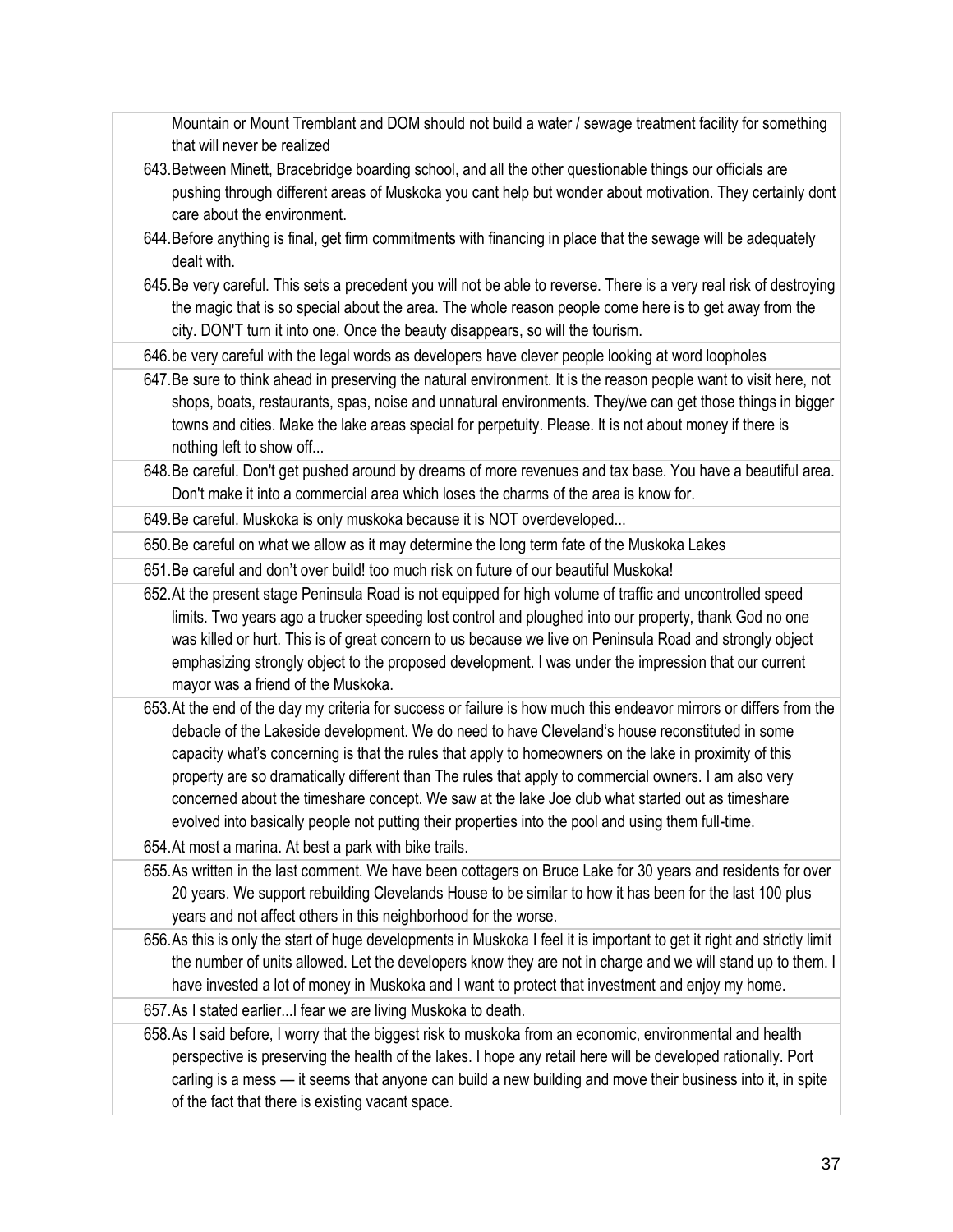- 659.As has been indicated, this decision is critical not only in terms of the subject property and the proposed improvements which I support. Clevelands House is a neglected blight and certainly represents an opportunity for improvement. As also articulated, this decision will be precedent setting for future proposed developments in the area. Without having first hand knowledge of the thinking and many hours of work that have occurred by both the policy makers and the local stakeholders, I support the local residents and the Steering Committee. I know Mr. Goldhar and I also applaud his efforts and investment to improve upon the Clevelands House Resort and contribute to the municipal tax base as a result of his company's investment. On the other hand, Mr. Goldhar however well intended, is a developer of Wal-Mart anchored retail properties and not an experienced residential developer. In addition, he has not have any past connection to the area and therefore no legacy to either Minett or Muskoka Lakes. I imagine he won't be a resident at the proposed resort either on a permanent or part-time basis so he may enjoy or not the result of his initiative. I imagine like a typical developer, he will build and leave. Notwithstanding, I support the refurbishment and modernization of the property. I do not however, support the size and scale being proposed, the development creep out to and beyond Pennisula Rd. #7 and the amount of increased traffic, light and sound noise, etc. that this type of development will permanently create.
- 660.As cottage owners face more and more restrictions on enhancing their properties in a comparatively modest way, commercial developers (here today, gone tomorrow) seem to have an open door with respect to the exploitation of their properties.
- 661.As a cottage owner on Tobin Island, I am concerned about the future water quality in Lake Rosseau.
- 662.As a 60 + year seasonal resident this development ruins my love of what Muskoka should be
- 663.Are we forgetting how hard we fought to keep port Sandfield as single lane bridge. It was to keep history and the feel of the area. Turning that into a two lane bridge erases that for ever. Also without that almost mandatory stop what kind of speeds will we see through there? The reason this is getting so much attention is the Mariott was built and stands out to this day like a sore thumb. Yet a cottager is scared to cut a tree at their cottage shoreline they were allowed to leave the shore portion of their property wide open and barren. Clevelands house should have to stay below the tree line and not stand out at the shoreline anymore than the private cottages on the shoreline in that area.
- 664.architecture should feel like Muskoka. Limit the # of boat slips / boats available to Minett residents.
- 665.anything that can be done to limit the proposed development is very important, both for the site itself and as a precedent for the region. It is a very unfortunate situation for all of Muskoka..
- 666.Any road or bridge improvements should be paid for by the developers not tax payers The sewage issue and water quality is of paramount importance
- 667.Any of the development plans will mean more people, boats, noise, light, etc. I appreciate that "progress" re: development is necessary, but look well into the future and envision what it will look like or what you want it to look like 25 or 50 years from now.
- 668.Any increase in density should be cautious and measured. Getting the development wrong could change Muskoka permanently, and there will be no way to go back.
- 669.Am horrified by the proposed density.
- 670.Always be aware that all developers have little or no concern about what they leave behind when they're finished, as long as they make money. The one exception to this attitude would be Mitch Goldhar.
- 671.Although I know this development is inevitable, I am concerned with how it will effect the lake environment
- 672.all these need to block as it is ruining the natural elements of the lake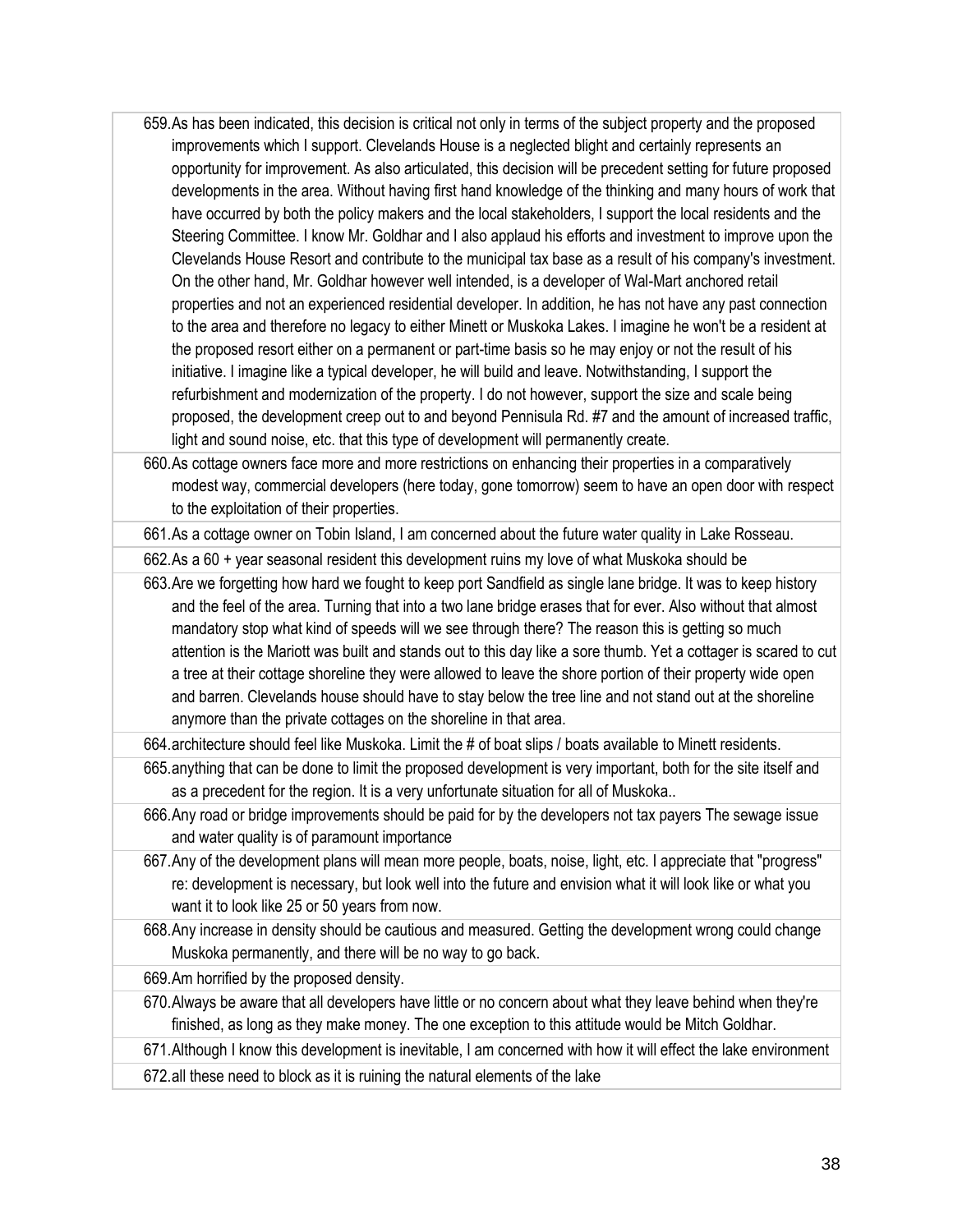673.All recommendations need to mandatory with significant and meaningful sanctions if not followed. There is no compelling reason for the densification of what are essentially residential units on the waterfront. If they are essentially residential units they should be required to meet the same restrictions as other property owners.

674.All in all seems about 5x bigger than it should be. I

- 675.All developments of this scale require significant capital improvement to municipal services & must be solely at the expense of the developer.
- 676.All decisions should be based on factual knowledge to support the safety of public and environmental sustainability. No rule bending to support growth for the sake of growth. Consideration needs to be given to Global Warming and carbon sequestering.
- 677.All architecture/design should be in keeping with Muskoka Lakes current "sense of place". Ensure there is enough public space for people to congregate when not in their condos- ie- prevent overcrowding on development.

678.Again we have let this project go too far..

- 679.Adhere to the Minett Joint Policy Review Steering Committee's recommendations as closely as possible. There's a reason you commissioned them to look into all of this. Respect the process and accept their recommendations.
- 680.Adequate sewage treatment for this number of units requires a major investment in a reliable, municipal regulated system. The proposals seem to gloss over the importance of getting this right.
- 681.A very concerned resident, who moved and purchased a cottage in Muskoka for what it has always been know for. Now with high density concepts the overall beauty in the area is changed, and was why people cam e to Muskoka. Boating safety in PARAMOUNT!!! This needs to be controlled and I believe is even more important than the development.
- 682.a terrible development should never happen. can't believe the district voted to allow this kind of development in muskoka.

683.A shout out to those who care.

684.A development of this size and scale is inappropriate for this town, and sets a bad precedent. The open space, dark skies, and noise levels all need to be protected for future generations. Seasonal and permanent residents choose to come to Lake Rosseau to see the stars, experience the outdoors, and swim and boat safely in the lake. All of this is being negatively impacted by this large development proposal.

685.300' setback. Dense tree planting. Focus on septic treatment. Private commerce, restaurants,

686.1-The water quality, in all aspects, is prime and must be retained or all else is just a waste of effort. 2- Climate change is coming. Unstoppable and must be considered and allowed for. Since we don't and can't know exactly what this might entail over time I think we should maintain the maximum natural buffer between development and the natural shoreline. 3- I would install a helipad somewhere toward the back of the development, mainly for safety. With this many people in the development area, medical emergency access should be considered and in the overall scheme of the development a helipad would be one way to enhance this capability with little impact on the environment. It would also be useful for VIP access in the case of meetings held at the resort. Think mini G-8 type events.

687."Pave paradise, put up a parking lot" Joni Mitchell. "Call a place of paradise, kiss it goodbye" The Eagles. Don't say I didn't warn you